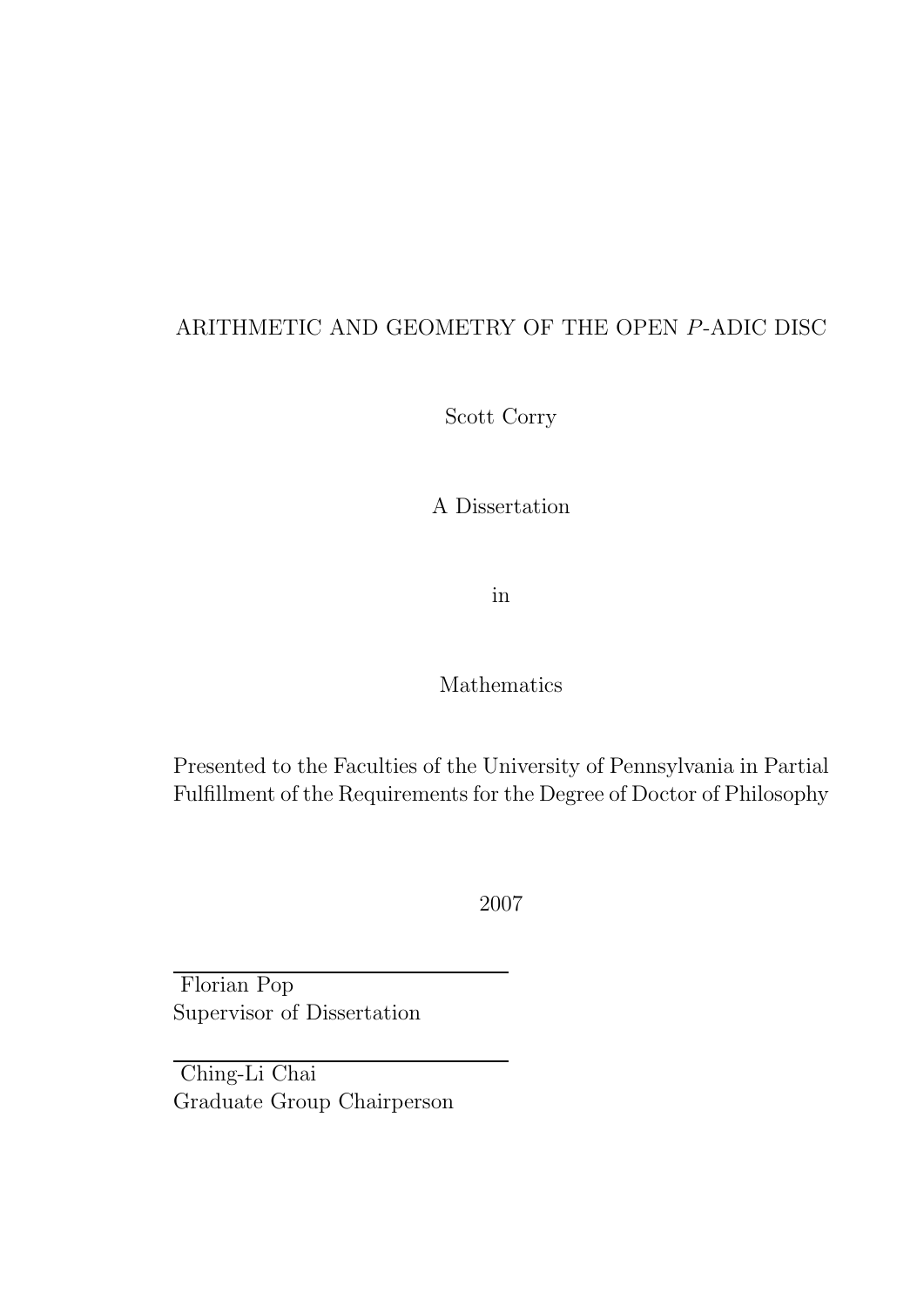## Acknowledgments

First and foremost, I would like to thank my advisor Florian Pop for suggesting the topic of this dissertation, and for being a constant source of encouragement and good cheer. In addition, I am thankful to the University of Pennsylvania Department of Mathematics as a whole for providing such a stimulating environment in which to learn and produce mathematics; in particular I must single out David Harbater and Ted Chinburg for being regular sources of inspiration and advice through the weekly ritual of the Galois Seminar.

A very special and heartfelt thanks goes to Steve Shatz, who not only had a powerful influence on my mathematical education, but also provided many hours of much needed friendly conversation throughout my graduate career.

This project certainly would have been hopeless without the unfailing support of my wife, Madera, who had more patience with me than I deserve, and who never let me get discouraged. Finally, I dedicate this thesis to my son, Sebastian, who has made the last year truly joyful, and continues to energize my every thought.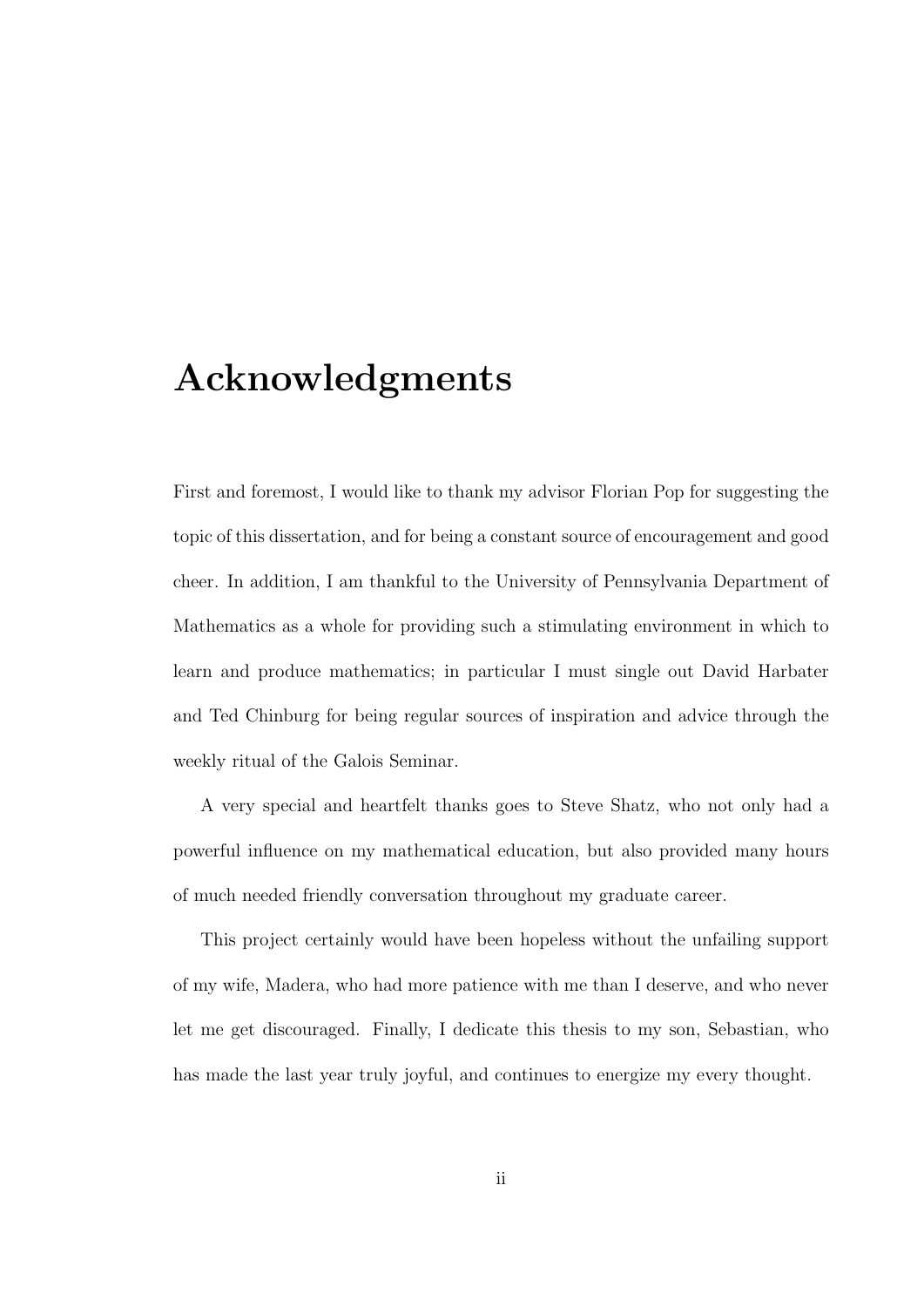#### ABSTRACT

#### ARITHMETIC AND GEOMETRY OF THE OPEN P-ADIC DISC

#### Scott Corry

#### Florian Pop, Advisor

Motivated by the local lifting problem for Galois covers of curves, this thesis investigates Galois branched covers of the open p-adic disc. Our main result is that the special fiber of an abelian cover is completely determined by arithmetic and geometric properties of the generic fiber and its characteristic zero specializations. This determination of the special fiber in terms of characteristic zero data is accomplished via the field of norms functor of Fontaine and Wintenberger. As a consequence of our result, we derive a characteristic zero reformulation of the abelian local lifting problem, and as an application we give a new proof of the p-cyclic case of the Oort Conjecture, which states that cyclic covers should always lift.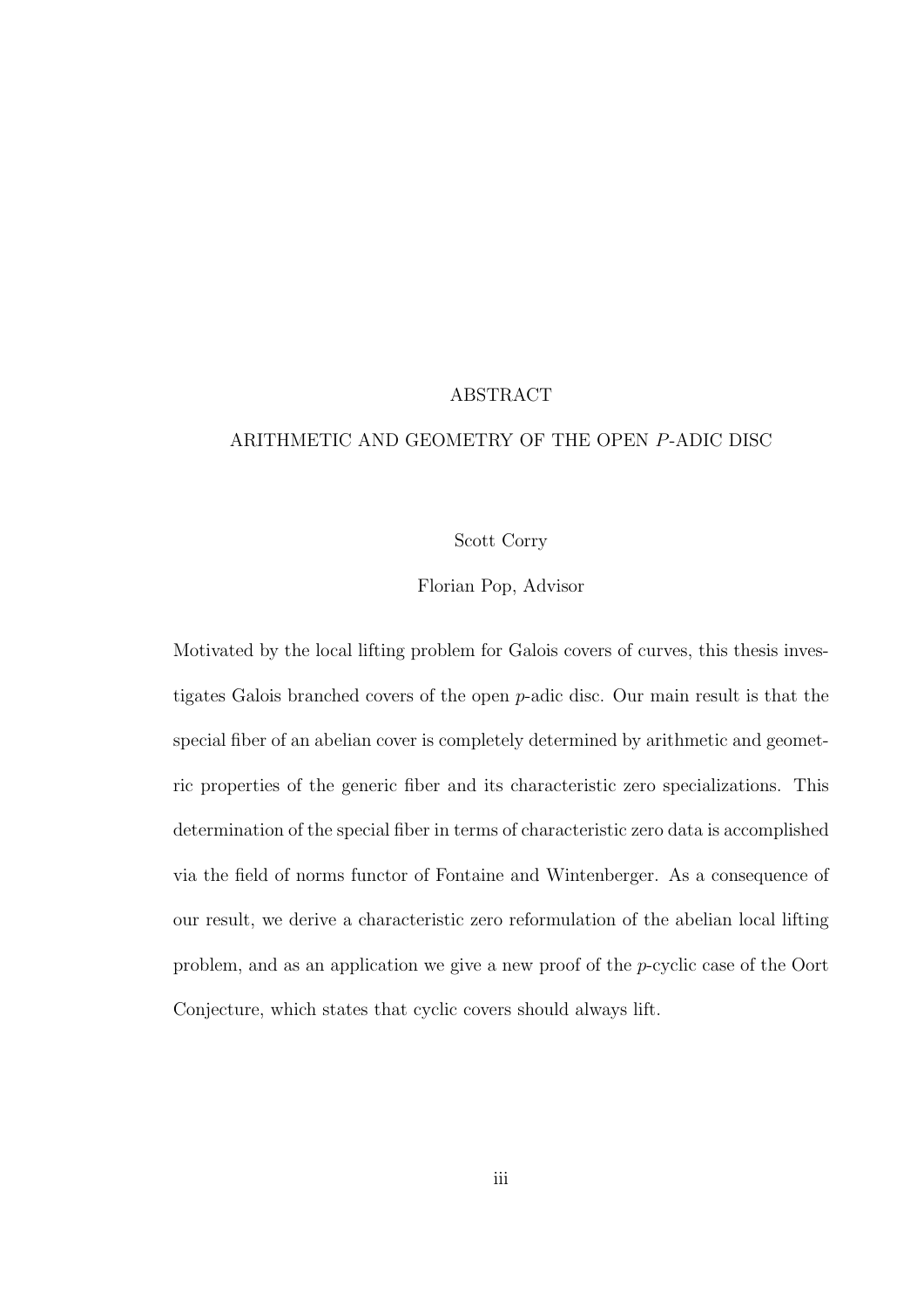# **Contents**

| $\mathbf{1}$   | Introduction                           |                    |    |  |  |  |  |
|----------------|----------------------------------------|--------------------|----|--|--|--|--|
|                | 1.1                                    |                    | 6  |  |  |  |  |
| $\overline{2}$ | The Open $p$ -adic Disc                |                    |    |  |  |  |  |
|                | 2.1                                    |                    | 9  |  |  |  |  |
|                | 2.2                                    |                    | 10 |  |  |  |  |
| 3              |                                        | The Field of Norms | 12 |  |  |  |  |
|                | 3.1                                    |                    | 12 |  |  |  |  |
|                | 3.2                                    |                    | 17 |  |  |  |  |
|                | 3.3                                    |                    | 21 |  |  |  |  |
|                | 3.4                                    |                    | 26 |  |  |  |  |
|                | 3.5                                    |                    | 30 |  |  |  |  |
| $\overline{4}$ | The Main Theorem                       |                    |    |  |  |  |  |
| $5^{\circ}$    | Arithmetic Form of the Oort Conjecture |                    |    |  |  |  |  |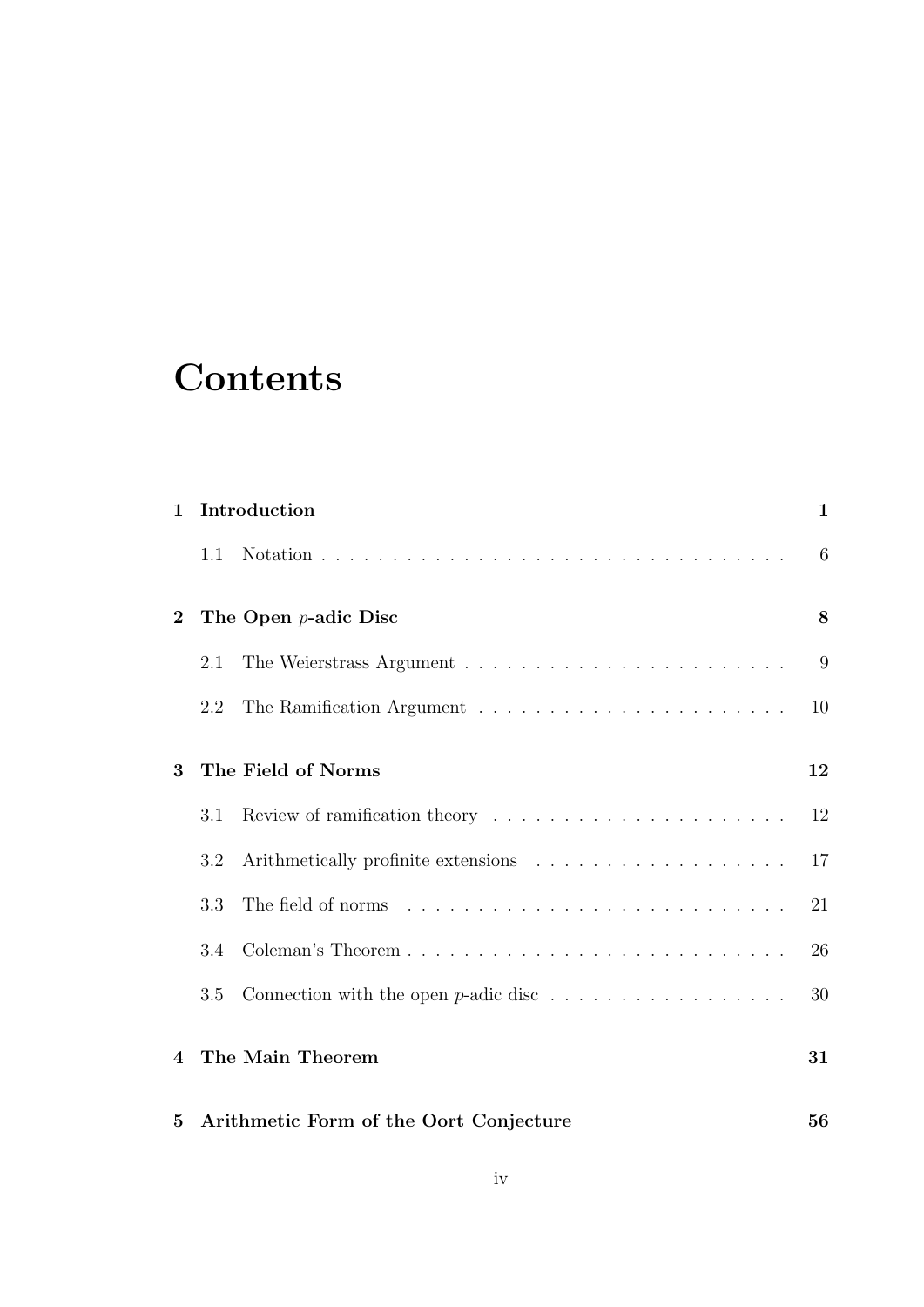### Appendix 67

| A Computing the Different From Witt Vectors |  |  |  |
|---------------------------------------------|--|--|--|
|                                             |  |  |  |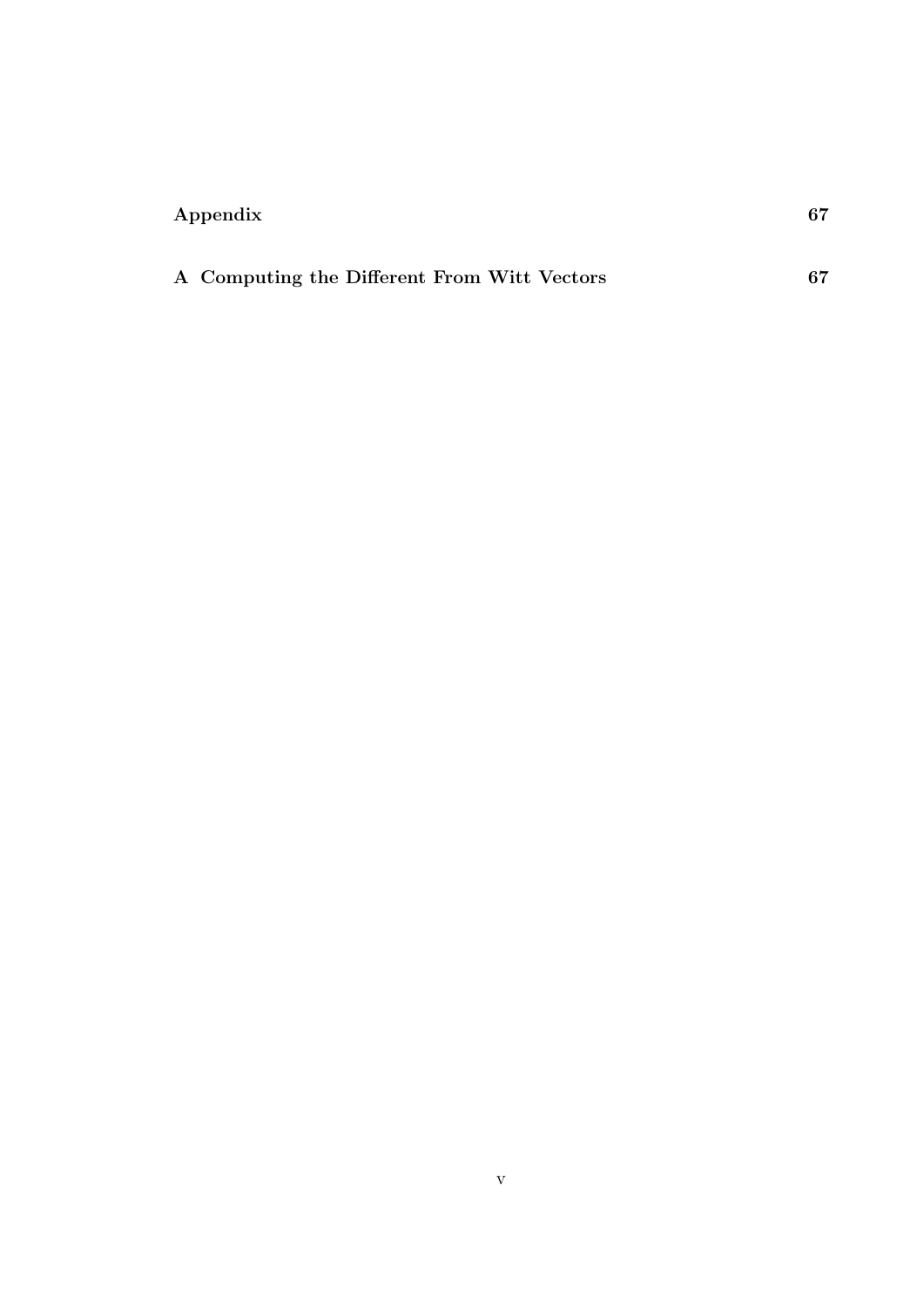## Chapter 1

## Introduction

The main result of this thesis (Theorem 4.0.1) says that the special fiber of an abelian branched cover of the open p-adic disc is completely determined by characteristic zero fibers. The motivation for such a theorem comes from the global lifting problem for Galois covers of curves: if  $G$  is a finite group,  $k$  is an algebraically closed field of characteristic  $p > 0$ , and  $f : C \to C'$  is a finite G-Galois branched cover of smooth projective  $k$ -curves, does there exist a lifting of  $f$  to a  $G$ -Galois branched cover of smooth projective  $R$ -curves, where  $R$  is a discrete valuation ring of mixed characteristic with residue field  $k$ ? This problem has been much studied; see e.g. [9], [13], [8], [14], [16].

As a brief survey of the subject, we mention the following results:

• (Grothendieck, [9]) If  $f$  is at most tamely ramified, then a lifting exists over R, where R is any complete DVR with residue field  $k$ . Moreover, the lifting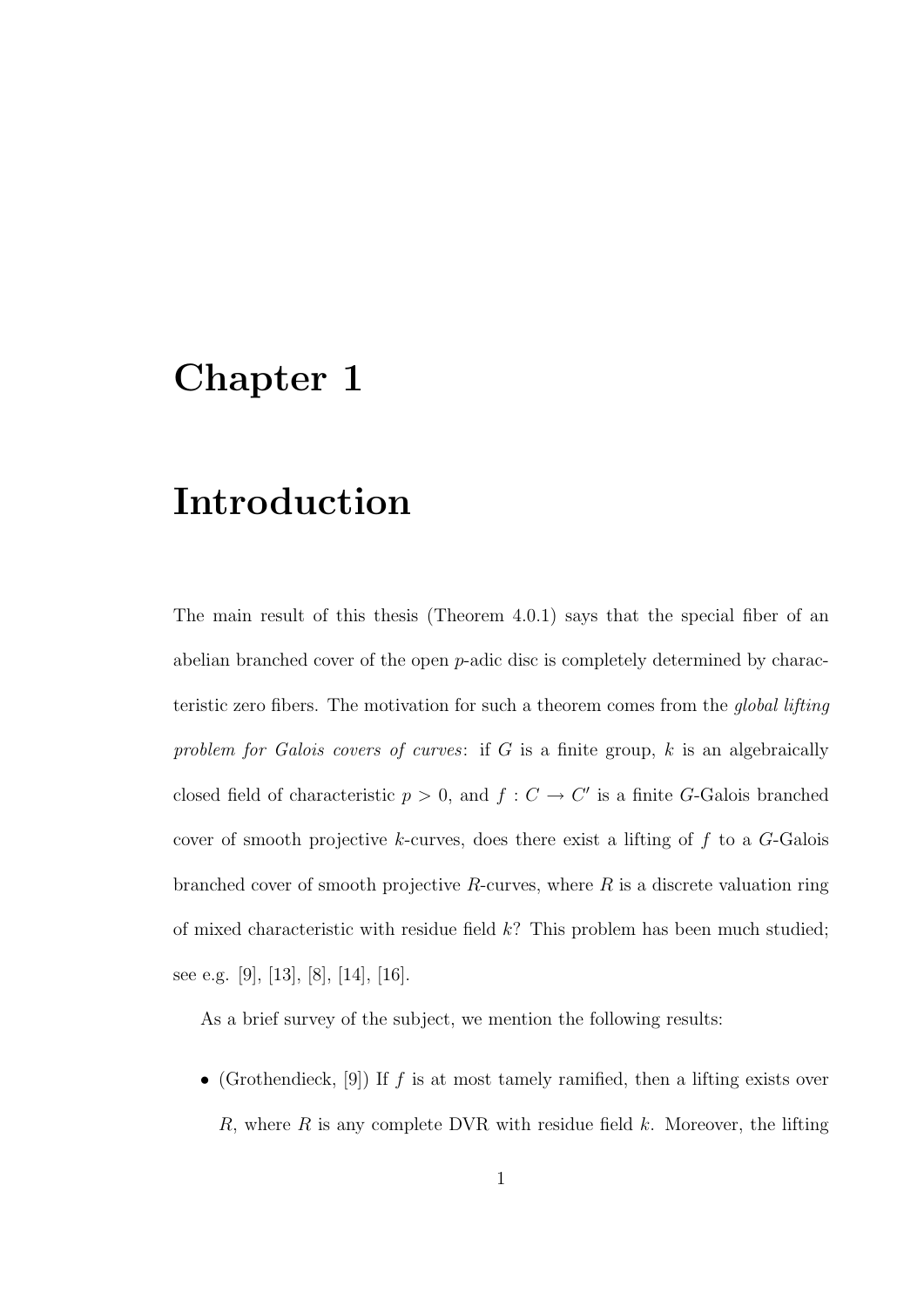is unique once we fix a lifting of  $C'$  and the branch locus of  $f$ .

- Not all wildly ramified covers are liftable: there exist curves of genus  $g \geq$ 2 in positive characteristic whose automorphism groups are too large to be automorphism groups of genus  $g$  curves in characteristic zero, by the Hurwitz genus bounds. If C is such a curve, it is then clear that  $C \to C' = C/\text{Aut}(C)$ is not liftable to mixed characteristic.
- There are even examples of non-liftable *p*-elementary abelian covers. See [8] for an example with  $G = (\mathbb{Z}/p\mathbb{Z})^2$  for  $p > 2$ .
- Oort, Sekiguchi, and Suwa showed in [13] that cyclic covers lift if p divides  $|G|$ at most once. Their method was global in nature, involving a group scheme degeneration of Kummer Theory to Artin-Schreier Theory.
- Using local methods (see below), Green and Matignon proved in [8] that cyclic covers lift if  $p$  divides  $|G|$  at most twice.
- Pagot has shown in [14] that Klein-four covers always lift.
- $D_p$ -covers are liftable by [16], where the method of differential data is used.

The guiding conjecture in the subject was provided by F. Oort [12], who suggested the

Oort Conjecture: Cyclic covers always lift.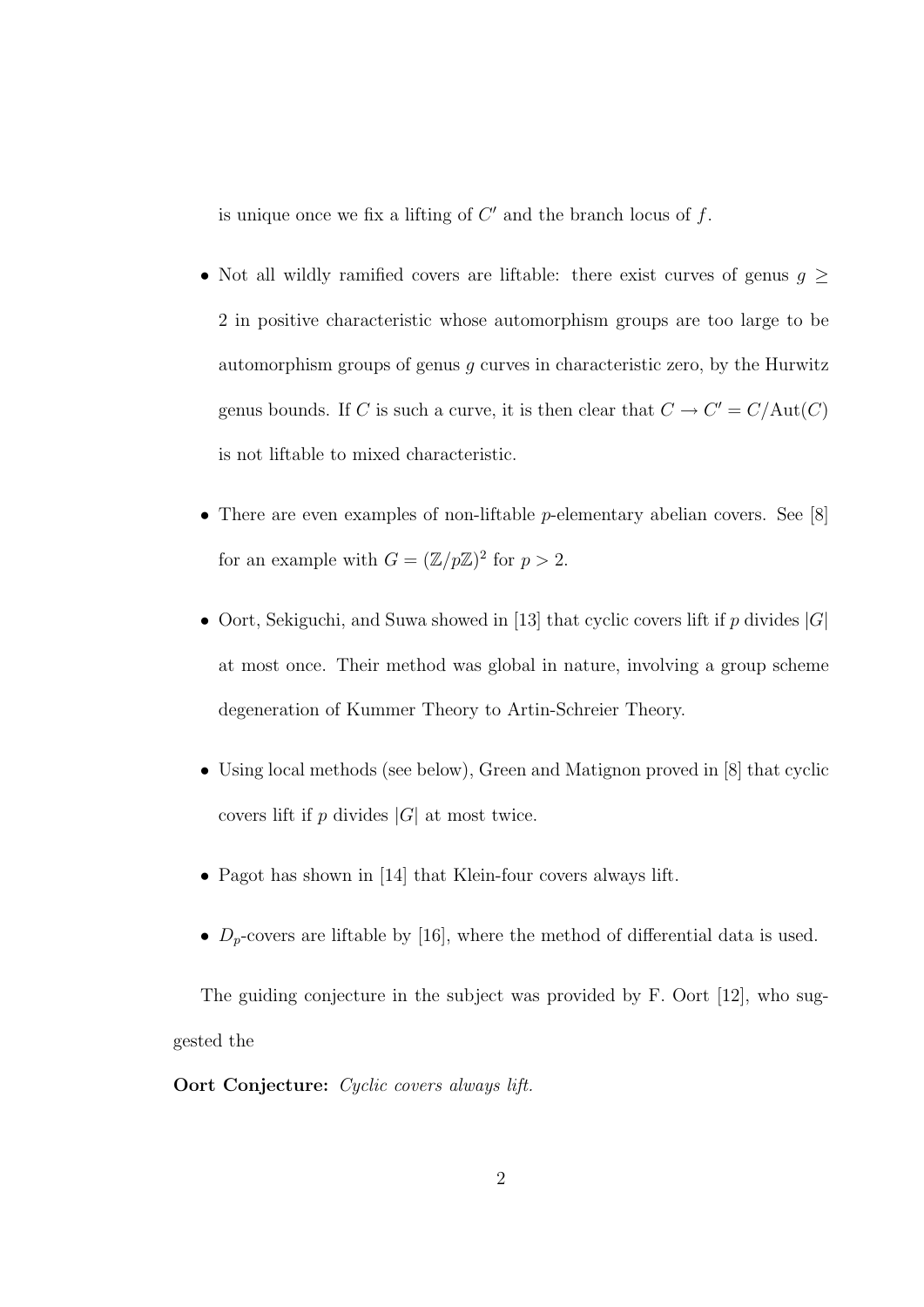In Chapter 5 of this thesis, we derive an arithmetic reformulation of a stronger form of this conjecture, which specifies the ring  $R$  over which the lifting should occur:

**Strong Oort Conjecture:** If  $f: C \to C'$  is cyclic of order  $p^e n$  with  $(p, n) = 1$ , then f lifts over  $R = W(k)[\zeta_{p^e}]$ , where  $W(k)$  denotes the Witt vectors of k.

A major breakthrough in the subject came when Green and Matignon discovered that the obstructions to lifting are not global in nature, but rather local. Indeed, using either rigid patching [8] or deformation theory [1], the global lifting problem reduces to a local one, due to the

Local-to-Global Principle: ([8] section III, [1] Corollaire 3.3.5) Let  $y \in C$  be a ramification point for the G-Galois cover  $f: C \to C'$ , and consider the  $G_y$ -Galois cover  $f_y$ :  $Spec(\widehat{O_{C,y}})$   $\rightarrow Spec(\widehat{O_{C',f(y)}})$  obtained by completion, where  $G_y$ is the inertia subgroup at y. Suppose that for each such ramified  $y \in C$ , the map  $f_y$  can be lifted to a  $G_y$ -Galois cover of open p-adic discs,  $F_y : D \to D$ , where  $D = Spec(R[[Z]])$ . Then the local liftings,  $F_y$ , can be patched together to yield a lifting of f to a G-Galois cover of smooth projective R-curves.

Since  $\widehat{\mathcal{O}_{C,y}} \cong k[[t]]$ , we are led to consider the following local lifting problem for Galois covers of curves: given a finite G-Galois extension of power series rings  $k[[t]]k[[z]]$ , does there exists a lifting to a G-Galois extension  $R[[T]][R[[Z]]$ , where R is a mixed characteristic DVR with residue field k? One could also consider the (weaker) birational local lifting problem for Galois covers of curves: given a finite G-Galois extension of Laurent series fields  $k((t))|k((z))$ , does there exists a lifting to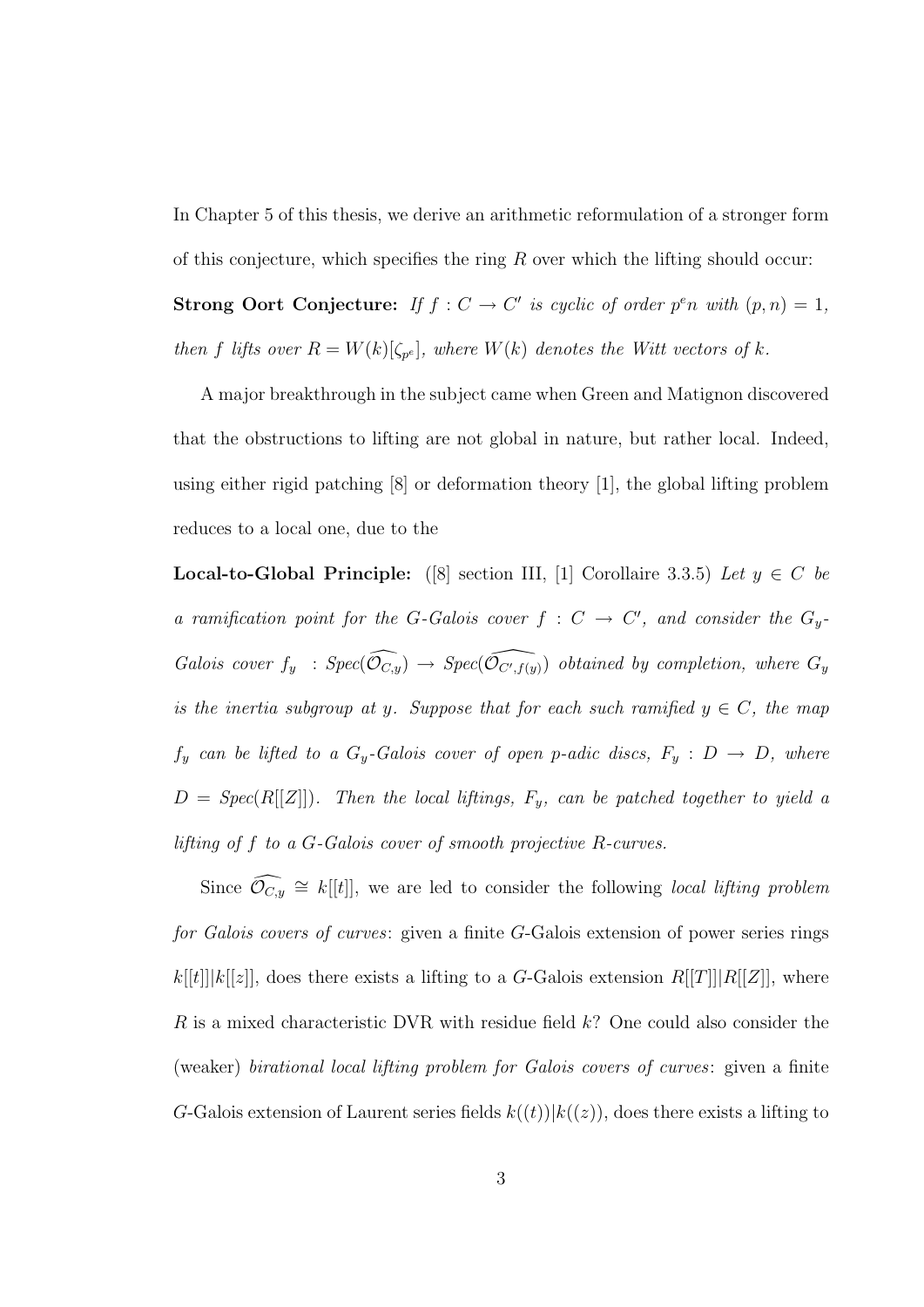a G-Galois extension of normal rings  $A|R[[Z]]$ ? By a lifting in this case, we mean that  $A_s := \mathcal{A}/\varpi \mathcal{A}$  is an integral domain (where  $\varpi$  is a uniformizer for R), and the fields  $Frac(\mathcal{A}_s)$  and  $k((t))$  are isomorphic as G-Galois extensions of  $k((z))$ . In particular, in the birational version of the local problem, we do not require  $Spec(\mathcal{A})$ to be smooth: in terms of geometry, this corresponds to allowing the curve C to acquire singularities.

As mentioned above, the local lifting problem does not always have a positive solution. On the other hand, Garuti has shown in [6] that the birational local lifting problem does always have a positive solution, so the birational problem is indeed weaker than the local lifting problem. It is clearly advantageous to work with Laurent series fields rather than power series rings, however, and the following criterion for good reduction ensures that we may do so without sacrificing the smoothness of our liftings.

**Local Criterion for Good Reduction:** ([10] section 5, [8] 3.4) Let A be a normal integral local ring, which is also a finite  $R[[Z]]$ -module. Assume moreover that  $A_s := \mathcal{A}/\varpi\mathcal{A}$  is reduced and  $Frac(\mathcal{A}_s)|k((z))$  is separable. Let  $\widetilde{\mathcal{A}}_s$  be the integral closure of  $\mathcal{A}_s$ , and define  $\delta_k := \dim_k(\widetilde{\mathcal{A}}_s/\mathcal{A}_s)$ . Also, setting  $K = \text{Frac}(R)$ , denote by  $d_{\eta}$  the degree of the different of  $(\mathcal{A}\otimes K)|(R[[Z]]\otimes K)$ , and by  $d_s$  the degree of the different of  $Frac(\mathcal{A}_s)|k((z))$ . Then  $d_\eta = d_s + 2\delta_k$ , and if  $d_\eta = d_s$ , then  $\mathcal{A} \cong R[[T]]$ .

Using this criterion, we obtain the

Birational Criterion for Local Lifting: Suppose that  $k[[t]] |k[[z]]$  is a G-Galois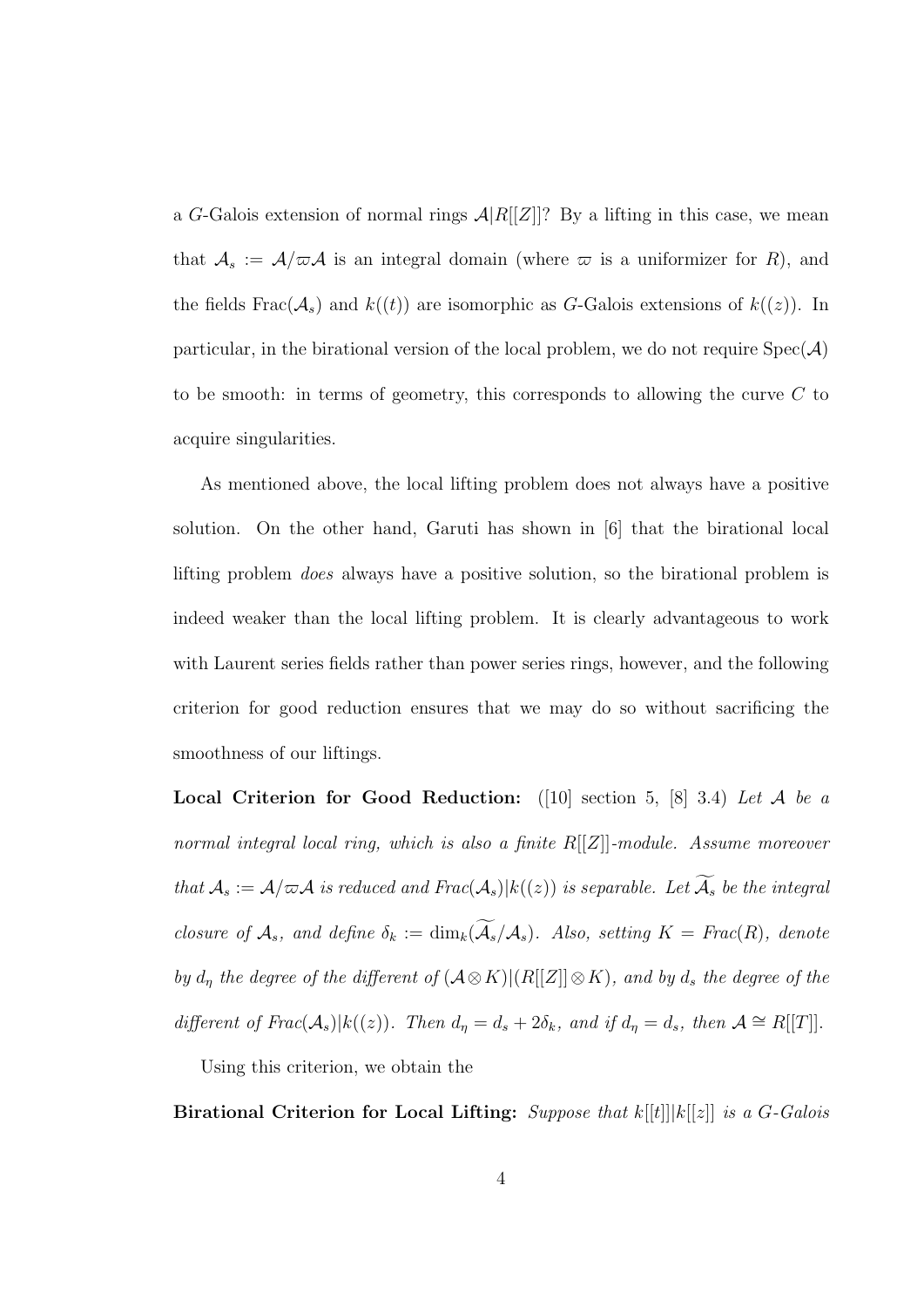extension of power series rings. Then a G-Galois extension of normal integral local rings,  $\mathcal{A}|R[[Z]]$ , is a lifting of  $k[[t]]|k[[z]]$  if and only if it is a birational lifting of  $k((t))|k((z)), \text{ and } d_s = d_\eta.$ 

Hence, the local lifting problem can be reformulated as follows: given a G-Galois extension  $k((t))|k((z))$ , does there exist a G-Galois birational lifting  $A|R[[Z]]$  which preserves the different, i.e. such that  $d_s = d_\eta$ ?

It is this last formulation of the local lifting problem that provides our motivation for studying Galois covers of the open p-adic disc. In particular, given such a G-Galois branched cover  $Y = \text{Spec}(\mathcal{A}) \to D$ , we are interested in determining geometric and arithmetic properties of the special fiber  $Y_k \to D_k$  (such as irreducibility, separability, and the degree of the different  $d_s$ ) from the corresponding properties of the generic fiber  $Y_K \to D_K$  and its specializations at various points  $x \in D_K$ . Our main result (Theorem 4.0.1) provides precisely such a characterization of the special fiber in terms of characteristic zero data. Roughly speaking, our result says that the special fiber of a Galois cover of the open p-adic disc "wants" to be the field of norms of the characteristic zero fibers, and the degree to which this fails is the phenomenon of inseparability. Our work can be regarded as a concrete investigation of the class field theory of the open p-adic disc, and our main result suggests that the local lifting problem would be answered by a Grunwald-Wang type theorem for the open disc, with control over the generic different.

In Chapter 2 of this thesis we review the basic structure of the open  $p$ -adic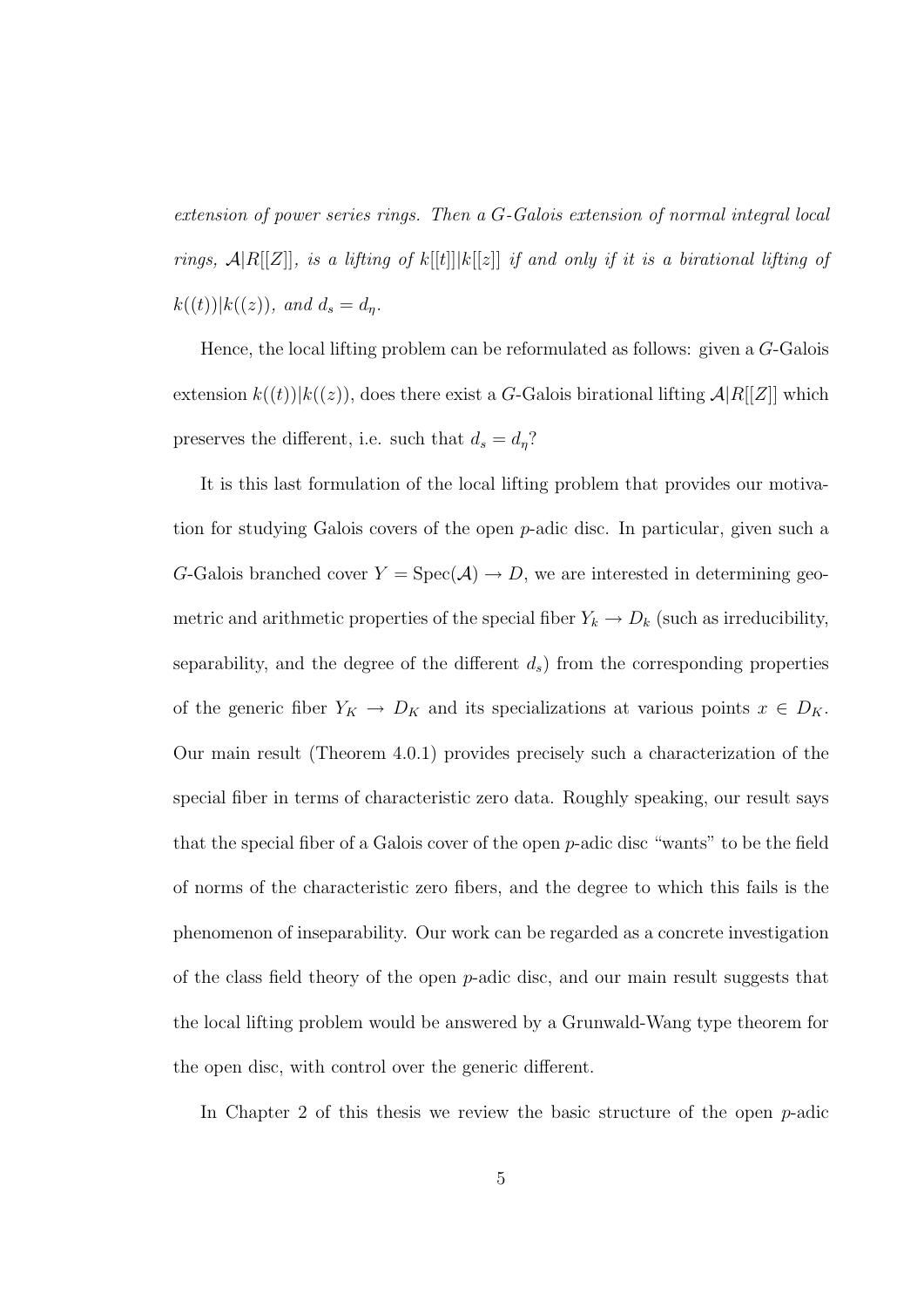disc, and then in Chapter 3 we describe the theory of the field of norms due to Fontaine and Wintenberger, which plays a major role in our main result. Chapter 4 contains the proof of our main theorem characterizing the special fiber of a Galois branched cover of the open p-adic disc in terms of the characteristic zero fibers of the cover. An arithmetic reformulation of the Oort Conjecture is deduced in Chapter 5, together with a new proof of this conjecture in the p-cyclic case. Finally, Appendix A amends a result of Brylinksi to derive a formula for the different of a  $p^n$ -cyclic extension of a local field of characterstic  $p$  in terms of the classifying Witt vector.

### 1.1 Notation

Let  $K$  be a complete discretely valued field. We make the following notational conventions:

- $R_K$  denotes the valuation ring of  $K$ ;
- $\mathfrak{m}_K$  denotes the maximal ideal of  $R_K$ ;
- $k_K$  denotes the residue field of  $R_K$ ;
- $\nu_K$  denotes the normalized discrete valuation on K, determined by the condition that  $\nu_K(K^{\times}) = \mathbb{Z};$
- $| \cdot |_K$  is the absolute value on K induced by  $\nu_K$ , normalized so that  $|\alpha|_K =$  $p^{-\nu_K(\alpha)}.$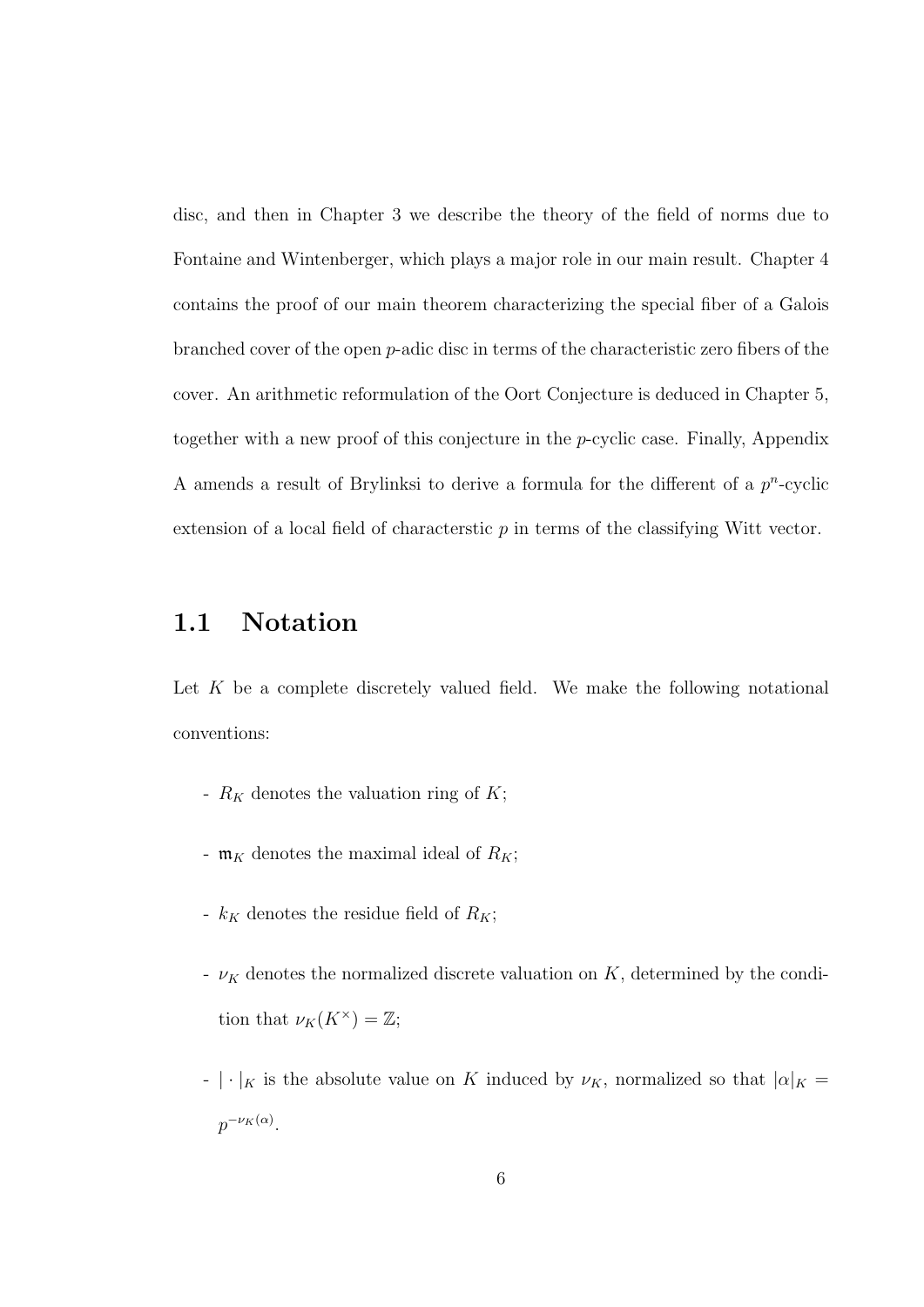- if  $L$  is the completion of an algebraic extension of  $K$ , then we also denote by  $\nu_K$  (resp.  $|\cdot|_K)$  the unique prolongation of  $\nu_K$  (resp.  $|\cdot|_K)$  to  $L;$
- for  $N \in \mathbb{Z}$ , the symbol  $o(N)$  denotes an element of K such that  $\nu_K(o(N)) \geq N;$
- if  $L|K$  is algebraic, then  $K_0$  denotes the maximal unramified subextension, and  $\mathcal{K}_1$  the maximal tamely ramified subextension.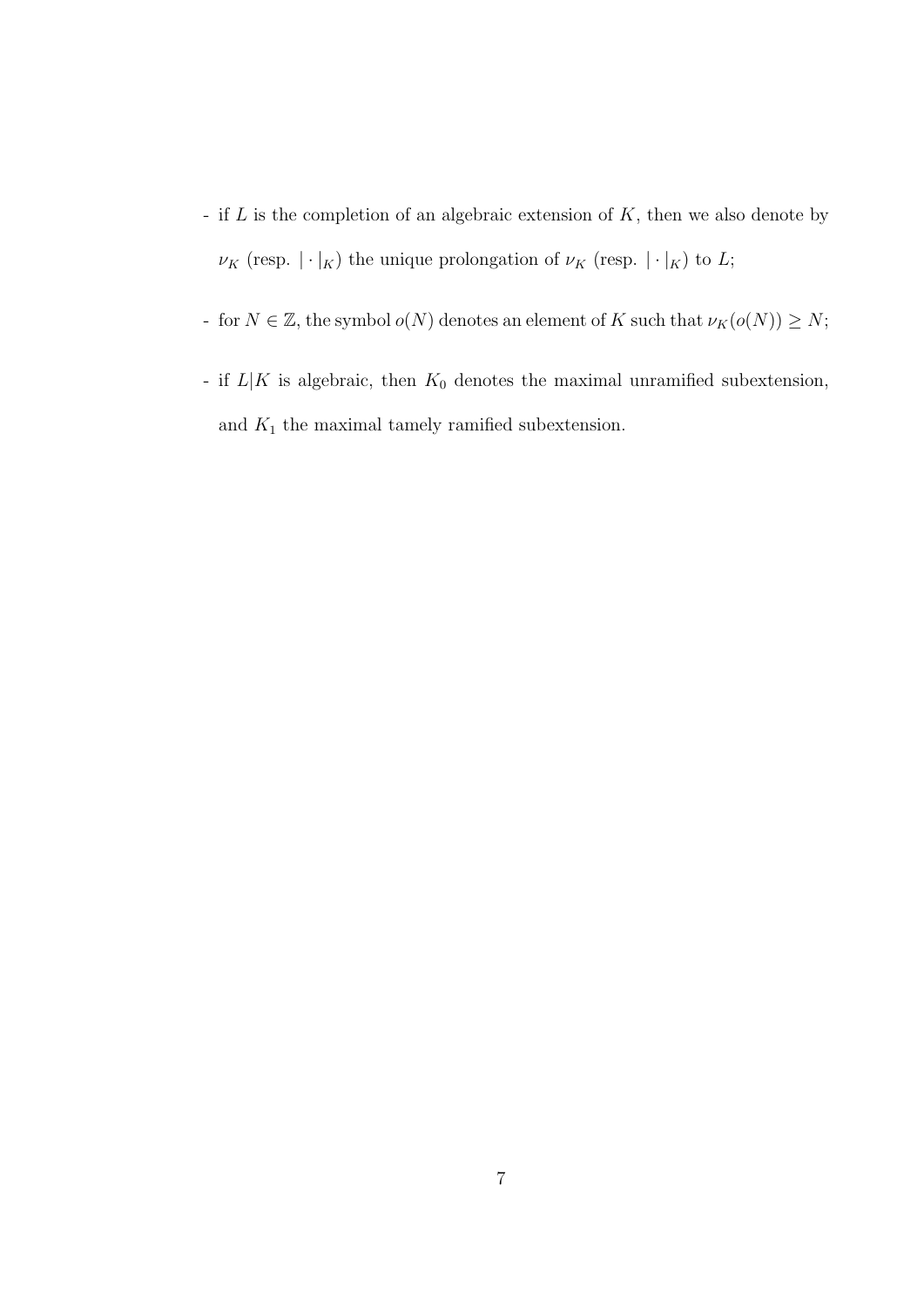## Chapter 2

## The Open p-adic Disc

Let K be a complete discretely valued p-adic field, with valuation ring  $R = R_K$ . Then the *open p-adic disc* (over K) is defined to be  $D_K := \text{Spec}(R[[Z]] \otimes_R K)$ , and its smooth integral model is denoted by  $D = Spec(R[[Z]])$ . The key result for understanding the structure of the open p-adic disc is the Weierstrass Preparation Theorem:

Proposition 2.0.1. (Weierstrass Preparation Theorem, [2] VII.3.8, Prop. 6) Suppose that  $g(Z) \in R[[Z]]$  has a nonzero reduced series  $\overline{g}(z) \in k[[z]]$ , of valuation  $\nu_{k((z))}(\overline{g}(z)) = d \geq 0$ . Then  $g(Z)$  can be written uniquely as

$$
g(Z) = (Zd + ad-1 Zd-1 + \dots + a0)U(Z),
$$

where all  $a_i \in \mathfrak{m}$  and  $U(Z)$  is a unit in  $R[[Z]]$ . The degree d is called the Weierstrass degree of  $g(Z)$ .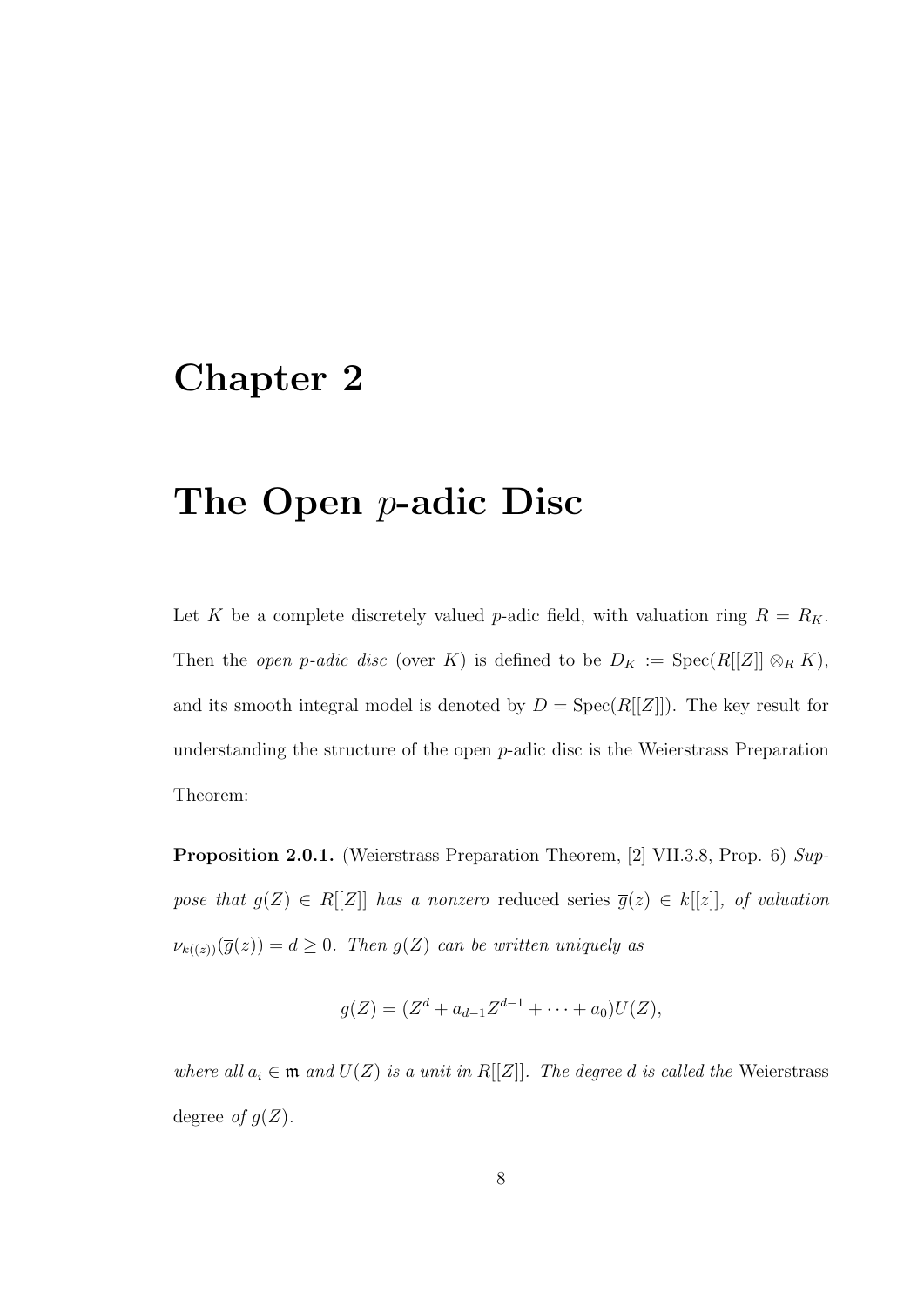Polynomials  $Z^d + a_{d-1}Z^{d-1} + \cdots + a_0$  as in the proposition are called *distinguished polynomials*, and we see that the ring  $R[[Z]]$  has the following properties: it is a 2-dimensional regular local ring with maximal ideal  $(\varpi, Z)$ , where  $\varpi$  is a uniformizer for R. Moreover, if  $P$  is a height 1 prime of  $R[[Z]]$ , then either  $P = (\varpi)$ , or  $\mathcal{P} = (f(Z))$  for some irreducible distinguished polynomial in  $R[Z]$ . It follows that  $R[[Z]] \otimes K$  is a Dedekind domain whose maximal ideals are in one-to-one correspondence with the irreducible distinguished polynomials over R. Finally, the geometric points of  $D_K$  can be described as:

$$
D_K(\overline{K}) = \{ \alpha \in \overline{K} \mid f(\alpha) = 0 \& f \in R[Z] \text{ irred. distinguished} \}
$$

$$
= \{ \alpha \in \overline{K} \mid |\alpha|_K < 1 \},
$$

which explains the name of  $D_K$ .

#### 2.1 The Weierstrass Argument

As a consequence of the Weierstrass Preparation Theorem, we see that an arbitrary nonzero power series  $g(Z) \in R[[Z]]$  can be written in the form  $g(Z) = \varpi^{c} f(Z) U(Z)$ , where  $c \geq 0$  and  $f(Z)$  is distinguished of degree  $d \geq 0$ . In the course of our investigation, we will very often have to work with the ring  $R[[Z]]_{m}$ , the local ring of D at the generic point of the special fiber  $D_k = \text{Spec}(k[[z]]) \subset D$ . Now the previous remarks imply that an arbitrary nonzero element  $\xi(Z) \in R[[Z]]_{\mathfrak{m}}$  has the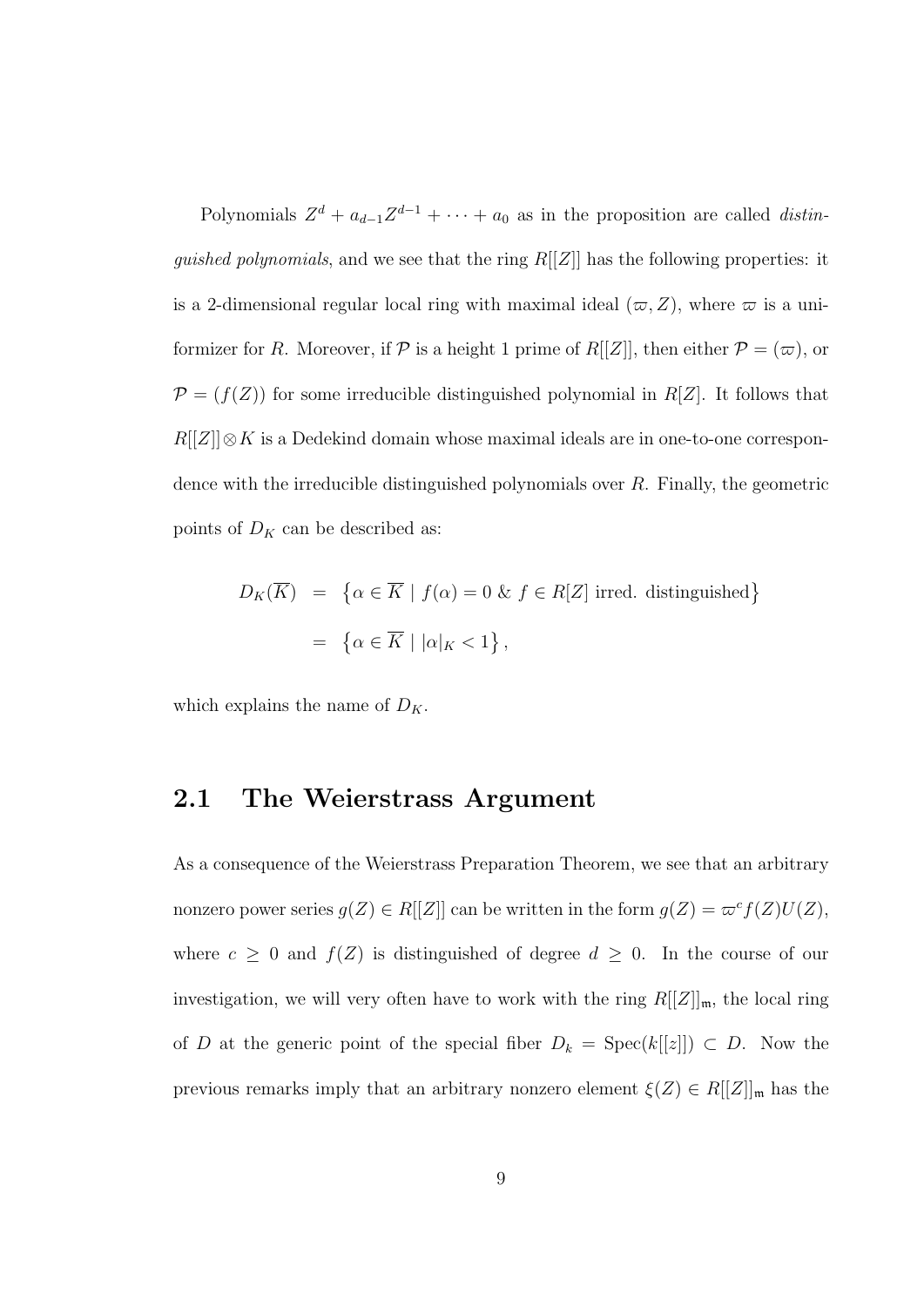form

$$
\xi(Z) = \frac{\varpi^c f_1(Z)U(Z)}{f_2(Z)},
$$

where the  $f_i(Z)$  are distinguished. In particular, the denominator  $f_2(Z)$  will be relatively prime to almost all height one primes of  $R[[Z]]$ , so if  $\mathcal{P} = (h(Z))$  is one of these primes, we will have  $\xi(Z) \in R[[Z]]_{\mathcal{P}}$ , and it will make sense to look at the image of  $\xi$  in  $R[[Z]]_p/\mathcal{P} \cong K(\alpha)$ , where  $\alpha$  is a root of  $h(Z)$  in  $\overline{K}$ . When we have chosen a particular root  $\alpha$ , we will refer to the image of  $\xi$  as the specialization of  $\xi$  at the point  $Z = \alpha$ . Since in any particular argument only finitely many such elements  $\xi$  will be involved, it will generally make sense to specialize everything in sight at most points of  $D_K$ . In the rest of this thesis, we will refer to this argument (which allows us to specialize almost everywhere) as the Weierstrass Argument.

### 2.2 The Ramification Argument

Suppose that  ${x_m}_m \subset D_K$  is a sequence of points corresponding to a sequence  ${\{\alpha_m\}}_m \in \overline{K}$  with each  $\alpha_m$  being a uniformizer for the discrete valuation field  $K(\alpha_m)$ . Moreover, suppose that  $|\alpha_m|_K \to 1$  as  $m \to \infty$ , so that the points  $x_m$  are approaching the boundary of  $D_K$ . Equivalently, we are assuming that the ramification index  $e_m := e(K(\alpha_m)|K)$  goes to  $\infty$  with m. Given  $\xi(Z) = \varpi^c \frac{f_1(Z)}{f_2(Z)} U(Z) \in R[[Z]]_{\mathfrak{m}}$ , we can consider the specialization of  $\xi$  at  $x_m$  for  $m >> 0$  (by the Weierstrass Argu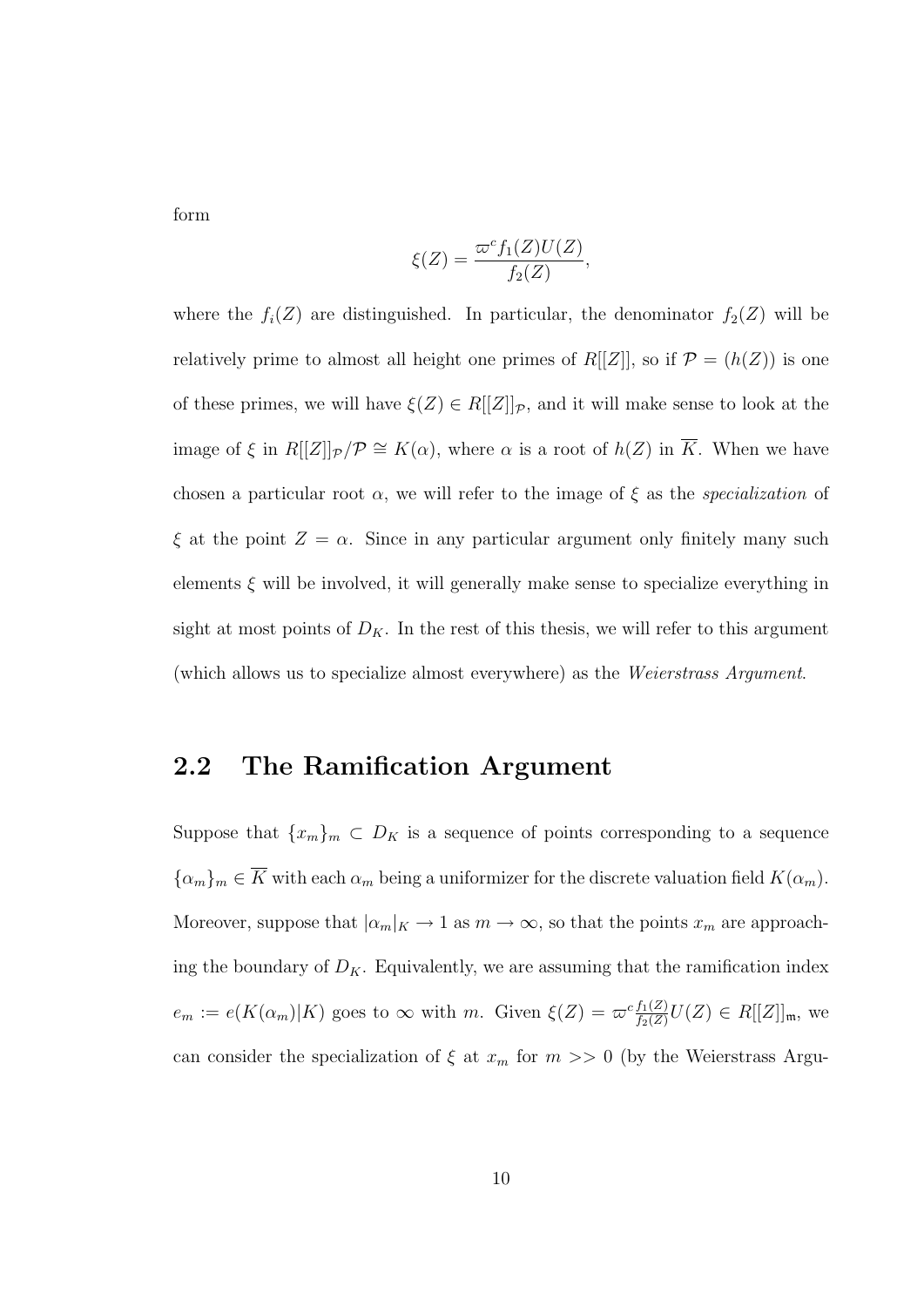ment). Denoting this specialization by  $\xi_m \in K(\alpha_m)$ , we see that

$$
\nu_{K(\alpha_m)}(\xi_m) = c\nu_{K(\alpha_m)}(\varpi) + \nu_{K(\alpha_m)}\left(\frac{f_1(\alpha_m)}{f_2(\alpha_m)}\right).
$$

Note that for any  $a \in \mathfrak{m}_K$  we have  $\nu_{K(\alpha_m)}(a) \geq \nu_{K(\alpha_m)}(\varpi) = e_m$ . Hence, if  $d_i$  is the Weierstrass degree of  $f_i(Z)$ , then for  $m >> 0$  we have  $\nu_{K(\alpha_m)}(a) \geq d_1 + d_2$  for all  $a \in \mathfrak{m}_K$ . It follows that  $\nu_{K(\alpha_m)}(f_i(\alpha_m)) = \nu_{K(\alpha_m)}(\alpha_m^{d_i}) = d_i$ , so

$$
\nu_{K(\alpha_m)}(\xi_m) = ce_m + (d_1 - d_2) \ge -d_2.
$$

Thus, we see that the normalized valuations of the specializations  $\xi_m \in K(\alpha_m)$  are bounded below by  $-d_2 = -$ (degree of the pole of  $\xi(Z)$ ). Moreover, if  $c > 0$  (i.e. if  $\overline{\xi}(z) = 0$ , then  $\nu_{K(\alpha_m)}(\xi_m) \to \infty$  as  $m \to \infty$ . Finally, if  $d_1 \geq d_2$ , then  $\xi_m \in R_{K(\alpha_m)}$ for  $m \gg 0$ , even if  $c = 0$ .

Again, since in any particular argument only finitely many such elements  $\xi$  will be involved, the foregoing remarks imply that there will be a uniform lower bound on the normalized valuations of the specializations at the points  $x_m$ , independently of m. Moreover, we see that it will be easy to check whether these specializations are integral, and whether their valuations run off to infinity. We will refer to this argument as the Ramification Argument in the sequel.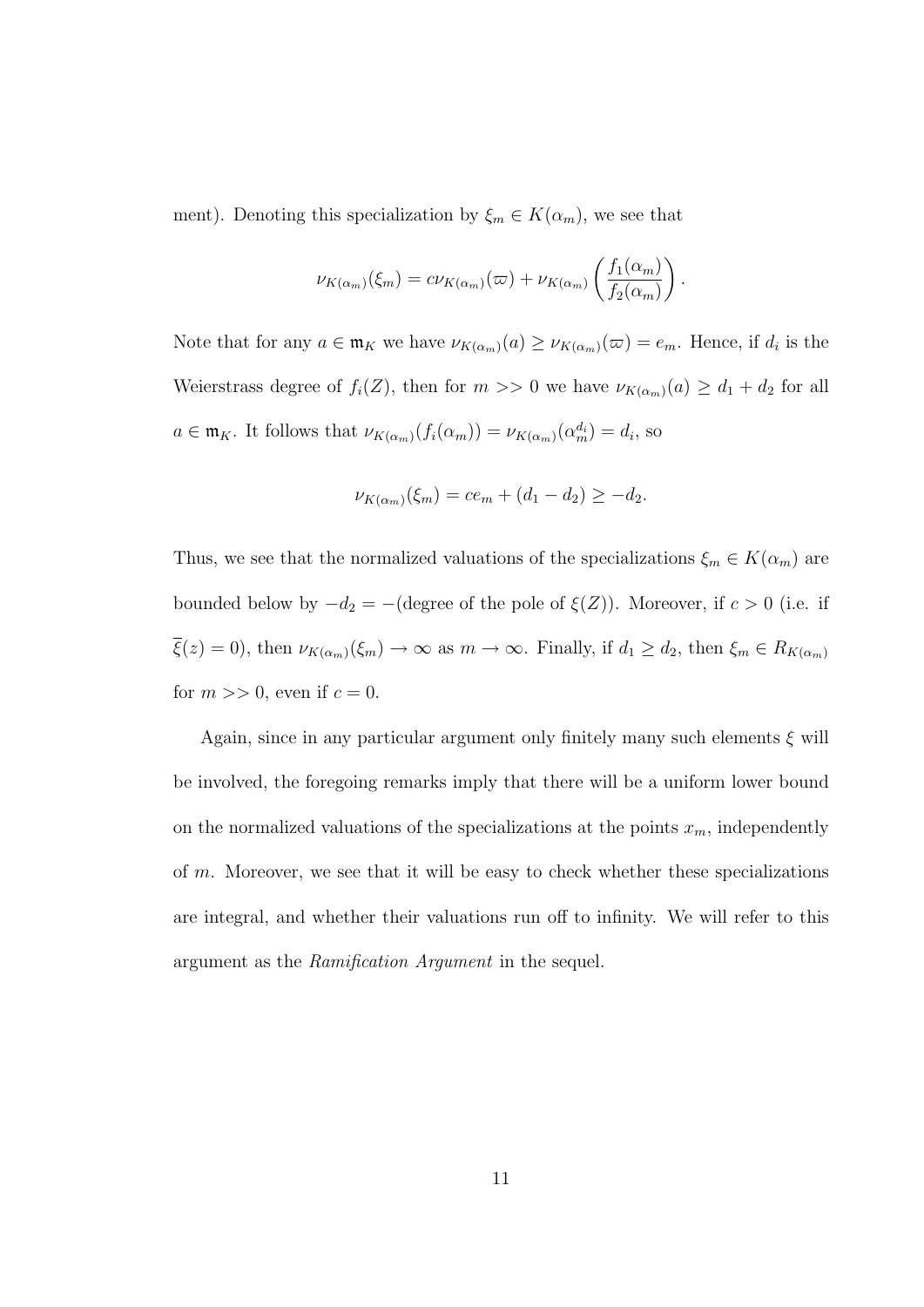## Chapter 3

## The Field of Norms

### 3.1 Review of ramification theory

In this section we briefly recall the definitions and important properties of the upper and lower ramification filtrations. For complete proofs and a more leisurely treatment, the classic source is [15], Chapter IV.

Let K be a complete discretely valued field, and let  $L|K$  be a finite Galois extension. Then we define a function  $i_L : \text{Gal}(L|K) \rightarrow \mathbb{Z} \cup \{\infty\}$  by

$$
i_L(\sigma) := \min_{x \in R_L} (\nu_L(\sigma(x) - x) - 1).
$$

Remark 3.1.1. The function  $i_L$  just defined differs slightly from the function  $i_G$ defined by Serre in [15]:  $i_L = i_G - 1$  for  $G = \text{Gal}(L|K)$ . We prefer to use the function  $i_L$  in order to match the notations of [17].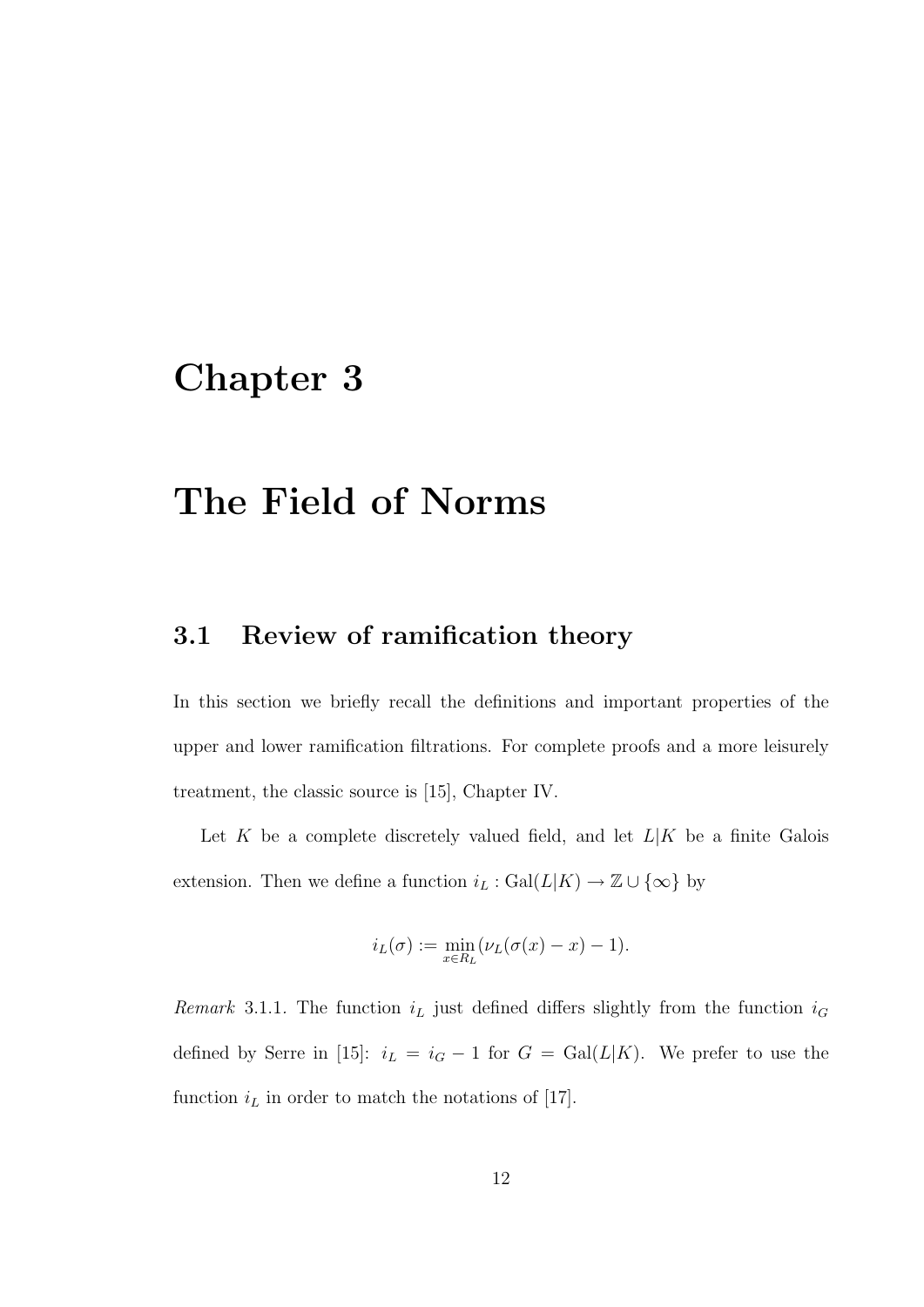**Lemma 3.1.2.** Suppose that  $L|K$  is totally ramified, and let  $\pi$  be any uniformizer for L. Then  $i_L(\sigma) = \nu_L(\frac{\sigma(\pi)}{\pi} - 1)$  for all  $\sigma \in Gal(L|K)$ .

**Proof:** Since  $L|K$  is totally ramified, it follows that  $R_L = R_K[\pi]$ . On the other hand,  $i_L(\sigma)$  is the greatest integer i such that  $\sigma$  acts trivially on the quotient  $R_L/\mathfrak{m}_L^{i+1} = R_K[\pi]/(\pi^{i+1})$ . But  $\sigma$  acts trivially on this quotient if and only if  $\nu_L(\sigma(\pi) - \pi) \geq i + 1$ , which implies that

$$
i_L(\sigma) = \nu_L(\sigma(\pi) - \pi) - 1 = \nu_L(\frac{\sigma(\pi)}{\pi} - 1)
$$

as claimed.  $\Box$ 

**Definition 3.1.3.** Let  $L|K$  be a finite Galois extension with group G. Then for an integer  $i \geq -1$ ,

$$
G_i := \{ \sigma \in G \mid i_L(\sigma) \ge i \}
$$

is called the ith ramification subgroup in the lower numbering. We extend the indexing to the set of real numbers  $\geq -1$  by setting

$$
G_t := G_{\lceil t \rceil} \qquad \forall t \in \mathbb{R}_{\geq -1}.
$$

Note that  $G_i$  is a normal subgroup of  $G$ , being the kernel of the natural map

$$
G \to \mathrm{Aut}(R_L/\mathfrak{m}_L^{i+1}).
$$

Moreover, the groups  $G_i$  form a decreasing and separated filtration of  $G$ , with  $G_{-1} = G$  and  $G_0 =$  the inertia subgroup of G.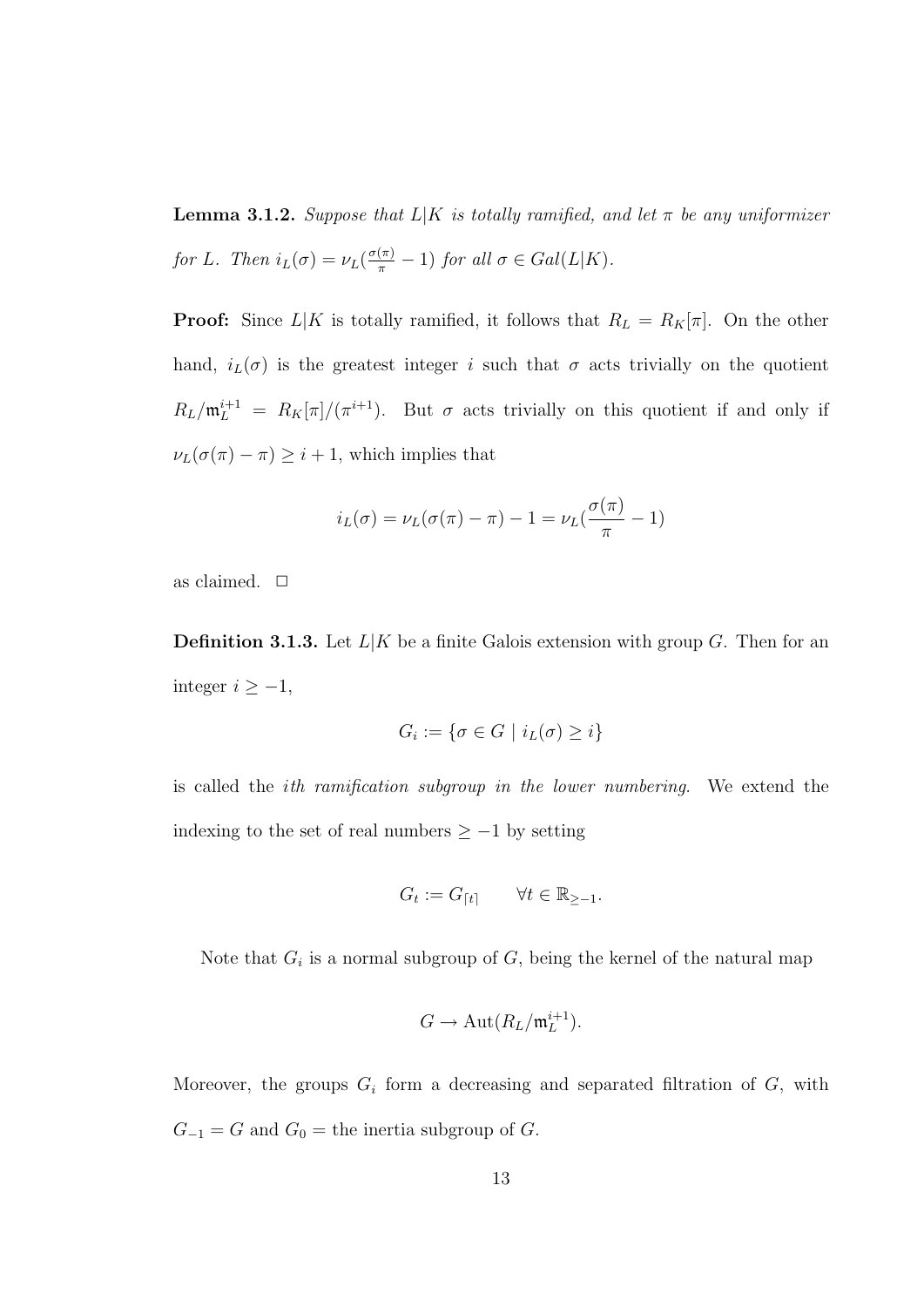**Definition 3.1.4.** Define the *Herbrand function of*  $L|K, \varphi_{L|K} : \mathbb{R}_{\geq -1} \to \mathbb{R}_{\geq -1}$  by

$$
\varphi_{L|K}(t) := \int_0^t \frac{\#G_s}{\#G_0} ds.
$$

The function  $\varphi_{L|K}$  is an increasing, continuous, piecewise-linear bijection, and hence has an increasing, continuous, and piecewise-linear inverse  $\psi_{L|K}$ . If  $K'|K$  is a Galois subextension of the finite Galois extension  $L|K$ , then we have the following transitivity formulas for the functions  $\varphi$  and  $\psi$ :

$$
\psi_{L|K} = \psi_{L|K'} \circ \psi_{K'|K}
$$
  

$$
\varphi_{L|K} = \varphi_{K'|K} \circ \varphi_{L|K'}.
$$

Finally, if  $K'|K$  is an arbitrary subextension (possibly non-Galois) of the finite Galois extension  $L|K$ , then we define a Herbrand function  $\varphi_{K'|K}$  by

$$
\varphi_{K'|K} := \varphi_{L|K} \circ \psi_{L|K'}.
$$

This definition coincides with our previous definition in the case where  $K'|K$  is Galois, and the transitivity formulas above ensure that  $\varphi_{K'|K}$  does not depend on the containing Galois extension  $L|K$ .

Using the function  $\psi_{L|K}$ , we define a new ramification filtration on the Galois group  $G$ .

**Definition 3.1.5.** For a real number  $s \ge -1$ , define

$$
G^s := G_{\psi_{L|K}(s)}.
$$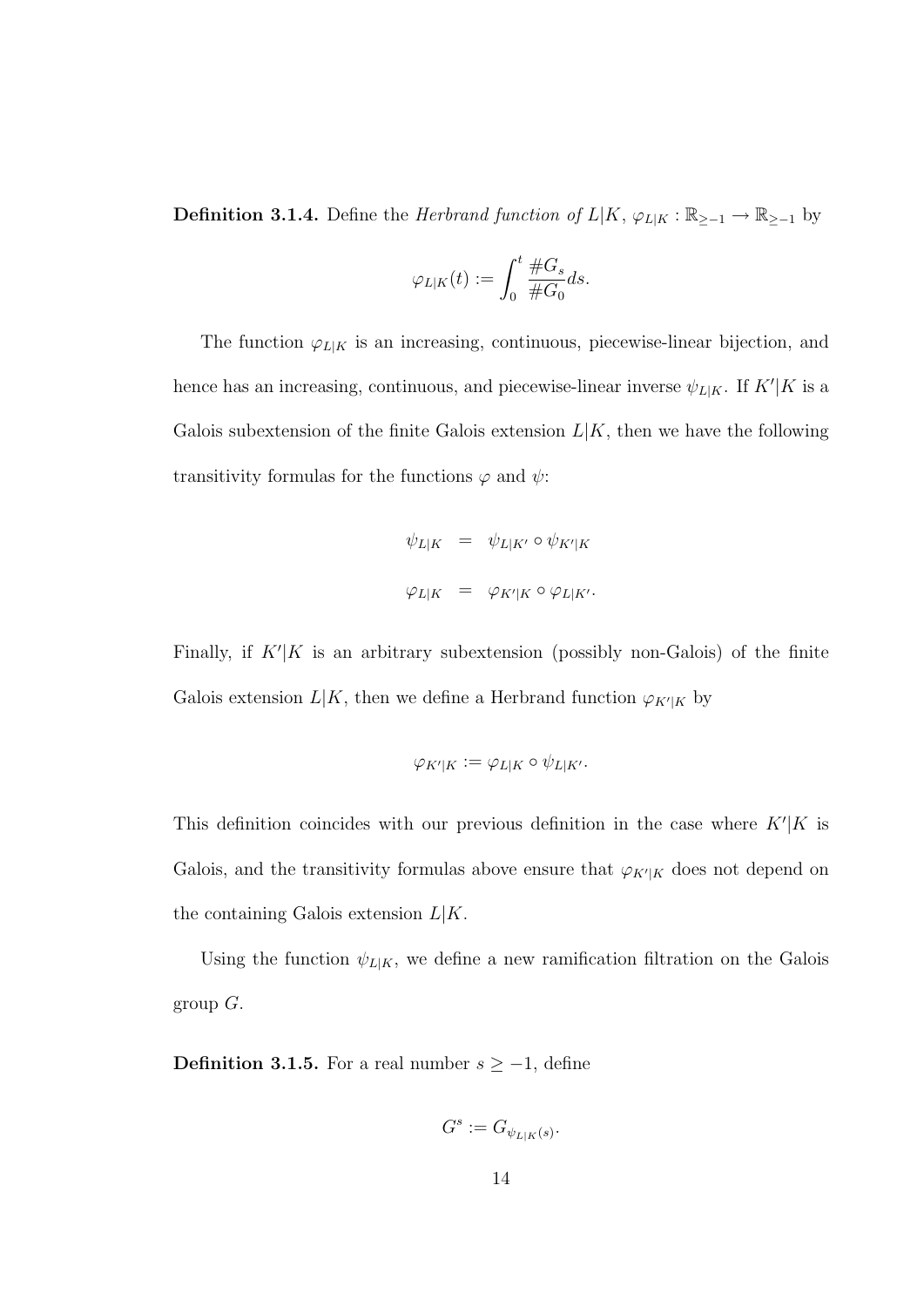The decreasing and separated filtration  $\{G^s\}_s$  is called the ramification filtration in the upper numbering. Note that  $G^{-1} = G_{-1} = G$  and  $G^s = G_0$  for  $-1 < s \leq 0$ .

Using the upper numbering, we can give an integral expression for the inverse Herbrand function  $\psi_{L|K}$ :

$$
\psi_{L|K}(s) = \int_0^s \frac{\#G^0}{\#G^t} dt \qquad \forall s \in \mathbb{R}_{\ge -1}.
$$
\n(3.1.1)

The difference between the upper and lower ramification filtrations of G is that the latter behaves well under taking subgroups of G, while the former behaves well under forming quotient groups.

**Proposition 3.1.6.** Let H be a subgroup of  $G = Gal(L|K)$  with fixed field K'. Then the lower ramification filtration of  $H = Gal(L|K')$  is induced by the lower ramification filtration of G:

$$
H_i = H \cap G_i \qquad \forall i \ge -1.
$$

**Proof:** This is clear from the fact that  $H_i$  is the kernel of the composition

$$
H \hookrightarrow G \to \mathrm{Aut}(R_L/\mathfrak{m}_L^{i+1}),
$$

while  $G_i$  is the kernel of the second map.  $\Box$ 

**Proposition 3.1.7.** ([15], Chapter IV, Prop. 14) Let H be a normal subgroup of  $G = Gal(L|K)$ , with fixed field K'. Then the upper ramification filtration on  $G/H = Gal(K'|K)$  is induced by the upper ramification filtration of G:

$$
(G/H)^s = G^s H/H \qquad \forall s \in \mathbb{R}_{\ge -1}.
$$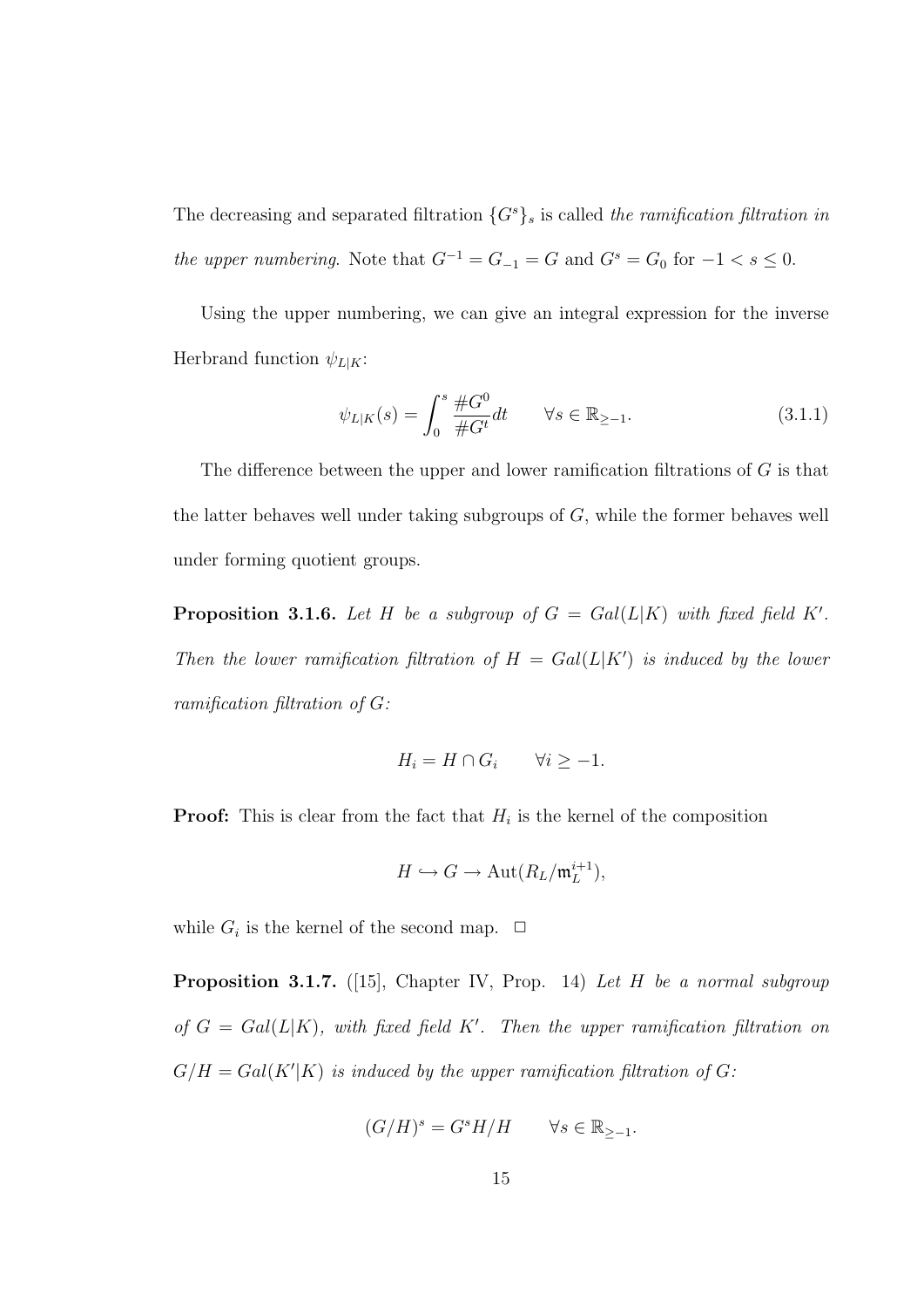Now suppose that  $L|K$  is an infinite Galois extension. Then Proposition 3.1.7 allows us to define an upper ramification filtration on the profinite group  $G =$  $Gal(L|K):$ 

**Definition 3.1.8.** For a real number  $s \geq -1$ , define

$$
G^s:=\lim_{\leftarrow} Gal(K'|K)^s
$$

where the limit is over all finite Galois subextensions  $K'|K$  of  $L|K$ . Then the groups  ${G<sup>s</sup>}$ s form a decreasing, exhaustive, and separated filtration of G by closed normal subgroups, called the upper ramification filtration. We say that a real number  $r \geq -1$  is a jump for the upper ramification filtration if  $G^{r+\epsilon} \neq G^r$  for all  $\epsilon > 0$ .

In particular, if  $K^{sep}|K$  is a separable closure of K, then the absolute Galois group  $G_K := \text{Gal}(K^{sep}|K)$  is equipped with its upper ramification filtration  $\{G_K^s\}_s$ .

**Lemma 3.1.9.** Suppose that  $L|K$  is a (possibly infinite) Galois extension with group  $G$ , and let  $K'|K$  be a finite subextension corresponding to the open subgroup H. Then for all  $u \geq -1$  we have

$$
H^u = H \cap G^{\varphi_{K'|K}(u)}.
$$

**Proof:** Let G be the set of all finite extensions  $L'|K'$  contained in L such that  $L'$ is Galois over K. Then  $\mathcal G$  is cofinal in the set of all finite Galois subextensions of  $L|K'$ , so

$$
H^u = \lim_{\substack{\longleftarrow \\ L' \in \mathcal{G}}} \text{Gal}(L'|K')^u.
$$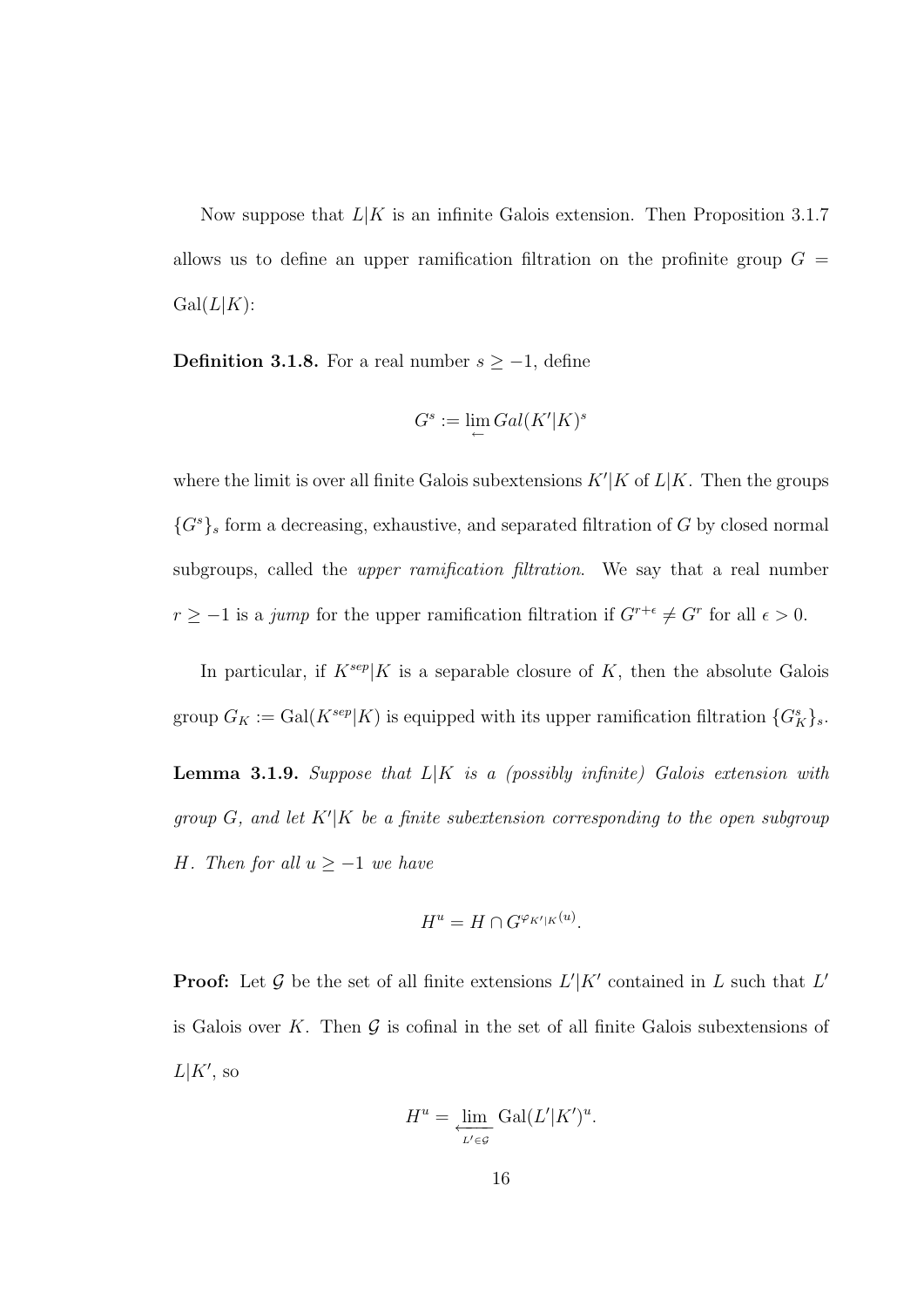But for each  $L' \in \mathcal{G}$  we have

$$
Gal(L'|K')^{u} = Gal(L'|K')_{\psi_{L'|K'}(u)}
$$
  
\n
$$
= Gal(L'|K') \cap Gal(L'|K)_{\psi_{L'|K'}(u)}
$$
  
\n
$$
= Gal(L'|K') \cap Gal(L'|K)^{\varphi_{L'|K}\circ\psi_{L'|K'}(u)}
$$
  
\n
$$
= Gal(L'|K') \cap Gal(L'|K)^{\varphi_{K'|K}\circ\varphi_{L'|K'}\circ\psi_{L'|K'}(u)}
$$
  
\n
$$
= Gal(L'|K') \cap Gal(L'|K)^{\varphi_{K'|K}(u)}.
$$

Taking the limit now yields

$$
H^u = \underbrace{\lim}_{L' \in \mathcal{G}} \text{Gal}(L'|K') \cap \text{Gal}(L'|K)^{\varphi_{K'|K}(u)} = H \cap G^{\varphi_{K'|K}(u)}.
$$

### 3.2 Arithmetically profinite extensions

The field of norms construction applies to a certain type of field extension, which we now describe. The basic reference for this material is [17].

**Definition 3.2.1.** Let  $K$  be a complete discrete valuation field with perfect residue field  $k_K$  of characteristic  $p > 0$ , and  $K^{sep}$  a fixed separable closure. Then an extension  $L|K$  contained in  $K^{sep}|K$  is called *arithmetically profinite (APF)* if for all  $u \ge -1$ , the group  $G_K^u G_L$  is open in  $G_K$ .

If we set  $K^u := \text{Fix}(G_K^u) \subset K^{sep}$ , then this definition means simply that  $K_u :=$  $K^u \cap L$  is a finite extension of K for all  $u \ge -1$ . Since the upper ramification filtration is separated, it follows that  $K^{sep} = \bigcup_u K^u$ , which implies that  $L = \bigcup_u K_u$ .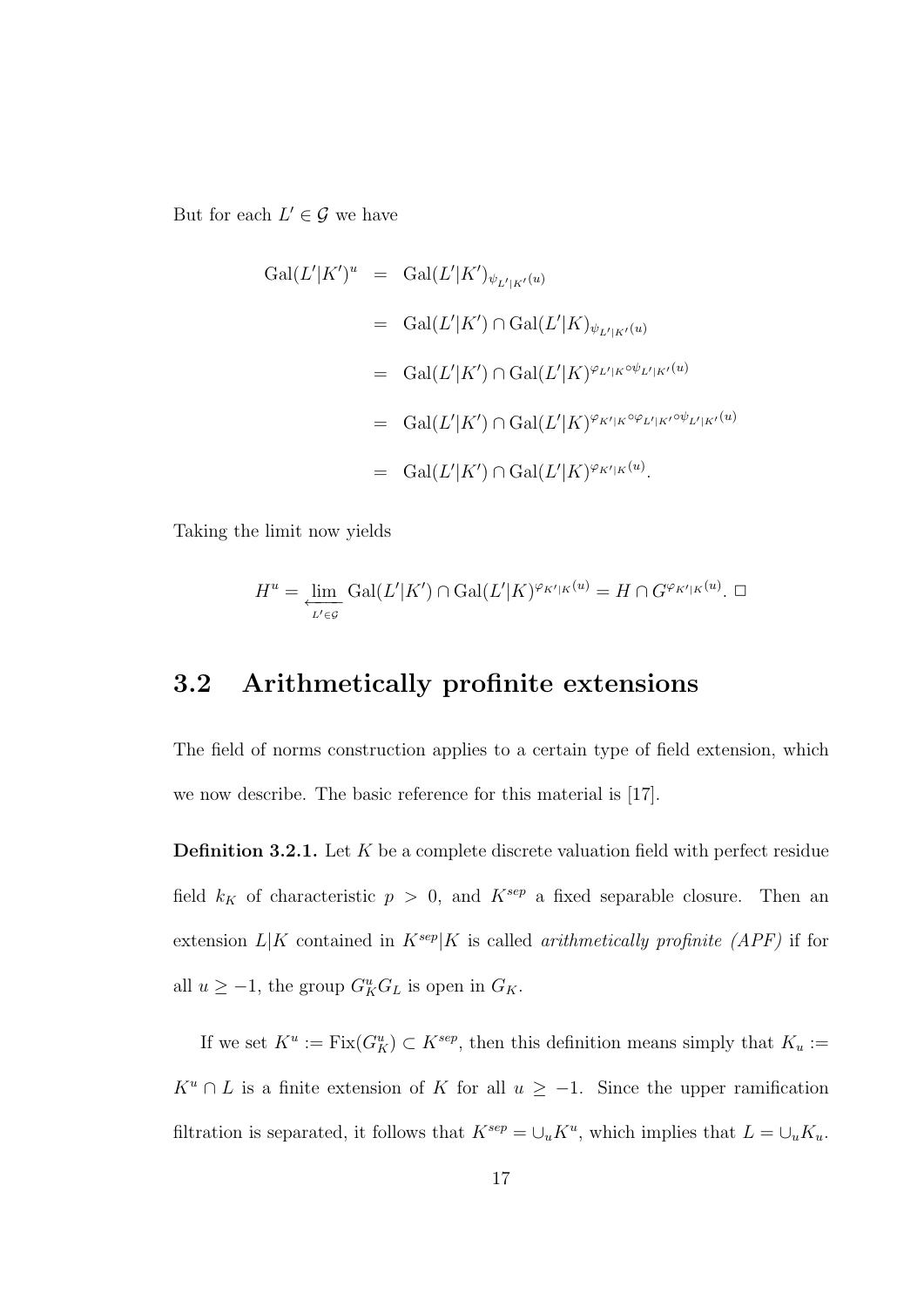A concrete example of an infinite APF extension is  $\mathbb{Q}_p(\zeta_{p^\infty})|\mathbb{Q}_p$ , and in this case  $K_m = \mathbb{Q}_p(\zeta_{p^m}).$ 

Note that an APF extension need not be Galois. However, many statements about APF extensions become more transparent in the Galois case, so we will take special care in the following exposition to explain the meaning of various properties and definitions in the Galois situation.

One way of thinking about APF extensions is that they are exactly those which allow for the definition of the inverse Herbrand function (which we defined in the previous section only for finite Galois extensions). Indeed, if  $L|K$  is a (possibly infinite) APF extension, then we set  $G_L^0 := G_K^0 \cap G_L$  and define

$$
\psi_{L|K}(u) := \begin{cases} \int_0^u (G_K^0 : G_L^0 G_K^t) dt & \text{if } u \ge 0 \\ u & \text{if } -1 \le u \le 0. \end{cases}
$$

If  $L|K$  is Galois with group  $G = G_K/G_L$ , then  $G^t = G_K^t G_L/G_L$ , and

$$
G^0/G^t = (G_K^0 G_L / G_L) / (G_K^t G_L / G_L) \cong G_K^0 G_L / G_K^t G_L \cong G_K^0 / G_K^t G_L^0.
$$

This implies that in the Galois case we have

$$
\psi_{L|K}(u) = \int_0^u (G^0 : G^t) dt \quad \text{for } u \ge 0,
$$

which accords with equation  $(3.1.1)$  given previously for finite Galois extensions.

For a general APF extension  $L|K$ , the function  $\psi_{L|K}$  just defined is increasing, continuous, and piecewise-linear, with inverse  $\varphi_{L|K}$  which is also increasing, contin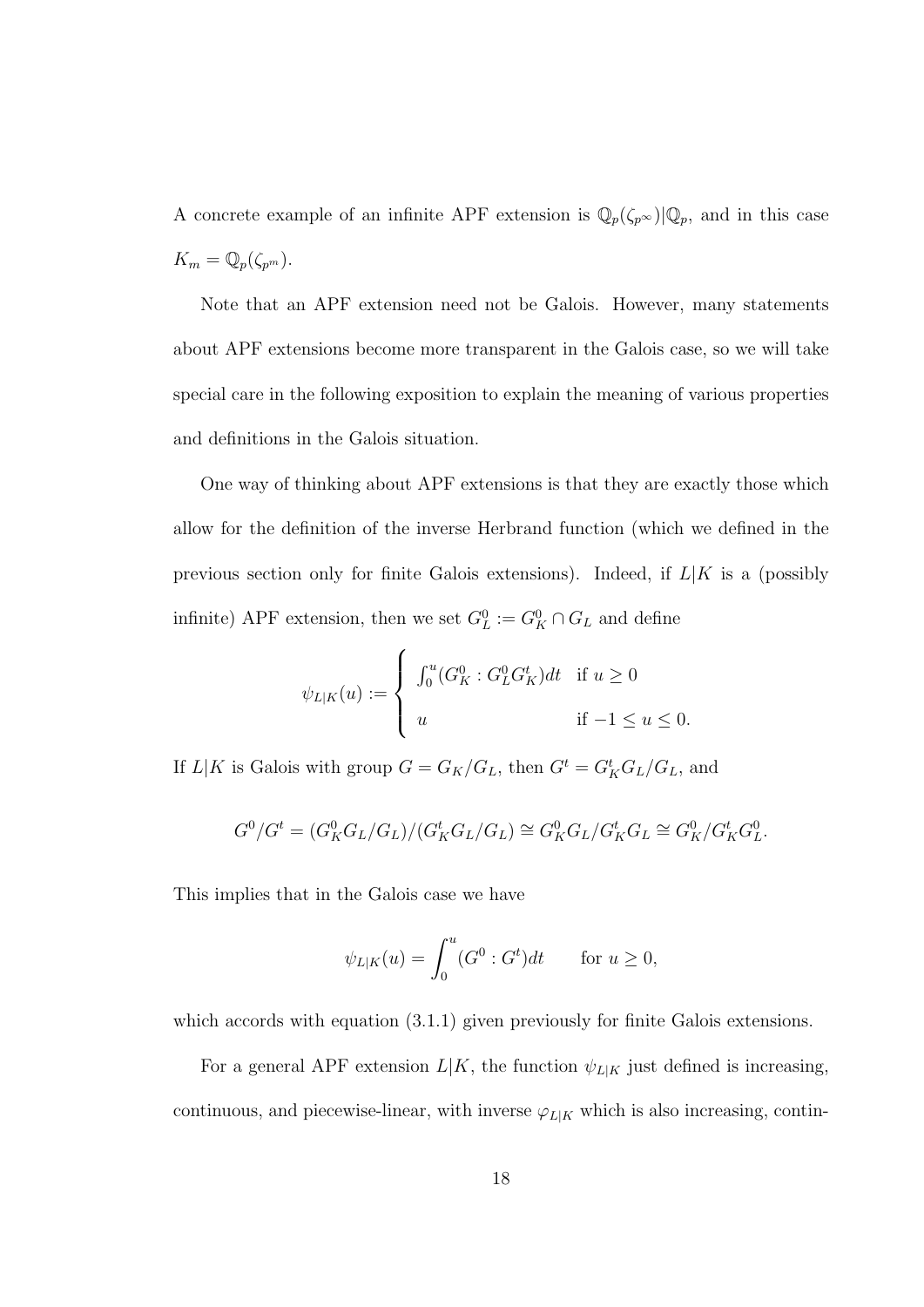uous, and piecewise-linear. Of course, when  $L|K$  is finite,  $\varphi_{L|K}$  coincides with our previous definition of the Herbrand function.

An important quantity attached to an APF extension  $L|K$  is

$$
i(L|K) := \sup\{u \ge -1 \mid G^u_K G_L = G_K\}.
$$

In terms of the ramification subextensions  $K_u|K$ , the quantity  $i(L|K)$  is the supremum of the indices u such that  $K_u = K$ . In the case where  $L|K$  is Galois with group  $G = G_K/G_L$ , we have  $G^u = G_K^u G_L/G_L$ , and  $i(L|K)$  is the first jump in the upper ramification filtration on G. Note that  $i(L|K) \geq 0$  if and only if  $L|K$  is totally ramified, and  $i(L|K) > 0$  if and only if  $L|K$  is totally wildly ramified. Because the inverse Herbrand function  $\psi_{L|K}$  and the quantity  $i(L|K)$  will be essential for our later work, we include here the

**Proposition 3.2.2.** ([17], Proposition 1.2.3) Let M and N be two extensions of K contained in  $K^{sep}$  with  $M \subset N$ . Then

- 1. if  $M|K$  is finite, then  $N|K$  is APF if and only if  $N|M$  is APF;
- 2. if  $N|M$  is finite, then  $N|K$  is APF if and only if  $M|K$  is APF;
- 3. if  $N|K$  is APF then  $M|K$  is APF;
- 4. if  $N|K$  is APF, then  $i(M|K) \ge i(N|K)$ , and if in addition  $M|K$  is finite, then  $i(N|M) \geq \psi_{M|K}(i(N|K)) \geq i(N|K)$ .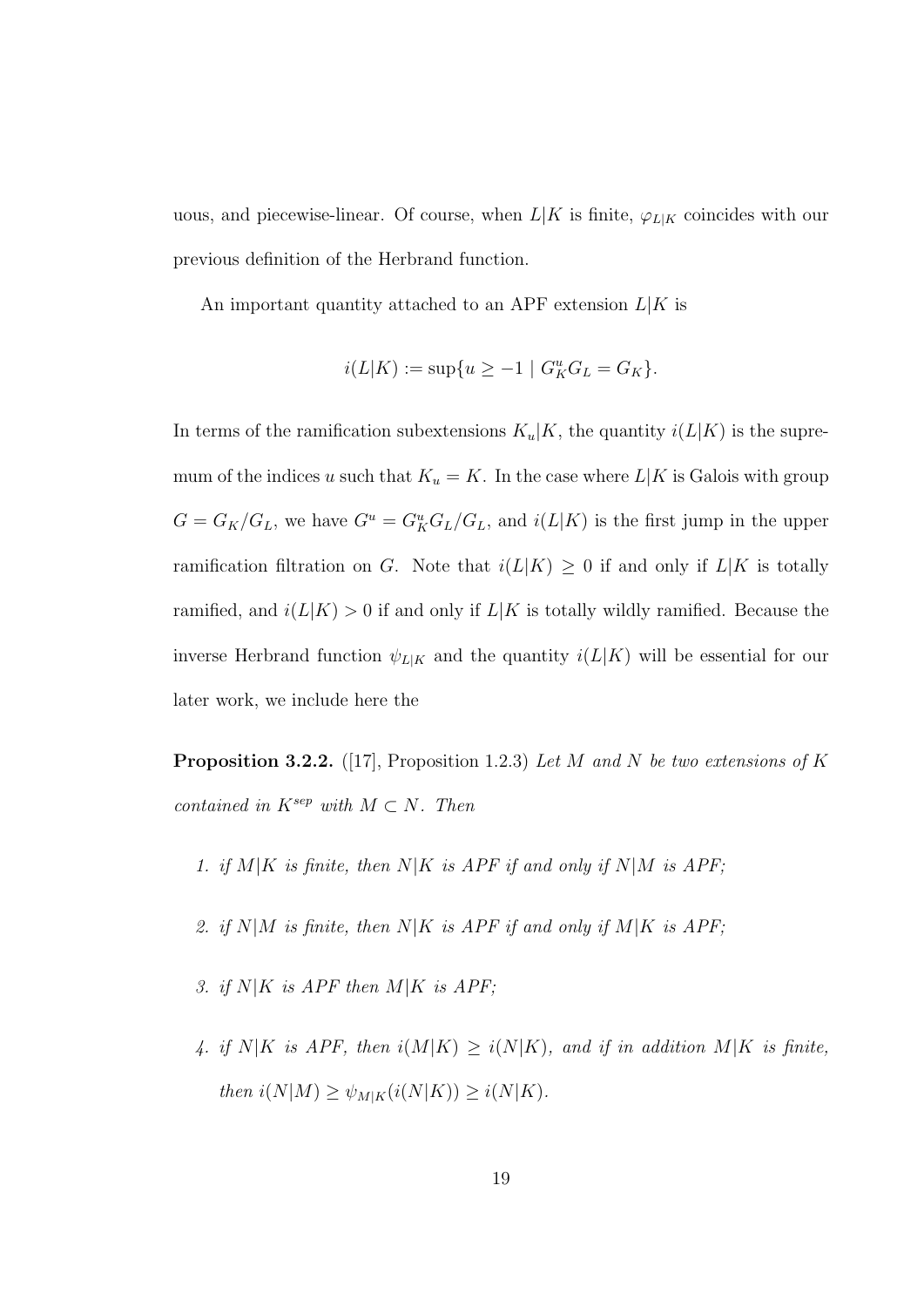Proof: Note that the following equality always holds, and in particular, the finiteness of any two of the quantities implies the finiteness of the third:

$$
(G_K: G_N G_K^u) = (G_K: G_M G_K^u)(G_M: G_N(G_M \cap G_K^u)).
$$

If  $M/K$  is finite, then the first term on the right hand side is finite, which means that the remaining terms are either both finite or both infinite. But by definition,  $N|K$  is APF if and only if the left hand side is finite. On the other hand,  $G_M \cap G_K^u$  $G_M^{\psi_{M|K}(u)}$  by Lemma 3.1.9, so the finiteness of the right hand side again amounts to the arithmetic profiniteness of  $N|M$ . This proves 1.

Part 2 follows immediately from the fact that  $N/M$  finite implies that the second term on the right hand side is finite, hence the remaining two terms are either both finite or both infinite.

For 3, if  $N|K$  is APF, then the left hand side is finite, and this implies the finiteness of the right hand side, and in particular the fact that  $M/K$  is APF.

Finally, we prove part 4. First suppose only that  $N|K$  is APF. Then by part 3,  $M|K$  is APF, and by the definition of  $i(-)$  we have

$$
G_K = G_K^{i(N|K)} G_N \subset G_K^{i(N|K)} G_M \subset G_K.
$$

Hence, all of these inclusions are equalities, which implies that  $i(M|K) \geq i(N|K)$ . If we also assume that  $M|K$  is finite, then  $N|M$  is APF by part 1, and we have

$$
G_M^{\psi_{M|K}(i(N|K))}G_N = (G_M \cap G_K^{i(N|K)})G_N = G_M \cap G_K = G_M.
$$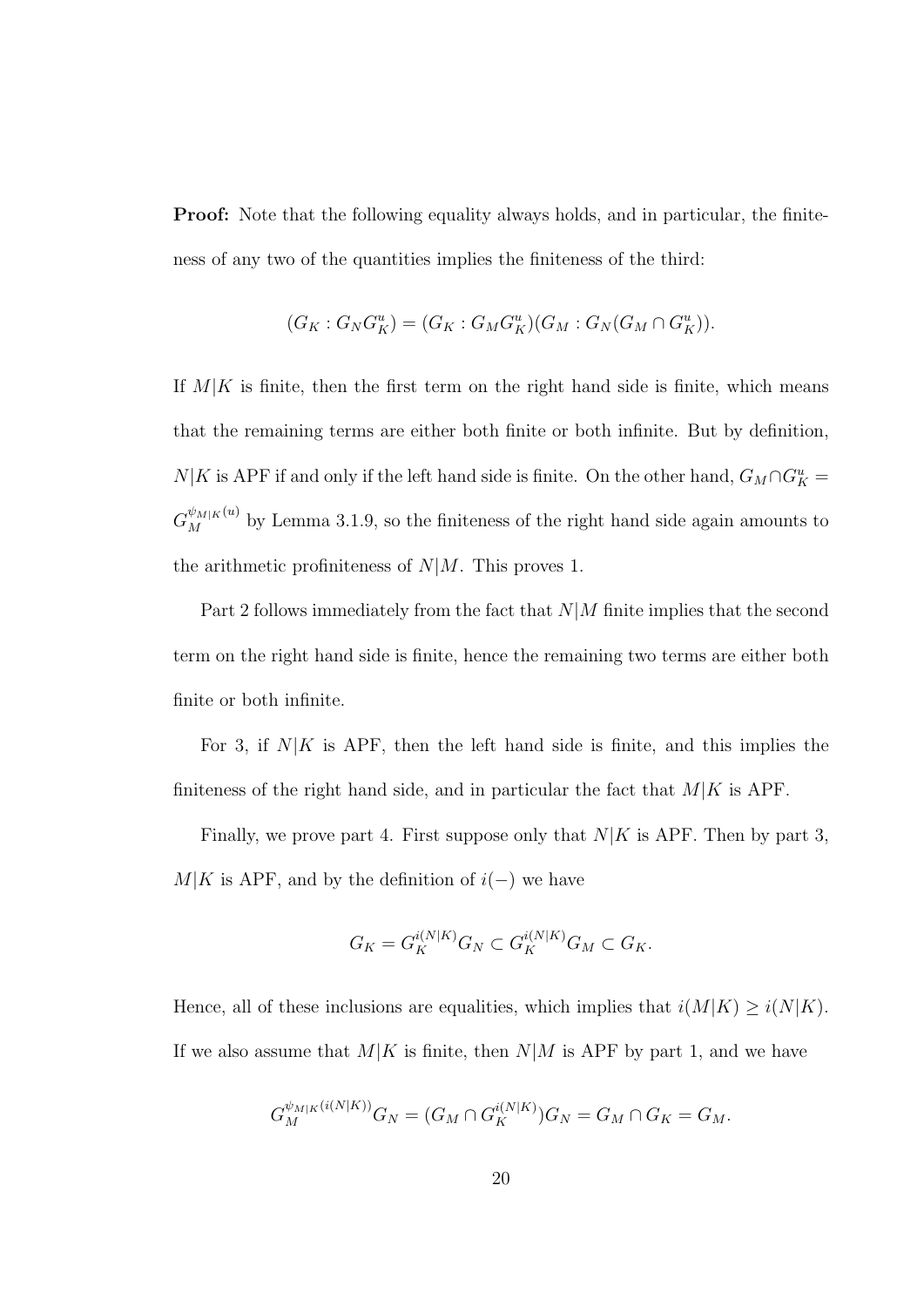Hence,  $i(N|M) \ge \psi_{M|K}(i(N|K)) \ge i(N|K)$ , the last inequality coming from the fact that the integrand in the definition of  $\psi_{M|K}$  is  $\geq 1$ .  $\Box$ 

Parts 1 and 2 of this proposition say that the APF property is insensitive to finite extensions of the top or bottom, while part 3 says that the APF property is inherited by subextensions. Part 4 says that the quantity  $i(-)$  can only increase in subextensions or under a finite extension of the base  $M|K$ . In the latter case, we get a lower bound on the increase of  $i(-)$  in terms of the inverse Herbrand function  $\psi_{M|K}$ .

Given an infinite APF extension  $L|K$ , let  $\mathcal{E}_{L|K}$  denote the set of finite subextensions of  $L|K$ , partially ordered by inclusion. The key technical fact about the extension  $L|K$  is the following property of the quantity  $i(-)$ , which generalizes part 4 of the previous proposition:

**Proposition 3.2.3.** ([17], Lemme 2.2.3.1) The numbers  $i(L|E)$  for  $E \in \mathcal{E}_{L|K}$  tend to  $\infty$  with respect to the directed set  $\mathcal{E}_{L|K}$ .

#### 3.3 The field of norms

Having discussed some general properties of infinite APF extensions, we are now ready to describe the field of norms construction, following [17]: given an infinite APF extension  $L|K$ , set

$$
X_K(L)^* = \varprojlim_{\varepsilon_{L|K}} E^*,
$$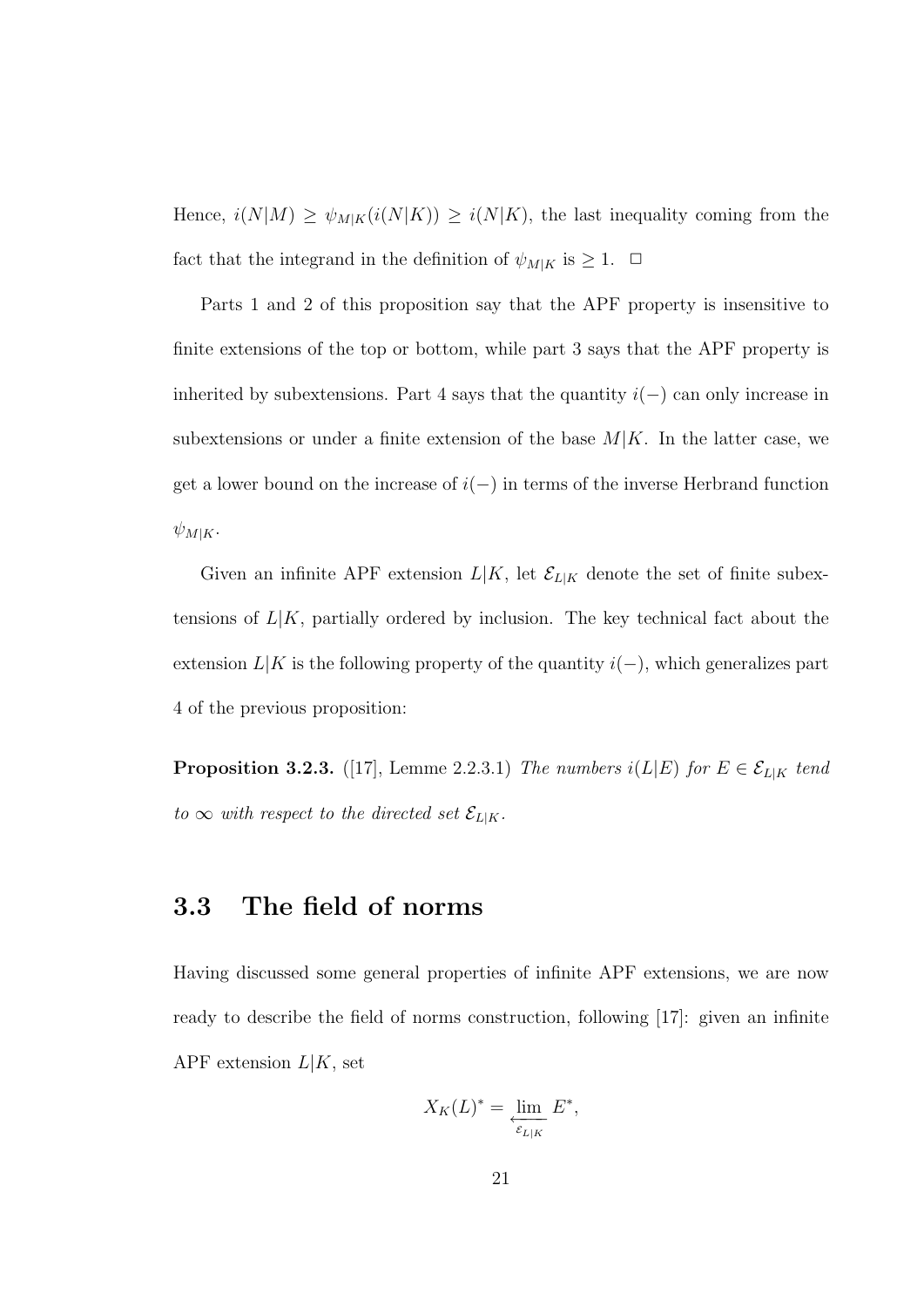the transition maps being given by the norm  $N_{E'|E}: E'^* \to E^*$  for  $E \subset E'$ . Then define

$$
X_K(L) = X_K(L)^* \cup \{0\}.
$$

Thus, a nonzero element  $\alpha$  of  $X_K(L)$  is given by a norm-compatible sequence  $\alpha =$  $(\alpha_E)_{E \in \mathcal{E}_{L|K}}$ . We wish to endow this set with an additive structure in such a way that  $X_K(L)$  becomes a field, called the *field of norms* of  $L|K$ . This is accomplished by the following

**Proposition 3.3.1.** ([17], Théorème 2.1.3 (i)) If  $\alpha, \beta \in X_K(L)$ , then for all  $E \in$  $\mathcal{E}_{L|K},$  the elements  $\{N_{E'|E}(\alpha_{E'}+\beta_{E'})\}_{E'}$  converge (with respect to the directed set  $\mathcal{E}_{L|E}$ ) to an element  $\gamma_E \in E$ . Moreover,  $\alpha + \beta := (\gamma_E)_{E \in \mathcal{E}_{L|K}}$  is an element of  $X_K(L)$ .

With this definition of addition, the set  $X_K(L)$  becomes a field, with multiplicative group  $X_K(L)^*$ . Moreover, there is a natural discrete valuation on  $X_K(L)$ . Indeed, if  $K_0$  denotes the maximal unramified subextension of  $L|K$  (which is finite over K by APF), then  $\nu_{X_K(L)}(\alpha) := \nu_E(\alpha_E) \in \mathbb{Z}$  does not depend on  $E \in \mathcal{E}_{L|K_0}$ . In fact ([17], Théorème 2.1.3 (ii)),  $X_K(L)$  is a complete discrete valuation field with residue field isomorphic to  $k<sub>L</sub>$  (which is a finite extension of  $k<sub>K</sub>$ ). The isomorphism of residue fields  $k_{X_K(L)} \cong k_L$  comes about as follows. For  $x \in k_L$ , let  $[x] \in K_0$ denote the Teichmüller lifting. That is,  $[-] : k_L \to K_0$  is the unique multiplicative section of the canonical map  $R_0 \rightarrow k_{K_0} = k_L$ . Note that  $E|K_1$  is of p-power degree for all  $E \in \mathcal{E}_{L|K_1}$ , so  $x^{\frac{1}{[E:K_1]}} \in k_L$  for all such E, since  $k_L$  is perfect. The element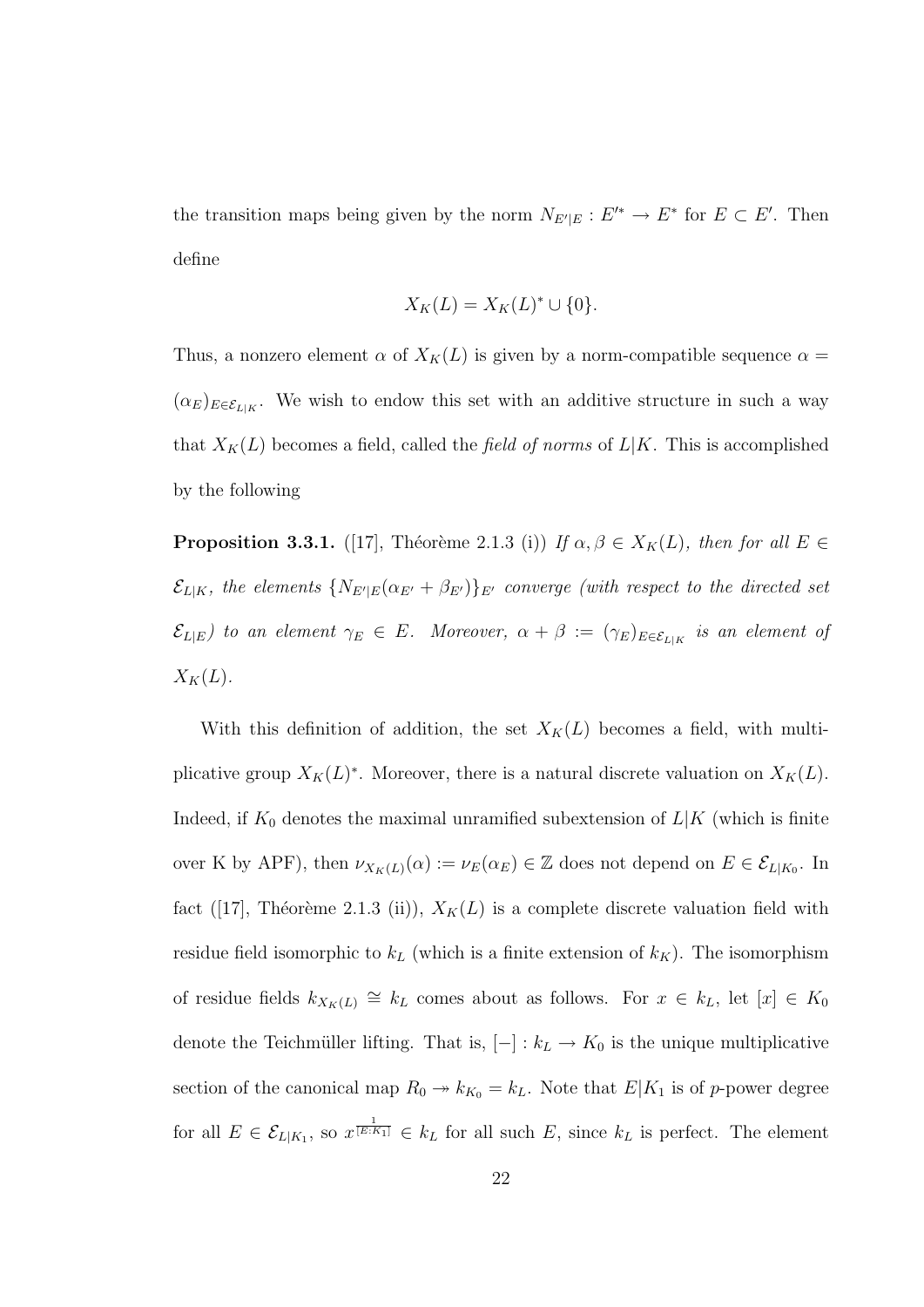$([x^{\frac{1}{[E:K_1]}}])_{E \in \mathcal{E}_{L|K_1}}$  is clearly a coherent system of norms, hence (by cofinality) defines an element  $f_{L|K}(x) \in X_K(L)$ . The map  $f_{L|K}: k_L \to X_K(L)$  is a field embedding which induces the isomorphism  $k_L \cong k_{X_K(L)}$  mentioned above.

The following result will be used several times in the proof of our Main Theorem 4.0.1. Before stating it, we make a

**Definition 3.3.2.** For any subfield  $E \in \mathcal{E}_{L|K}$ , define

$$
r(E) := \left\lceil \frac{p-1}{p} i(L|E) \right\rceil.
$$

**Proposition 3.3.3.** ([17], Proposition 2.3.1 & Remarque 2.3.3.1) Let  $L|K$  be an infinite APF extension and  $F \in \mathcal{E}_{L|K_1}$  be any finite extension of  $K_1$  contained in L. Then

1. for any  $x \in R_F$ , there exists  $\hat{x} = (\hat{x}_E)_{E \in \mathcal{E}_{L|K}} \in X_K(L)$  such that

$$
\nu_F(\hat{x}_F - x) \ge r(F);
$$

2. for any  $\alpha, \beta \in R_{X_K(L)}$ , we have

$$
(\alpha + \beta)_F \equiv \alpha_F + \beta_F \mod \mathfrak{m}_F^{r(F)}.
$$

The construction just described, which produces a complete discrete valuation field of characteristic  $p = \text{char}(k_K)$  from an infinite APF extension  $L|K$  is actually functorial in L. Precisely,  $X_K(-)$  can be viewed as a functor from the category of infinite APF extensions of K contained in  $K^{sep}$  (where the morphisms are Kembeddings of finite degree) to the category of complete discretely valued fields of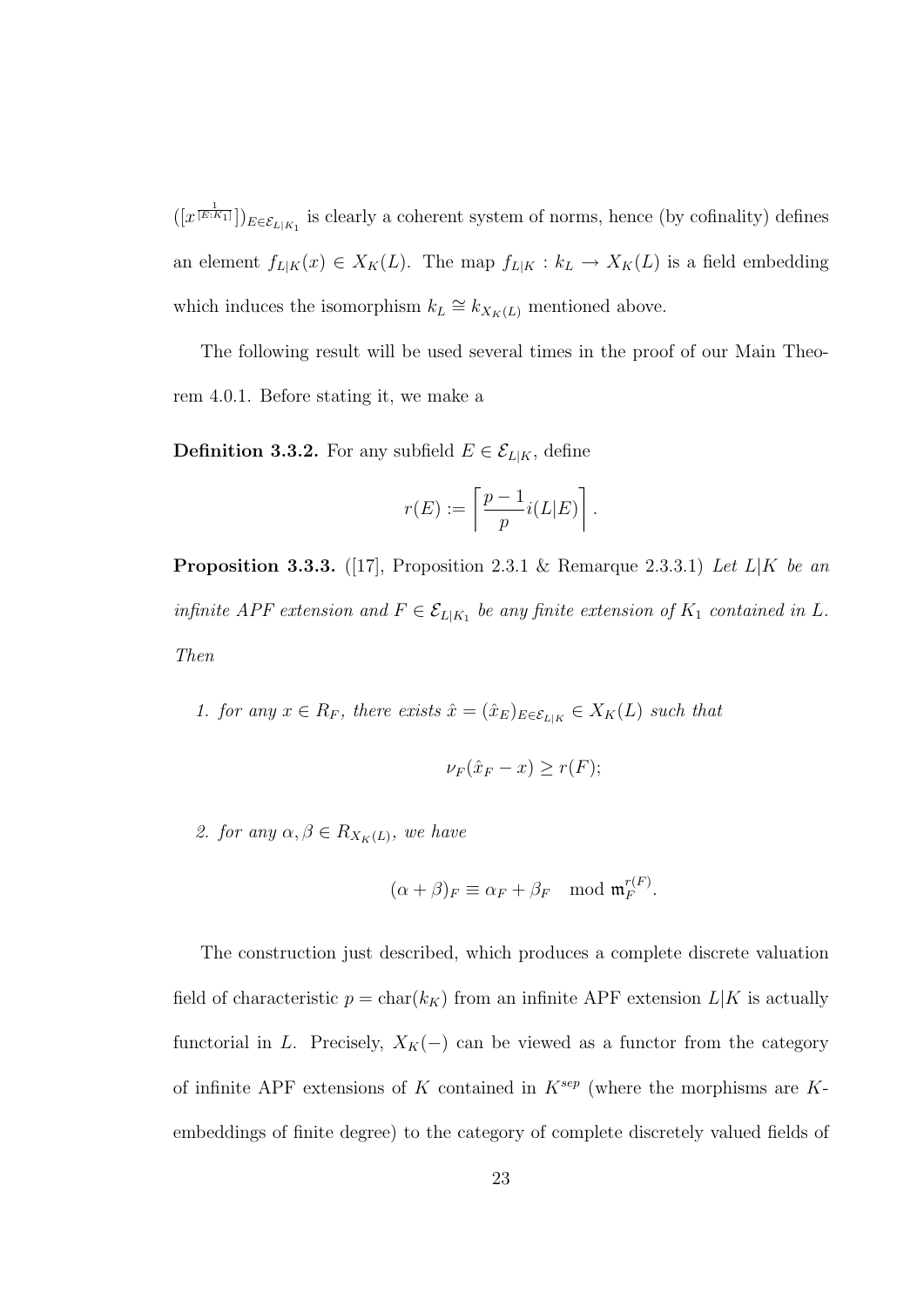characteristic  $p$  (where the morphisms are separable embeddings of finite degree). Moreover, this functor preserves Galois extensions and Galois groups.

Fixing an infinite APF extension  $L|K$ , the functorial nature of  $X_K(-)$  allows us to define a field of norms for *any* separable algebraic extension  $M/L$ . Namely, given such an  $M$ , we may write it as the colimit of finite extensions of  $L$ , say

$$
M = \frac{\lim}{L' \mid L \text{ finite}, L' \subset M} L'.
$$

Then we define

$$
X_{L|K}(M) := \varinjlim_{L'} X_K(L').
$$

With this definition, we can consider  $X_{L|K}(-)$  as a functor from the category of separable algebraic extensions of  $L$  to the category of separable algebraic extensions of  $X_K(L)$ . The amazing fact about this functor is the following

**Proposition 3.3.4.** ([17], Théorème 3.2.2) The field of norms functor  $X_{L|K}(-)$  is an equivalence of categories.

In particular,  $X_{L|K}(K^{sep})$  is a separable closure of  $X_K(L)$ , and we have an isomorphism  $G_{X_K(L)} \cong G_L$ .

Since  $X_K(L)$  is a complete discrete valuation field with residue field  $k_L$ , it follows that any choice of uniformizer  $\pi = (\pi_E)_E$  for  $X_K(L)$  yields an isomorphism  $k_L((z)) \cong X_K(L)$ , defined by sending z to  $\pi$ . Via this isomorphism, an element  $\alpha = (\alpha_E)_E \in R_{X_K(L)}$  corresponds to a power series  $g_\alpha(z) \in k_L[[z]]$ . The following lemma describes the relationship between  $g_{\alpha}(z)$  and the coherent system of norms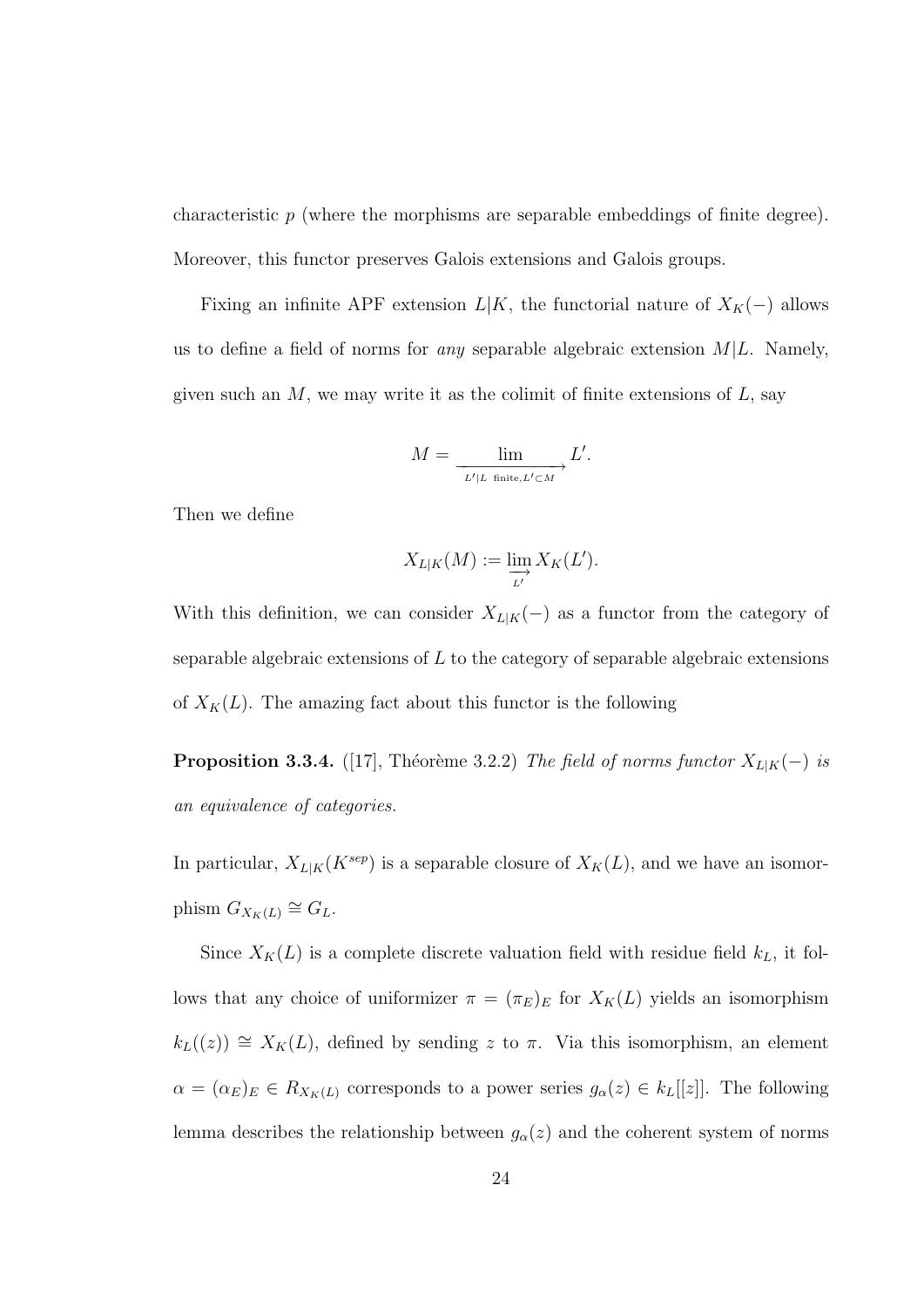$\alpha = (\alpha_E)_E$  in terms of the chosen uniformizer  $\pi = (\pi_E)_E$ . First we need to introduce some notation. Given a power series

$$
g(z) = \sum_{i=0}^{\infty} a_i z^i \in k_L[[z]],
$$

define for each  $E \in \mathcal{E}_{L|K_1}$  a new power series

$$
g_E(z) := \sum_{i=0}^{\infty} [a_i^{\frac{1}{[E:K_1]}}] z^i = \sum_{i=0}^{\infty} (f_{L|K}(a_i))_E z^i \in R_E[[z]].
$$

**Lemma 3.3.5.** For all  $\alpha = (\alpha_E)_E \in X_K(L)$ , we have

$$
\alpha_E \equiv g_{\alpha,E}(\pi_E) \mod \mathfrak{m}_E^{r(E)}
$$

for all  $E \in \mathcal{E}_{L|K_1}$ , where  $r(E) := \lceil \frac{p-1}{p} \rceil$  $\frac{-1}{p}i(L|E)\rceil$ .

**Proof:** By definition of the isomorphism  $k_L((z)) \cong X_K(L)$ , if  $g_\alpha(z) = \sum_{i=0}^{\infty} a_i z^i$ , then

$$
\alpha = \sum_{i=0}^{\infty} f_{L|K}(a_i) \pi^i = \lim_{n \to \infty} \sum_{i=0}^n f_{L|K}(a_i) \pi^i.
$$

Now by Proposition 3.3.3, for any  $E \in \mathcal{E}_{L|K_1}$  we have

$$
\left(\sum_{i=0}^n f_{L|K}(a_i)\pi^i\right)_E \equiv \sum_{i=0}^n (f_{L|K}(a_i))_E \pi^i_E \mod \mathfrak{m}_E^{r(E)}.
$$

Thus we see that

$$
\alpha_E \equiv \lim_{n \to \infty} \sum_{i=0}^n (f_{L|K}(a_i))_E \pi_E^i = g_{\alpha,E}(\pi_E) \mod \mathfrak{m}_E^{r(E)}.
$$

The congruence of the previous lemma can be replaced by an equality if one is willing to restrict attention to Lubin-Tate extensions of local fields. This is a theorem of Coleman ([4], Theorem A), to which we now turn.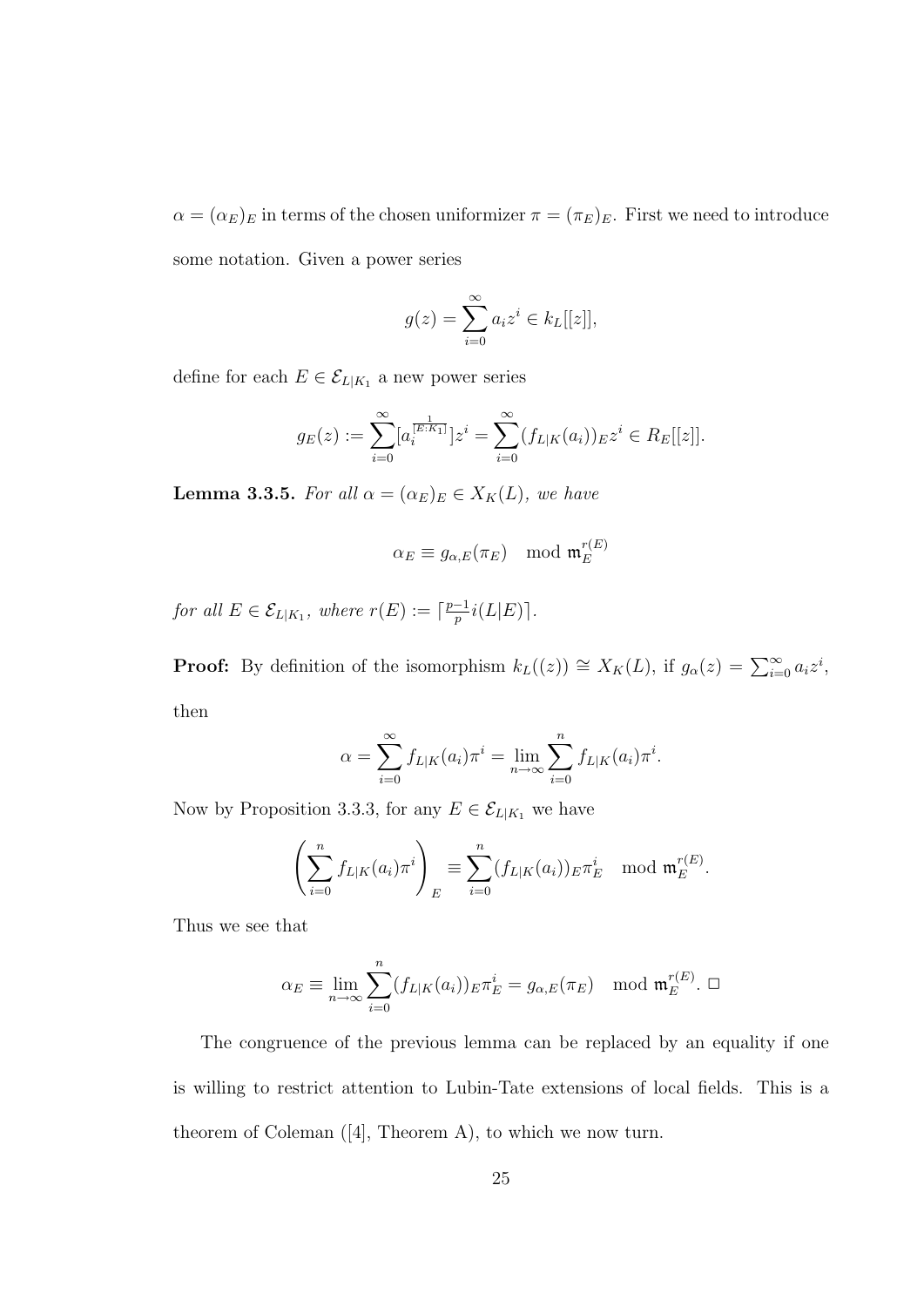#### 3.4 Coleman's Theorem

A special class of infinite APF extensions are the Lubin-Tate extensions, which we now briefly recall (see [11] Chapter V for proofs). Let  $H$  be a finite extension of  $\mathbb{Q}_p$ , and  $\Gamma$  a Lubin-Tate formal group associated to a uniformizer  $\varpi$  of H. Then Γ is a formal  $R$ <sub>H</sub>-module, and interpreting the group Γ in  $\mathfrak{m}^{sep}$  makes this ideal into an  $R_H$ -module (here  $\mathfrak{m}^{sep}$  is the maximal ideal of the valuation ring of  $H^{sep}$ ). Let  $\Gamma_m \subset \mathfrak{m}^{sep}$  be the  $\varpi^m$ -torsion of this  $R_H$ -module. Then  $R_H/\varpi^mR_H \cong \Gamma_m$ for all m, and in particular  $\Gamma_m$  is finite. Now define  $L_0 := \cup_m H(\Gamma_m)$ , which is an infinite totally ramified abelian extension of  $H$ , the Lubin-Tate extension of  $H$ associated to  $\varpi$ . Let K be a complete unramified extension of H with Frobenius element  $\phi \in \text{Gal}(K|H)$ , and define  $L := L_0K$ . Then  $L|K$  is an infinite abelian APF extension, with ramification subfields  $K_m := \text{Fix}(G(L|K)^m) = K(\Gamma_m)$  ([11], Corollary V.5.6). Moreover, we have  $[K_m : K] = q^{m-1}(q-1)$ , where  $q := \#(k_H)$ . We will refer to extensions of this type as Lubin-Tate extensions, despite the fact that they are really the compositum of a Lubin-Tate extension with an unramified extension.

Now fix a primitive element  $(\omega_m)_m$  for the Tate module

$$
T_{\varpi}(\Gamma) := \lim_{\leftarrow} \Gamma_m.
$$

That is,  $\omega_m$  is a generator for  $\Gamma_m$  as an  $R_H$ -module, and if  $[\varpi]_\Gamma$  denotes the endomorphism of  $\Gamma$  corresponding to  $\varpi$ , then  $[\varpi]_{\Gamma}(\omega_{m+1}) = \omega_m$  for all  $m \geq 1$ . Note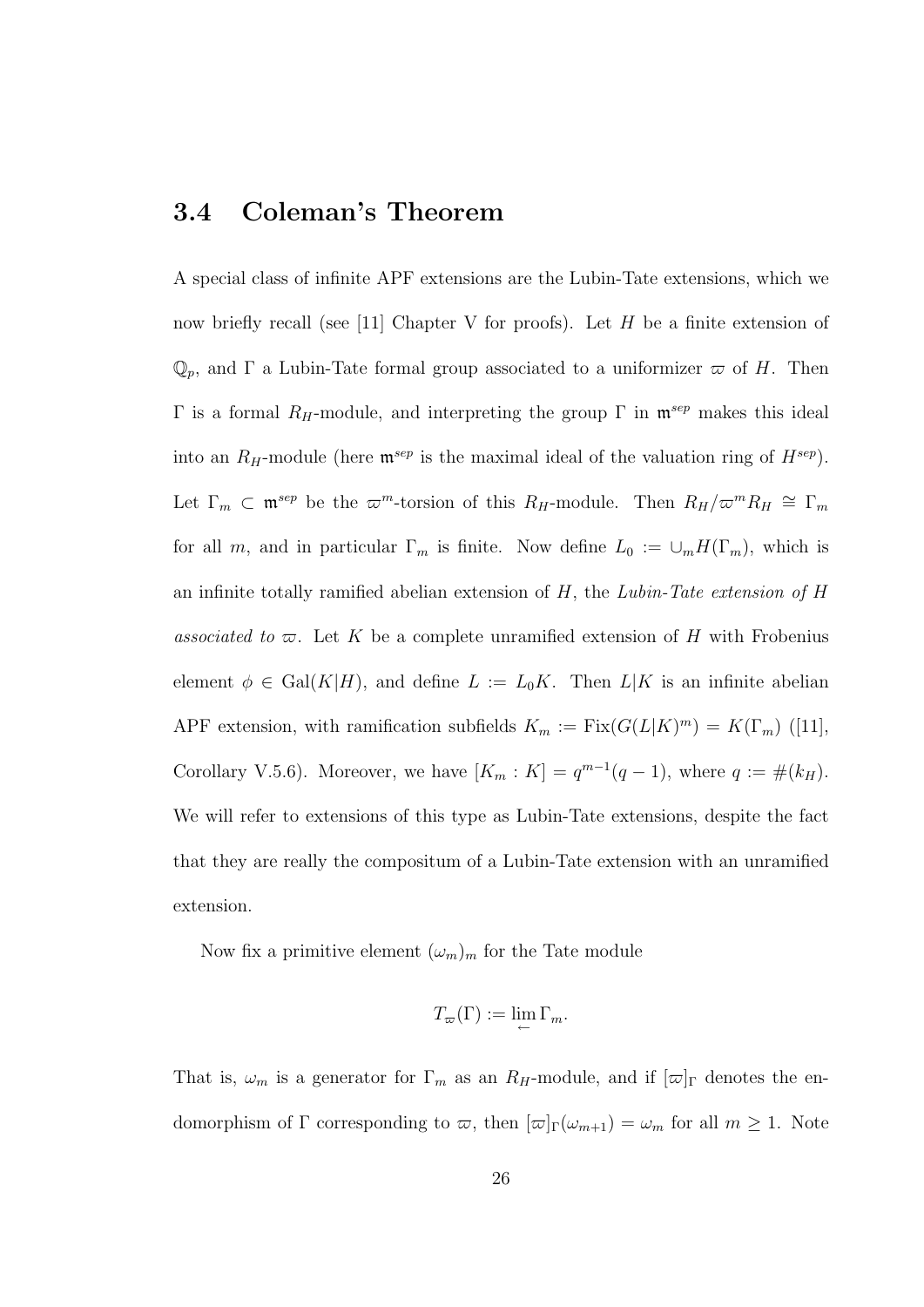that the Frobenius  $\phi \in \text{Gal}(K|H)$  acts coefficient-wise on the ring  $R_K[[Z]][\frac{1}{Z}].$ 

**Theorem 3.4.1.** ([4], Theorem A) For all  $\alpha = (\alpha_m)_m \in X_K(L)$ , there exists a unique  $f_{\alpha}(Z) \in R_K[[Z]][\frac{1}{Z}]^*$  such that for all  $m \geq 1$ ,

$$
(\phi^{-(m-1)}f_{\alpha})(\omega_m) = \alpha_m.
$$

We may suppose that the endomorphism  $[\varpi]$  $[\varpi]$  $[\varpi]$  is actually a polynomial of degree  $q = \#(k_H)$ :

$$
[\varpi]_{\Gamma}(Z) = Z^q + a_{q-1}Z^{q-1} + \cdots + \varpi Z \qquad a_i \in \mathfrak{m}_H.
$$

Then if  $p \neq 2$ , I claim that every primitive element  $(\pi_m)_m$  for  $T_{\varpi}(\Gamma)$  is also a uniformizer for  $X_K(L)$ . Indeed, for all  $m \geq 1$  we have  $[\varpi]_{\Gamma}(\pi_{m+1}) = \pi_m$ , so  $\pi_{m+1}$ satisfies the polynomial  $[\varpi]_{\Gamma}(Z) - \pi_m \in K_m[Z]$ . But this polynomial is Eisenstein, and hence is the minimal polynomial for  $\pi_{m+1}$  over the field  $K_m$ . This means that  $N_{K_{m+1}/K_m}(\pi_{m+1}) = (-1)^q(-\pi_m) = \pi_m$ , since  $q = p^{[k_H : \mathbb{F}_p]}$  is odd.

We will say that we are in the *Coleman situation* when  $p \neq 2$  and we have chosen a uniformizer  $\pi = (\pi_m)_m \in X_K(L)$  that is also a primitive element for  $T_{\varpi}(\Gamma)$ . An example of the Coleman situation is given by  $K = \mathbb{Q}_p$  and  $L = K(\zeta_{p^{\infty}})$ , the pcyclotomic extension (for p odd).  $L|K$  is then of Lubin-Tate type, corresponding to the uniformizer  $\varpi = p \in \mathbb{Q}_p$  and the formal group  $\Gamma = \widehat{\mathbb{G}_m}$  with endomorphism

$$
[p]_{\Gamma}(Z) = (1+Z)^p - 1.
$$

Moreover, the choice of a compatible system of roots of unity  $\{\zeta_{p^m}\}_m \subset L$  yields a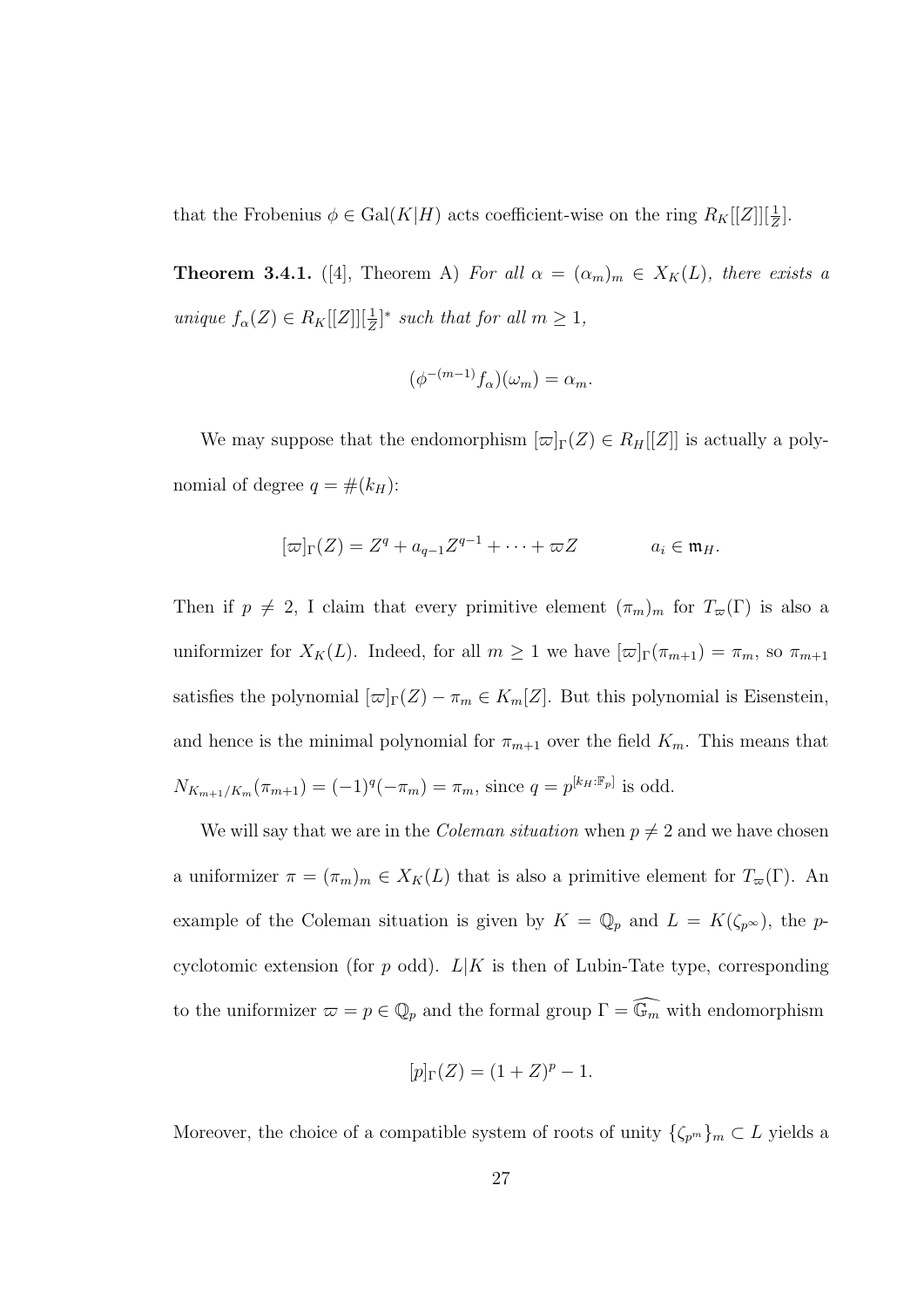uniformizer  $\pi := (\zeta_{p^m} - 1)_m \in X_K(L)$  which is also a primitive element for the Tate module  $T_p(\widehat{\mathbb{G}_m})$ .

Now suppose that we are in the Coleman situation with uniformizer  $\pi$  determining an isomorphism  $k_L((z)) \cong X_K(L)$ . Note that  $L|K$  is totally ramified, so  $k_L = k_K =: k \subset \overline{\mathbb{F}}_p$ . It is easy to check that the subfield  $\mathbb{F}_{q^l}((z)) \subset k((z))$  corresponds to  $X_{H(\zeta_{q^l-1})}(L_0(\zeta_{q^l-1})) \subset X_K(L)$  under the isomorphism above. In the following lemma, we make use of the *Teichmüller lifting*  $\tau : k[[z]] \to R_K[[Z]]$ :

$$
\tau(\sum_{i=0}^{\infty} a_i z^i) = \sum_{i=0}^{\infty} [a_i] Z^i.
$$

**Lemma 3.4.2.** Suppose that  $\alpha \in R_{X_K(L)}$  corresponds to the power series  $g_{\alpha}(z) \in$  $\mathbb{F}_{q^l}[[z]]$  under the isomorphism above, where  $q = \#(k_H)$ . Then

$$
f_{\alpha}(Z) \equiv g_{\alpha}(z) \mod (\varpi)
$$

where  $f_{\alpha}(Z) \in R_K[[Z]]$  is the Coleman power series for  $\alpha$ .

**Proof:** By lemma 3.3.5, the power series  $g_{\alpha}(z)$  has the property that

$$
g_{\alpha,K_m}(\pi_m) \equiv \alpha_m \mod \mathfrak{m}_m^{r_m}.
$$

On the other hand, the Coleman series  $f_{\alpha}(Z)$  satisfies

$$
(\phi^{-(m-1)}f_{\alpha})(\pi_m) = \alpha_m.
$$

Note that the operation of raising to the  $q^l$ th power is the identity on  $\mathbb{F}_{q^l}$ , and  $\phi^l$  acts as the identity on  $H(\zeta_{q^l-1}) \subset K$ . Hence, for all  $m \equiv 1 \mod l$  we have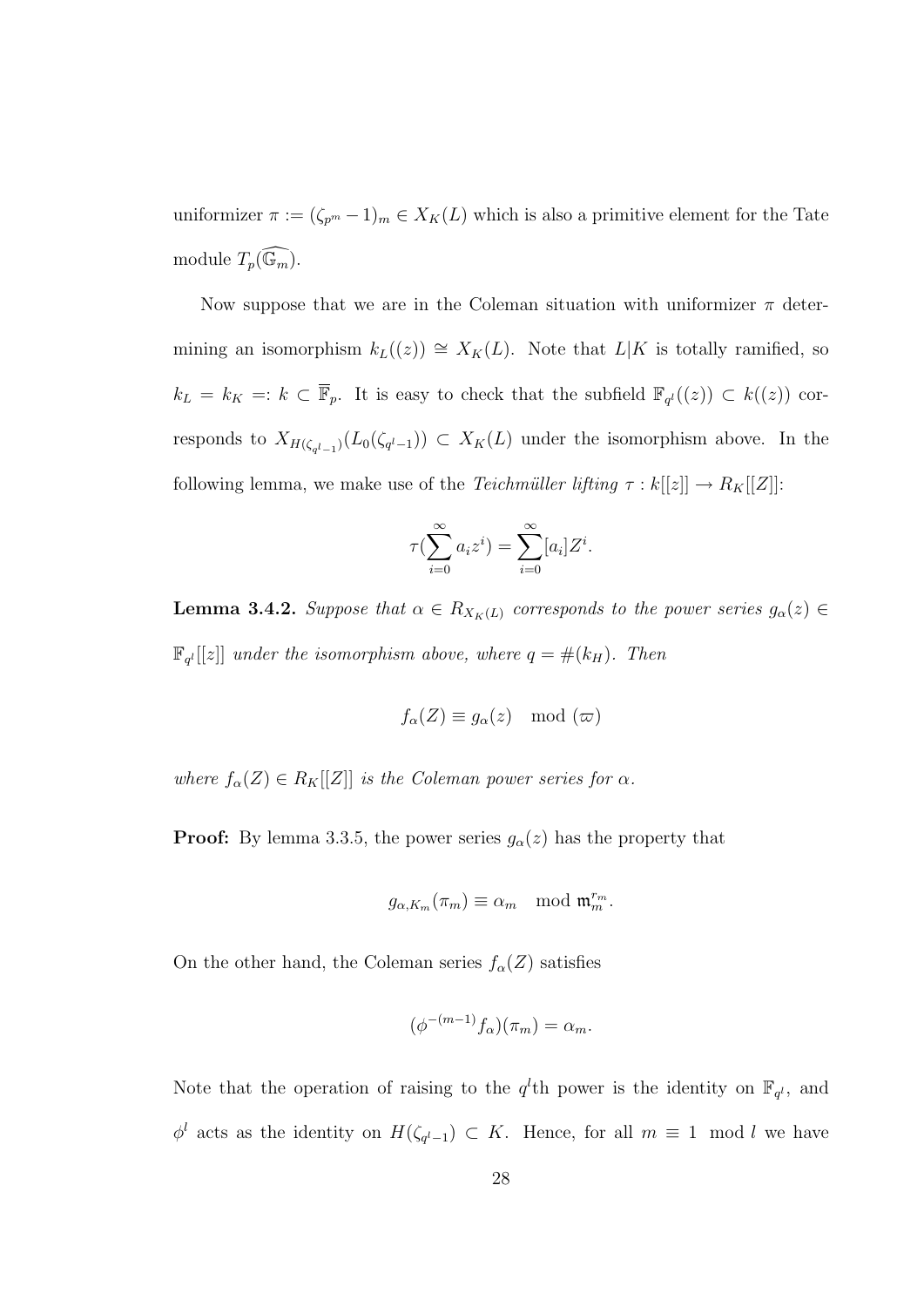$g_{\alpha,K_m} = \tau(g_\alpha)$  and  $\phi^{-(m-1)}(f_\alpha) = f_\alpha$ . Restricting attention to these indices m, we find that

$$
f_{\alpha}(\pi_m) = \alpha_m \equiv (\tau(g))(\pi_m) \mod \mathfrak{m}_m^{r_m}.
$$

Now apply the Weierstrass Preparation Theorem to the power series  $f_\alpha(Z)$  –  $\tau(g)(Z) \in R_K[[Z]]$  to conclude that

$$
f_{\alpha}(Z) - \tau(g)(Z) = \varpi^{c}(Z^{n} + a_{n-1}Z^{n-1} + \cdots + a_0)U(Z)
$$

for  $c \ge 0$ ,  $U(Z)$  a unit, and all  $a_i \in \mathfrak{m}_K$ . Evaluating at  $\pi_m$  for  $m \equiv 1 \mod t$  yields

$$
\varpi^c(\pi_m^n + a_{n-1}\pi_m^{n-1}\cdots + a_0)U(\pi_m) \in \mathfrak{m}_m^{r_m}.
$$

Hence for  $m >> 0$  we have

$$
c\nu_m(\varpi) + n \ge r_m \to \infty
$$

as  $m \to \infty$  by proposition 3.2.3. Since *n* is a constant, it follows that we must have  $c > 0$ , so

$$
f_{\alpha}(Z) \equiv g_{\alpha}(Z) \mod (\varpi). \Box
$$

Hence, in the Coleman situation, a choice of uniformizer (that is also a primitive element) defines a lifting of the multiplicative group  $(\bigcup_{1 \leq l \leq [K:H]} \mathbb{F}_{q^l}[[z]])^*$  to  $R_K[[Z]]^*$ . Of course, if  $K|H$  is finite then the first group above is simply  $k[[z]]^*$ . Note that the multiplicativity of this lifting is guaranteed by the uniqueness in Coleman's Theorem. We extend this to a lifting  $C: (\cup_{1 \leq t \leq [K:H]} \mathbb{F}_{q^t}[[z]]) \to R_K[[Z]]$  by setting  $C(0) := 0$ , and we note that this *Coleman lifting* provides an alternative to the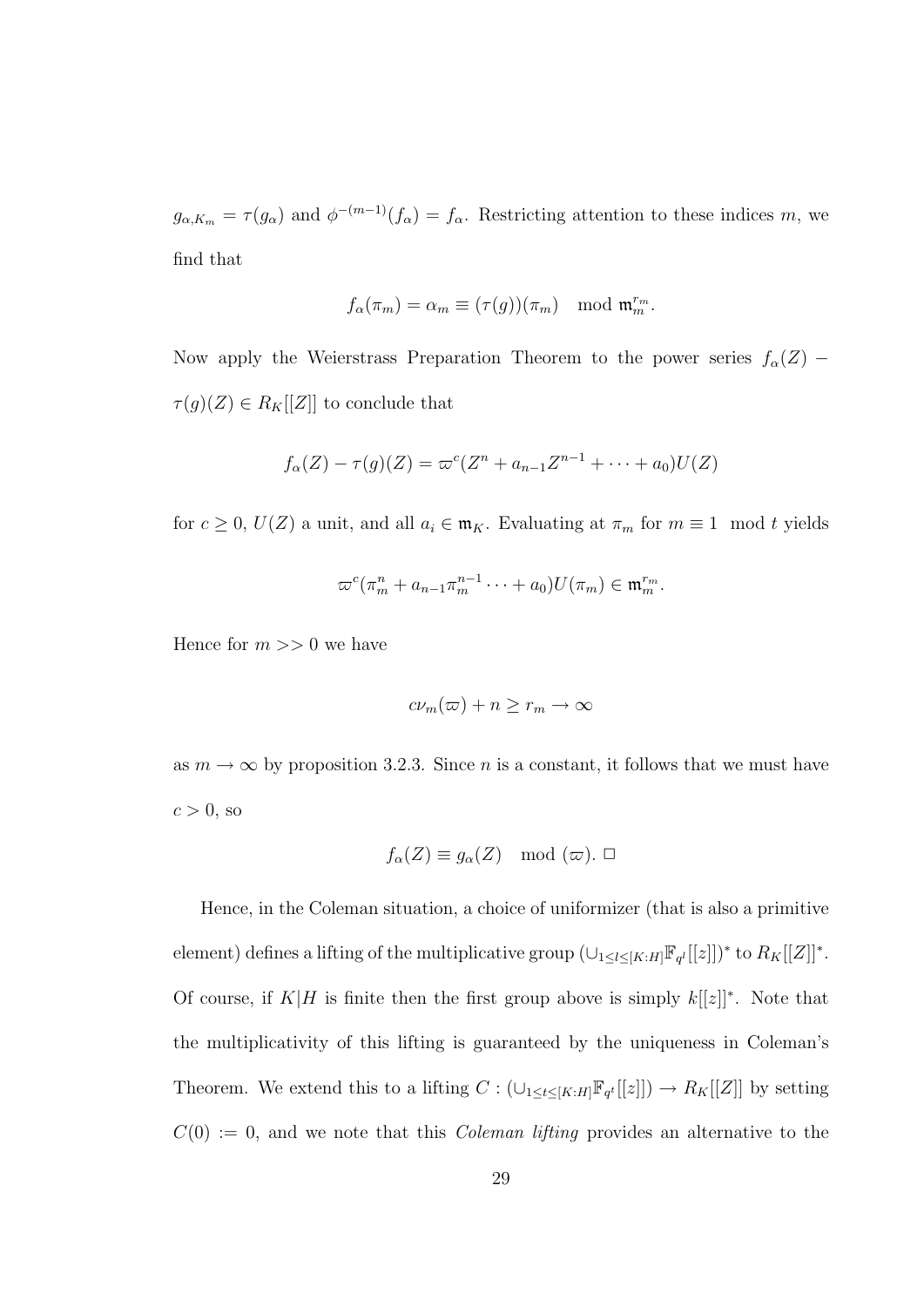more obvious Teichmüller lifting. In the Coleman situation, the use of  $C$  will allow for some simplification in the proof of our Main Theorem 4.0.1. However, the Main Theorem holds for  $p = 2$  and also for an arbitrary choice of uniformizer  $\pi$ , and the proof in the general case has recourse to the usual Teichmüller lifting,  $\tau$ .

#### 3.5 Connection with the open  $p$ -adic disc

Given a totally ramified APF extension  $L|K$ , we have seen how any choice of a uniformizer  $\pi = (\pi_m)_m \in X_K(L)$  determines an isomorphism  $k((z)) \cong X_K(L)$ defined by sending z to  $\pi$  (here we set  $k := k_K = k_L$ ). We would now like to explicitly describe a connection between the field of norms  $X_K(L)$  and the open padic disc  $D_K := \mathrm{Spec}(R[[Z]]\otimes K)$  that will underly the rest of our investigation (here  $R := R_K$ ). Namely, the special fiber of the smooth integral model  $D := \text{Spec}(R[[Z]])$ is  $D_k = \text{Spec}(k[[z]])$ , with generic point  $D_{k,\eta} = \text{Spec}(k((z)))$ . Via the isomorphism above coming from the choice of uniformizer  $\pi$ , we can thus identify  $D_{k,\eta}$  with  $Spec(X_K(L))$ . On the other hand, each component  $\pi_m$  of  $\pi$  is a uniformizer in  $K_m$ , and in particular has absolute value  $|\pi_m|_K < 1$ . Hence, each  $\pi_m$  corresponds to a point  $x_m \in D_K$  with residue field  $K_m$ . In terms of the Dedekind domain  $R[[Z]] \otimes K$ , the point  $x_m$  corresponds to the maximal ideal  $\mathcal{P}_m$  generated by the minimal polynomial of  $\pi_m$  over R. Thus, the uniformizer  $\pi$  defines a sequence of points  ${x_m}_m \subset D_K$  which approaches the boundary.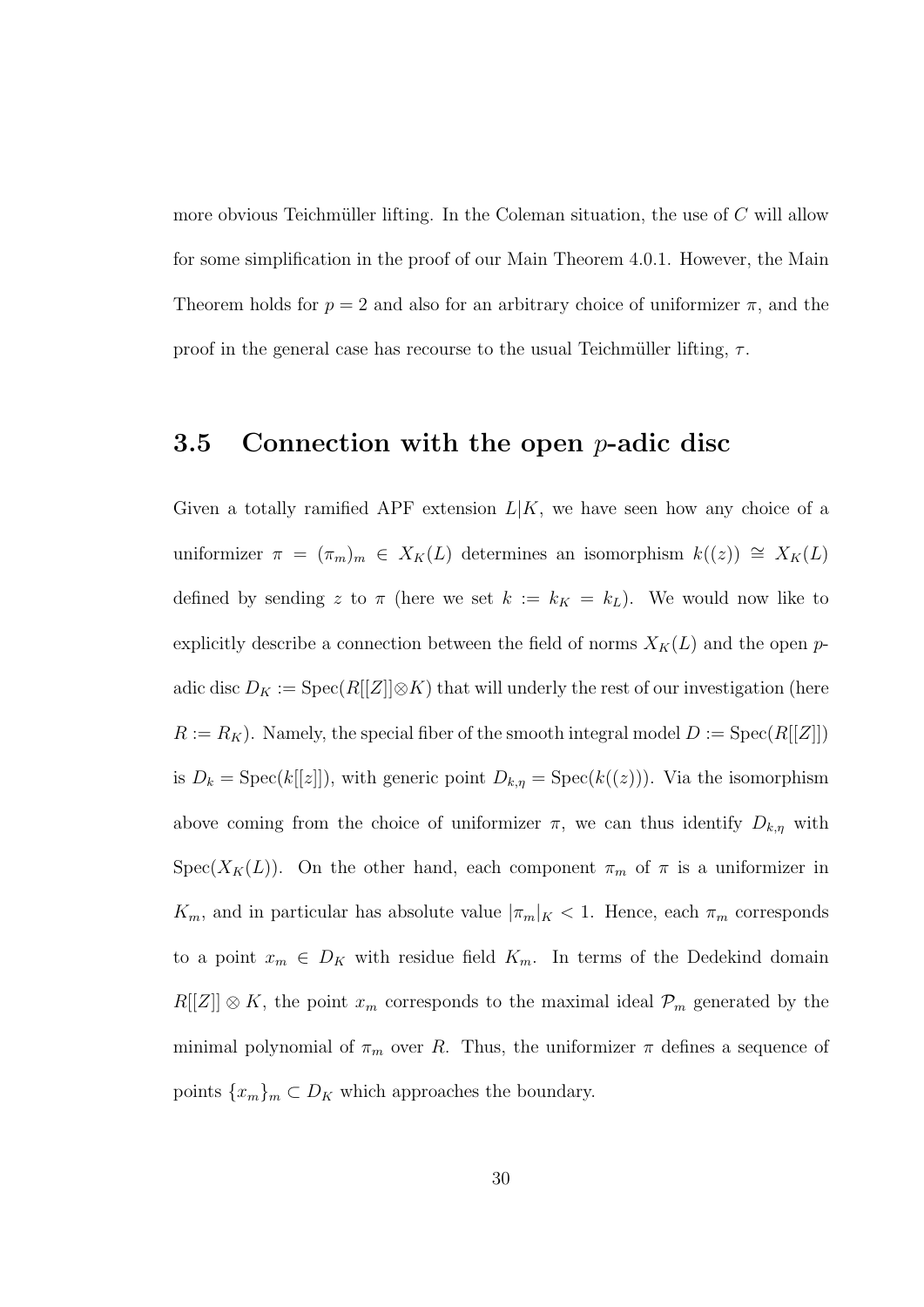### Chapter 4

## The Main Theorem

Let  $L|K$  be a Lubin-Tate extension as described in section 3.4, with residue field  $k := k_K = k_L$ . Hence, there exists a *p*-adic local field H such that  $K|H$  is unramified and  $L = KL_0$ , where  $L_0|H$  is an honest Lubin-Tate extension, associated to a formal group  $\Gamma$ . As usual, we let  $K_m := \text{Fix}(G(L|K)^m)$ , and we recall that

$$
[K_m : K_1] = \#(k_H)^{m-1} = q^{m-1}.
$$

Choose a uniformizer  $\pi = (\pi_m)_m \in X_K(L)$ , which yields the identification  $D_{k,\eta} =$ Spec( $X_K(L)$ ) as well as the sequence of points  $\{x_m\}_m \subset D_K$  as described in the last section.

Consider a G-Galois regular branched cover  $Y \to D$ , with Y normal. We consider this cover to be a family over  $Spec(R_K)$ , and we introduce the following notations:

-  $Y_k \to D_k$  denotes the special fiber of the cover, obtained by taking the fiber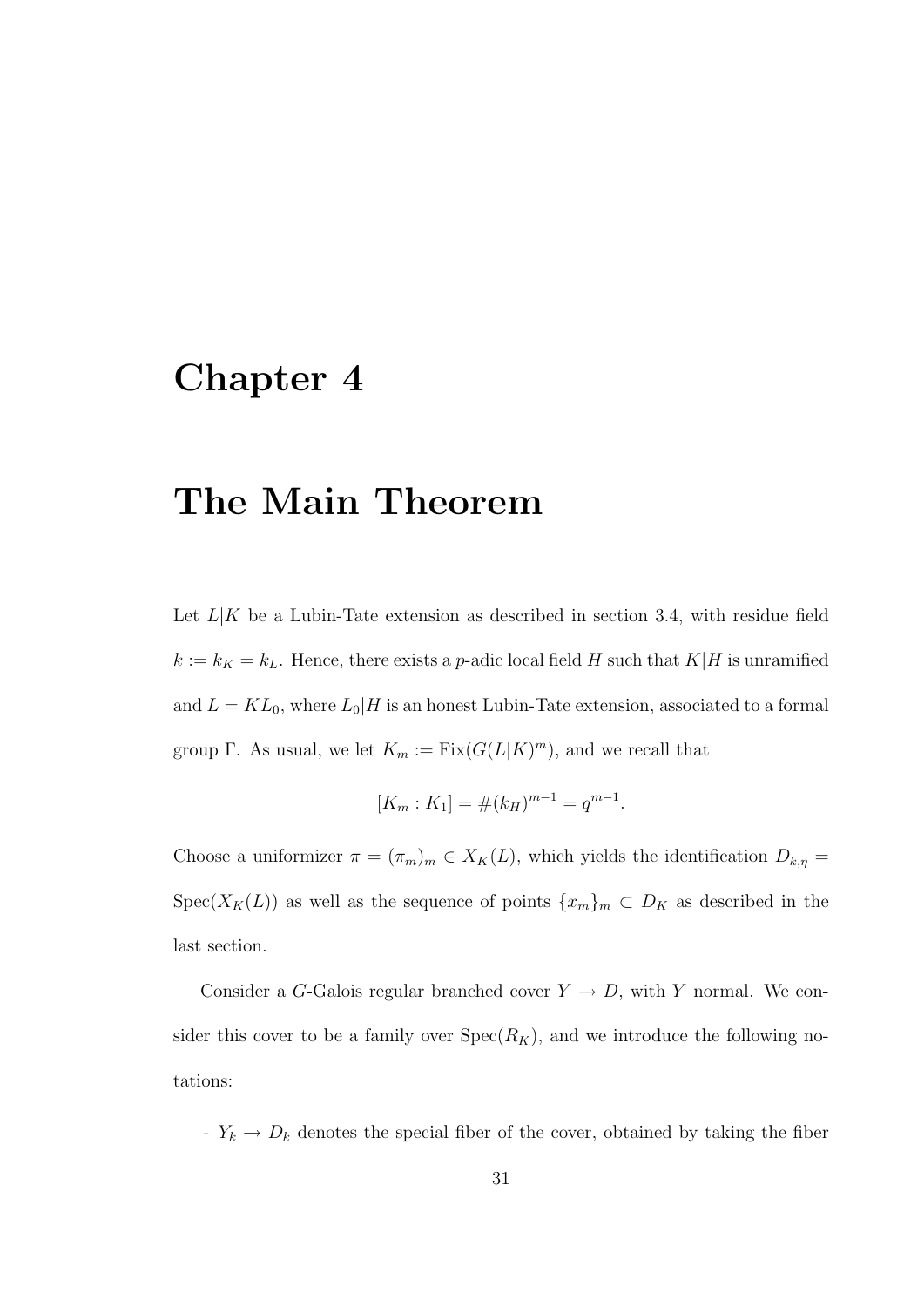product with  $Spec(k)$ ;

- $Y_K \to D_K$  denotes the generic fiber, obtained by taking the fiber product with  $Spec(K);$
- for each  $m \ge 0$ , we denote by  $Y_{K,m}$  the fiber of  $Y_K$  at  $x_m \in D_K$ ;
- If X is an affine scheme, then  $F(X)$  denotes the total ring of fractions of X, obtained from the ring of global sections,  $\Gamma(X)$ , by inverting all non-zerodivisors.

If the special fiber  $Y_k$  is reduced, then  $F(Y_k)$  is a product of  $n_s$  copies of a field K:

$$
F(Y_k) \cong \prod_{j=1}^{n_s} \mathcal{K},
$$

where K is a finite normal extension of  $k((z)) = X_K(L)$ . On the other hand, only finitely many of the points  $x_m$  are ramified in the cover  $Y_K \to D_K$ , so for  $m >> 0$  the fiber  $Y_{K,m}$  is also reduced and we have an isomorphism of  $F(Y_{K,m})$  with a product of  $n_m$  copies of a field  $K'_m$ :

$$
F(Y_{K,m}) \cong \prod_{j=1}^{n_m} K'_m,
$$

where  $K'_m|K_m$  is a finite Galois extension. Let  $d_m := \nu_{K'_m}(\mathcal{D}(K'_m|K_m))$  denote the degree of the different of  $K'_m|K_m$ , and set  $L_m := LK'_m \subset K^{sep}$ .

**Theorem 4.0.1.** Let  $Y \rightarrow D$  be a G-Galois regular branched cover of the open  $p\text{-}adic disc, with $Y$ normal and $Y_k$ reduced. Then$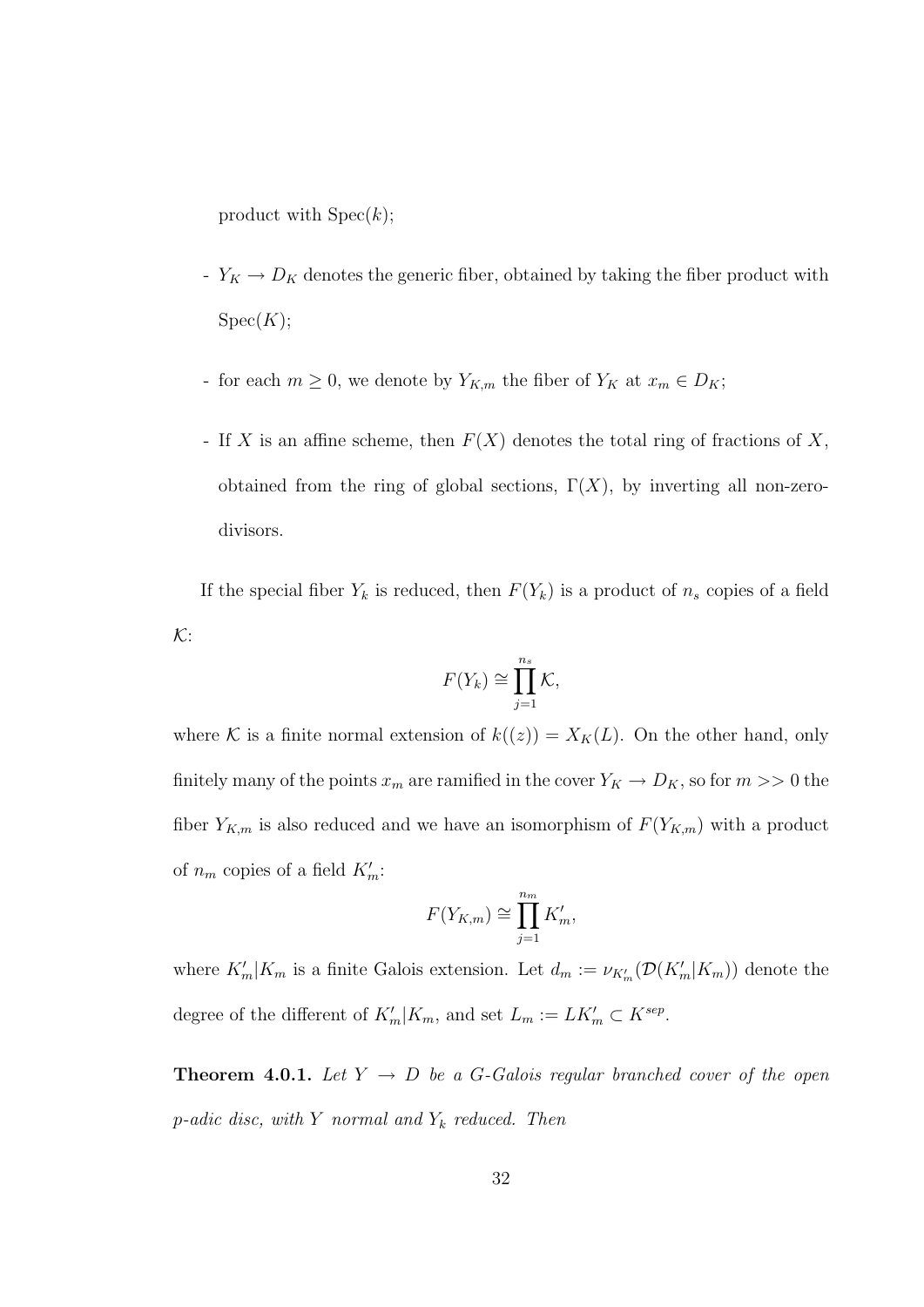1. If  $Y_k \to D_k$  is generically separable, then there exists  $l > 0$  such that for  $m >> 0$  and  $m \equiv 1$  modulo l, we have  $n_m = n_s$  and

$$
\mathcal{K}=X_{L|K}(L_m)
$$

as subfields of  $X_K(L)^{sep} = X_{L|K}(K^{sep})$ . Moreover, for these m we have an isomorphism

$$
Gal(\mathcal{K}|X_K(L)) \cong Gal(K'_m|K_m)
$$

which respects the ramification filtrations. In particular, if  $d_s$  is the degree of the different of  $K|X_K(L)$ , then  $d_s = d_m$ .

- 2. If G is abelian, then the number of components of  $Y_k$  is less than or equal to the number of components of  $Y_{K,m}$  for  $m >> 0$ , independently of any separability assumption. In particular,  $Y_k$  is irreducible if  $Y_{K,m}$  is irreducible for  $m >> 0$ .
- 3. If  $Y_k$  is irreducible, then  $Y_k \to D_k$  is generically inseparable if and only if  $d_m \to \infty$ .

Remark 4.0.2. If k is a finite field, say  $\#(k) = q^t$ , then we can take  $l = t$  in part 1 of the Theorem. That is, in the case of a finite residue field, the number l is independent of the particular cover  $Y \to D$ .

Remark 4.0.3. The knowledgeable reader will note that much of our proof of part 1 is inspired by the proof in [17] of the essential surjectivity statement in Proposition 3.3.4. The main difficulty is to spread the construction of  $[17]$  over the open p-adic disc.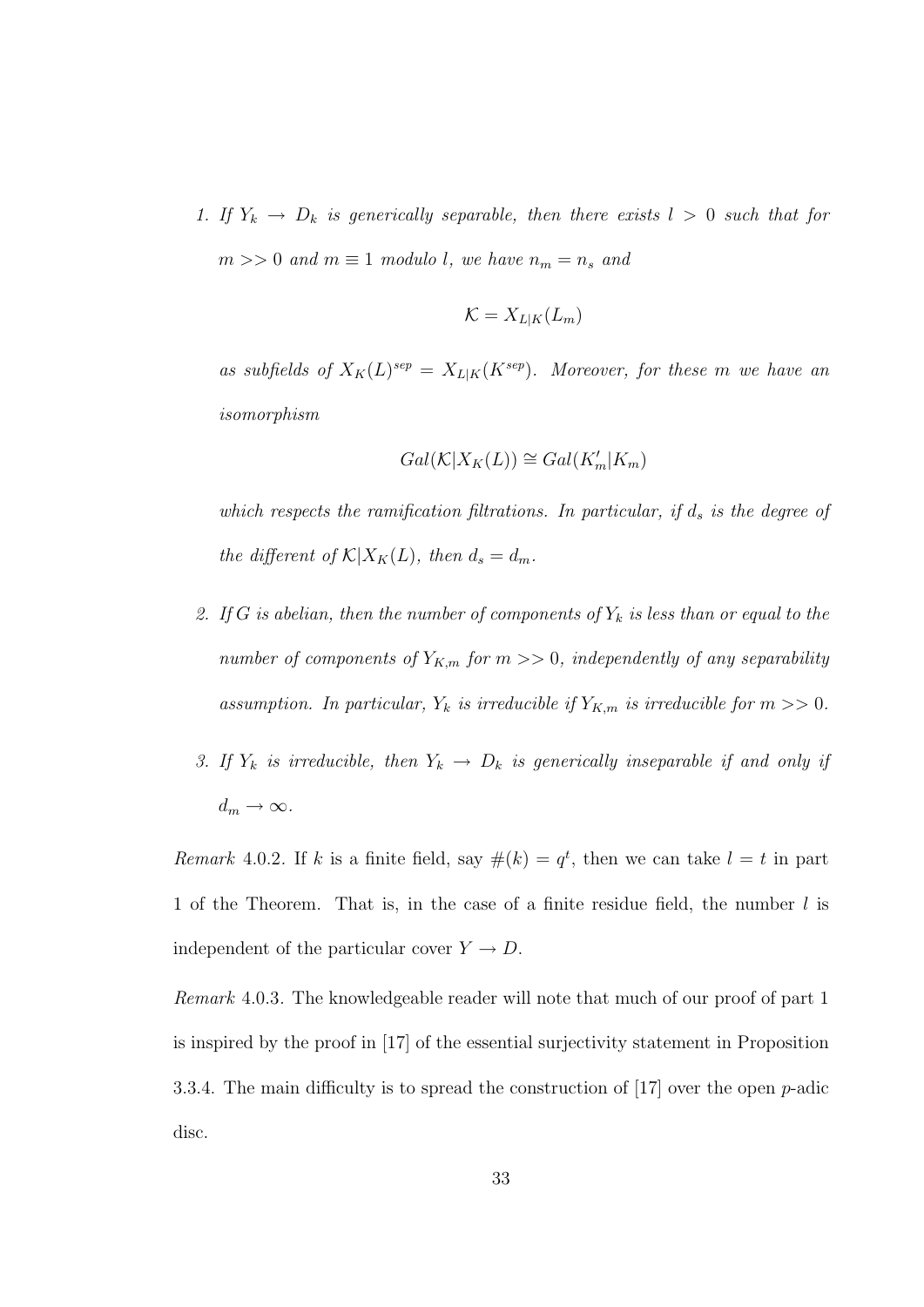**Proof:** Let  $Y = \text{Spec}(\mathcal{A})$ , so that  $\mathcal{A}|R[[Z]]$  is a G-Galois extension of normal rings (here  $R = R_K$ ). We are assuming that  $A_s := \mathcal{A}/\varpi \mathcal{A}$  is reduced, where  $\varpi$  is a uniformizer of R. Moreover, we have  $(\mathcal{A} \otimes K)/\mathcal{P}_m(\mathcal{A} \otimes K) = \prod_{j=1}^{n_m} K'_m$  for  $m >> 0$ (here  $\mathcal{P}_m$  is the maximal ideal of  $R[[Z]] \otimes K$  corresponding to  $x_m$ ).

1): Suppose that  $Y_k \to D_k$  is generically separable, which means that the field extension  $\mathcal{K}|k((z))$  is separable, hence Galois. By the Primitive Element Theorem, there exists  $x \in \mathcal{K}$  such that  $\mathcal{K} = k((z))[x]$ . Moreover, we can choose x to be integral over k[[z]], say with minimal polynomial  $f(T) \in k[[z]][T]$ . Further, since  $k((z))$  is infinite, we can choose  $n_s$  different primitive elements  $x_j \in \mathcal{K}$  such that the corresponding minimal polynomials  $f_j(T) \in k[[z]][T]$  are distinct. Even more, by Krasner's Lemma, we may assume that each  $f_j(T) \in k[z][T]$ , so that in fact  $f_j(T) \in \mathbb{F}_{q^l}[T]$  for some  $l > 0$ . Having fixed this l, we replace the sequence of points  ${x_m}_m \subset D_K$  with the subsequence corresponding to indices m congruent to 1 modulo l.

Setting  $f(T) := \prod_{j=1}^{n_s} f_j(T)$ , the Chinese Remainder Theorem implies that we have an isomorphism

$$
k((z))[T]/(f(T)) \cong \prod_{j=1}^{n_s} k((z))[x_j] = \prod_{j=1}^{n_s} \mathcal{K} \cong F(Y_k)
$$

Let x be the element of  $F(Y_k)$  corresponding to  $\overline{T}$  under this isomorphism, and choose a lifting,  $\xi$ , of x to  $\mathcal{A}_{(\varpi)}$ . Denote the minimal polynomial of  $\xi$  over  $R[[Z]]_{(\varpi)}$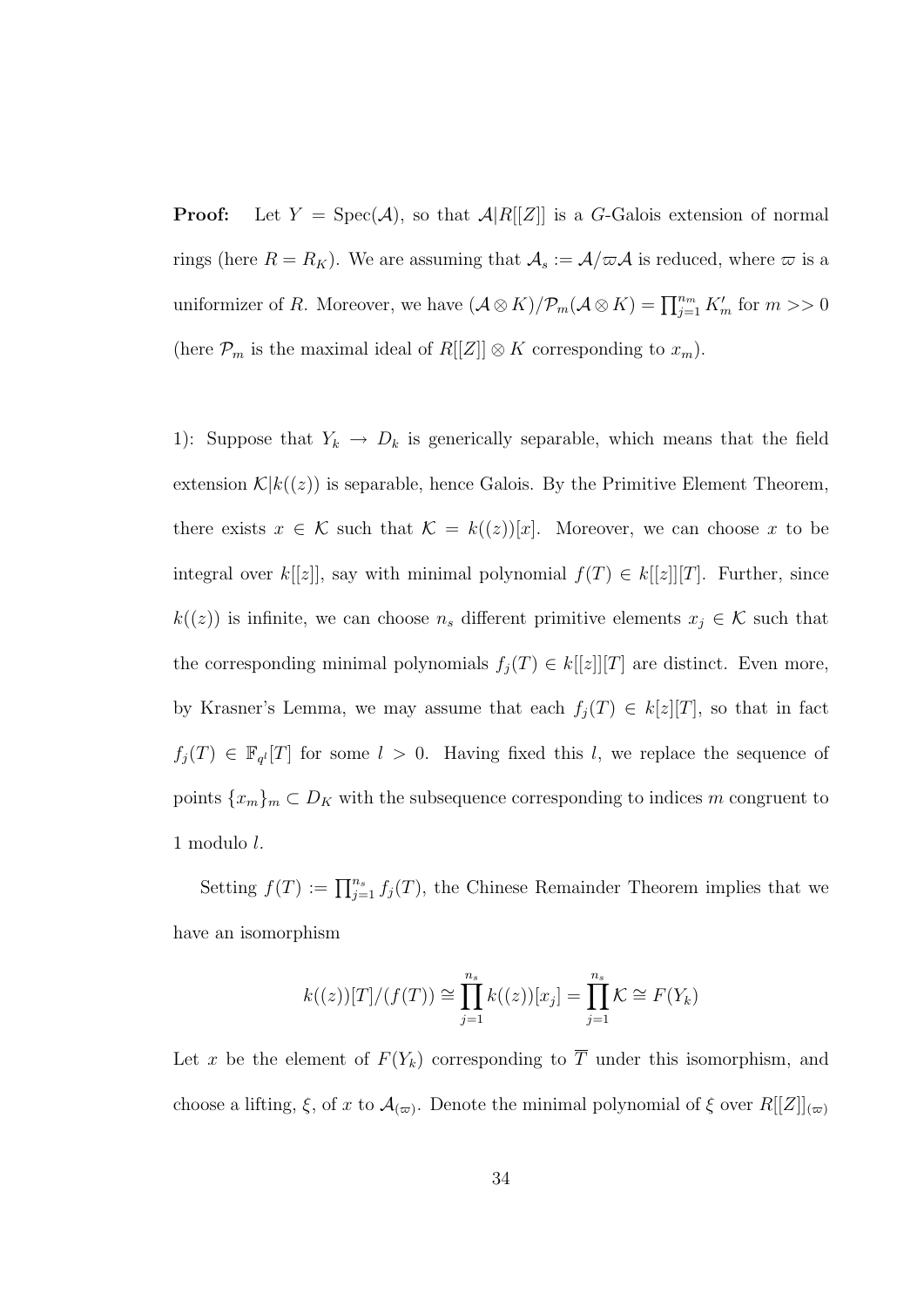by  $F(T)$ , so that  $\overline{F}(T) = f(T)$ . Then  $F(T)$  has the form

$$
F(T) = T^{N} + A_{N-1}(Z)T^{N-1} + \cdots + A_{0}(Z) \in R[[Z]]_{(\infty)}[T].
$$

Now by the Weierstrass Argument (see section 2.1), the coefficients of  $F(T)$  have the form

$$
A_i(Z) = \frac{g(Z)}{Z^n + a_{n-1}Z^{n-1} + \dots + a_0},
$$

where  $g(Z) \in R[[Z]]$  and the denominator is a distinguished polynomial. Moreover, because  $\overline{F}(T) = f(T) \in k[[z]][T]$ , it follows that each  $\overline{A_i}(z) \in k[[z]]$ , which implies that either  $\varpi|g(Z)$  in  $R[[Z]]$  (in which case  $\overline{A_i}(z) = 0$ ), or the Weierstrass degree of  $g(Z)$  is greater than n (the degree of the denominator).

Again by the Weierstrass Argument, for  $m \gg 0$  we can specialize the polynomial  $F(T)$  at the point  $Z = \pi_m$ , and we have the

**Lemma 4.0.4.** For  $m >> 0$ , the specialized polynomial  $F_m(T) \in R_m[T]$ , where  $R_m$ is the valuation ring of  $K_m$ .

Proof: This follows immediately from the previous remarks and the Ramification Argument (section 2.2).  $\Box$ 

Since  $f(T) \in k[[z]][T] = R_{X_K(L)}[T]$  is separable, we have  $\text{disc}(f) = (\text{disc}(f)_{K_m})_m$  $\neq 0$  in  $X_K(L)$ . Setting  $r_m := \lceil \frac{p-1}{n} \rceil$  $\frac{-1}{p}i(L|K_m)$ , we know by Proposition 3.2.3 that  $\lim_{m\to\infty} r_m = \infty$ , so there exists  $n_0$  such that for  $m \ge n_0$  we have

$$
r_m \ge r_{n_0} > \nu_{X_K(L)}(\text{disc}(f)) := \nu_{K_m}(\text{disc}(f)_{K_m}).
$$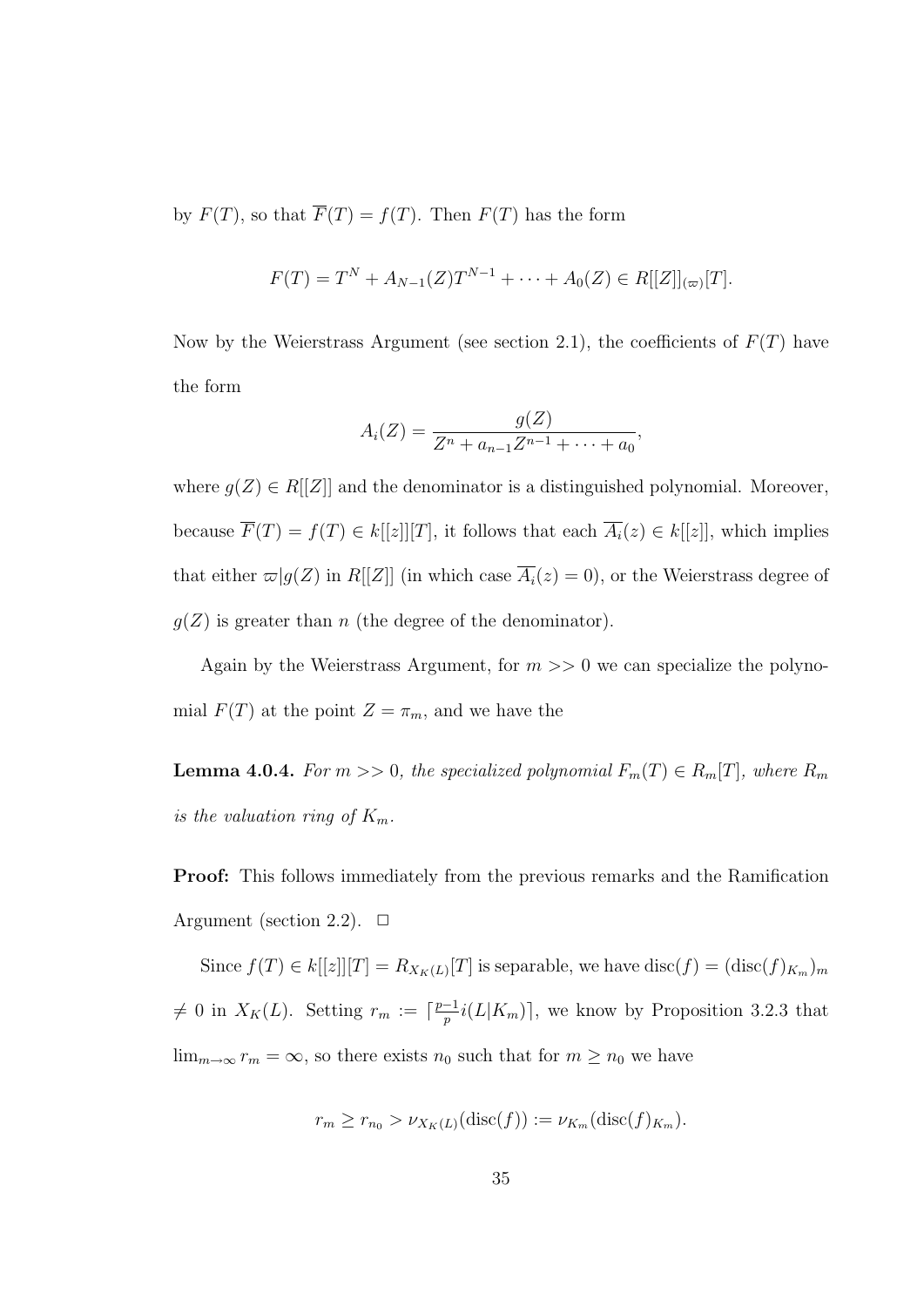Now

$$
f(T) = \overline{F}(T) = T^N + \overline{A_{N-1}}(z)T^{N-1} + \cdots + \overline{A_0}(z) \in k[z][T].
$$

Under our fixed identification of  $k((z))$  with  $X_K(L)$ , each coefficient  $\overline{A_i}(z)$  corresponds to a coherent system of norms  $\alpha_i = (\alpha_{i,K_m})_m$ . Hence, we can write

$$
f(T) = T^{N} + \alpha_{N-1} T^{N-1} + \dots + \alpha_0 \in R_{X_K(L)}[T].
$$

Now let  $f_m(T) \in R_m[T]$  be the polynomial obtained from  $f(T)$  by selecting the mth component from each coefficient:

$$
f_m(T) := T^N + \alpha_{N-1,K_m} T^{N-1} + \cdots + \alpha_{0,K_m} \in R_m[T].
$$

**Lemma 4.0.5.** For  $m >> 0$  we have  $\nu_{X_K(L)}(\text{disc}(f)) = \nu_{K_m}(\text{disc}(F_m)).$ 

First suppose that we are in the Coleman situation, so that we have the Coleman lifting, C, as described in section 3.4. The proof of Lemma 4.0.5 (and also Lemma 4.0.7) is simpler in this case, so we will give it first and then make the necessary changes to prove the general case. In particular, the following proof does not apply when  $p = 2$ .

**Proof of Lemma 4.0.5 in the Coleman situation:** Let  $G(T)$  be the Coleman lifting of  $f(T)$  to  $R[[Z]][T]$ :

$$
G(T) := T^{N} + C(\overline{A_{N-1}})(Z)T^{N-1} + \cdots + C(\overline{A_{0}})(Z).
$$

Then  $G(T) \equiv f(T) \equiv F(T) \mod \varpi$ , hence

$$
F(T) = G(T) + \varpi g(Z, T)
$$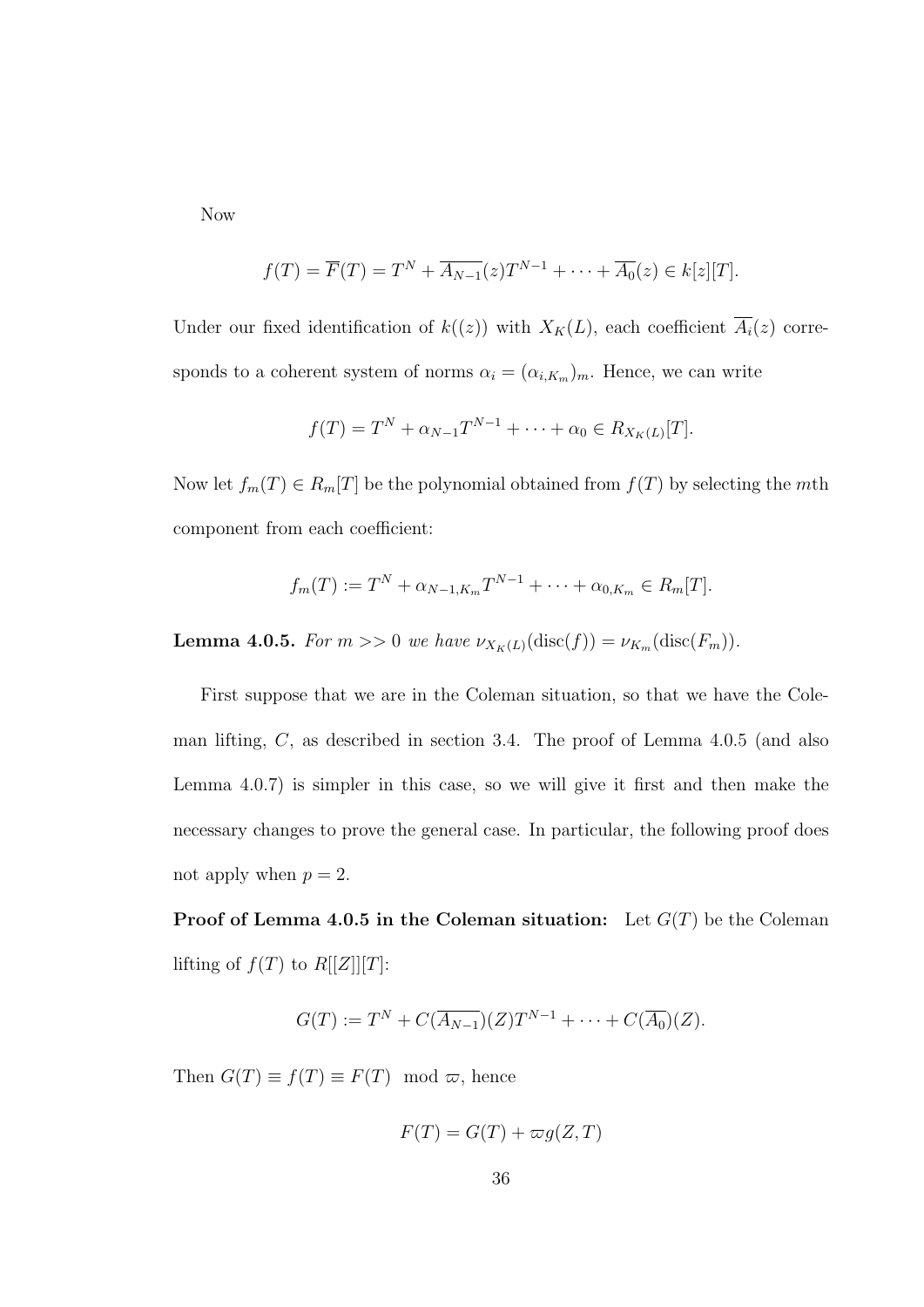for some  $g(Z,T) \in R[[Z]]_{(\infty)}[T]$ . Specializing at  $Z = \pi_m$  yields the equation

$$
F_m(T) = f_m(T) + \varpi g(\pi_m, T).
$$

Indeed, by Theorem 3.4.1, if  $\phi$  is the Frobenius of the unramified extension  $K|H$  in the setup of the Coleman situation, then

$$
(\phi^{-(m-1)}C(\overline{A}_i))(\pi_m) = \alpha_{i,m} \in R_m.
$$

Now recall that  $m \equiv 1 \mod l = [\mathbb{F}_{q^l} : k_H]$ , so

$$
\phi^{-(m-1)}=\phi^{lt}.
$$

But  $\overline{A_i} \in \mathbb{F}_{q^l}[z]$ , which implies that  $C(\overline{A_i}) \in R_{H(\zeta_{q^l-1})}[[Z]]$ , on which  $\phi^l$  acts as the identity. Thus we have  $C(\overline{A}_i)(\pi_m) = \alpha_{i,m}$ , so that  $G(T)|_{Z=\pi_m} = f_m(T)$  as claimed. Now consider

$$
\nu_{K_m}(\text{disc}(f)_{K_m} - \text{disc}(F_m)) = \nu_{K_m}(\text{disc}(f)_{K_m} - \text{disc}(f_m) + \text{disc}(f_m) - \text{disc}(F_m)).
$$

By Proposition 3.3.3,  $\nu_{K_m}(\text{disc}(f)_{K_m} - \text{disc}(f_m)) \ge r_m$ , and

$$
\nu_{K_m}(\text{disc}(f_m) - \text{disc}(f_m + \varpi g(\pi_m, T))) \ge r_{n_0}
$$

for  $m >> 0$ , by the Ramification Argument applied to  $\varpi g(\pi_m, T)$ . It follows that

$$
\nu_{K_m}(\text{disc}(f)_{K_m} - \text{disc}(F_m)) \ge r_{n_0}
$$

for  $m \gg 0$ , which implies that

$$
\nu_{X_K(L)}(\mathrm{disc}(f)) := \nu_{K_m}(\mathrm{disc}(f)_{K_m}) = \nu_{K_m}(\mathrm{disc}(F_m)),
$$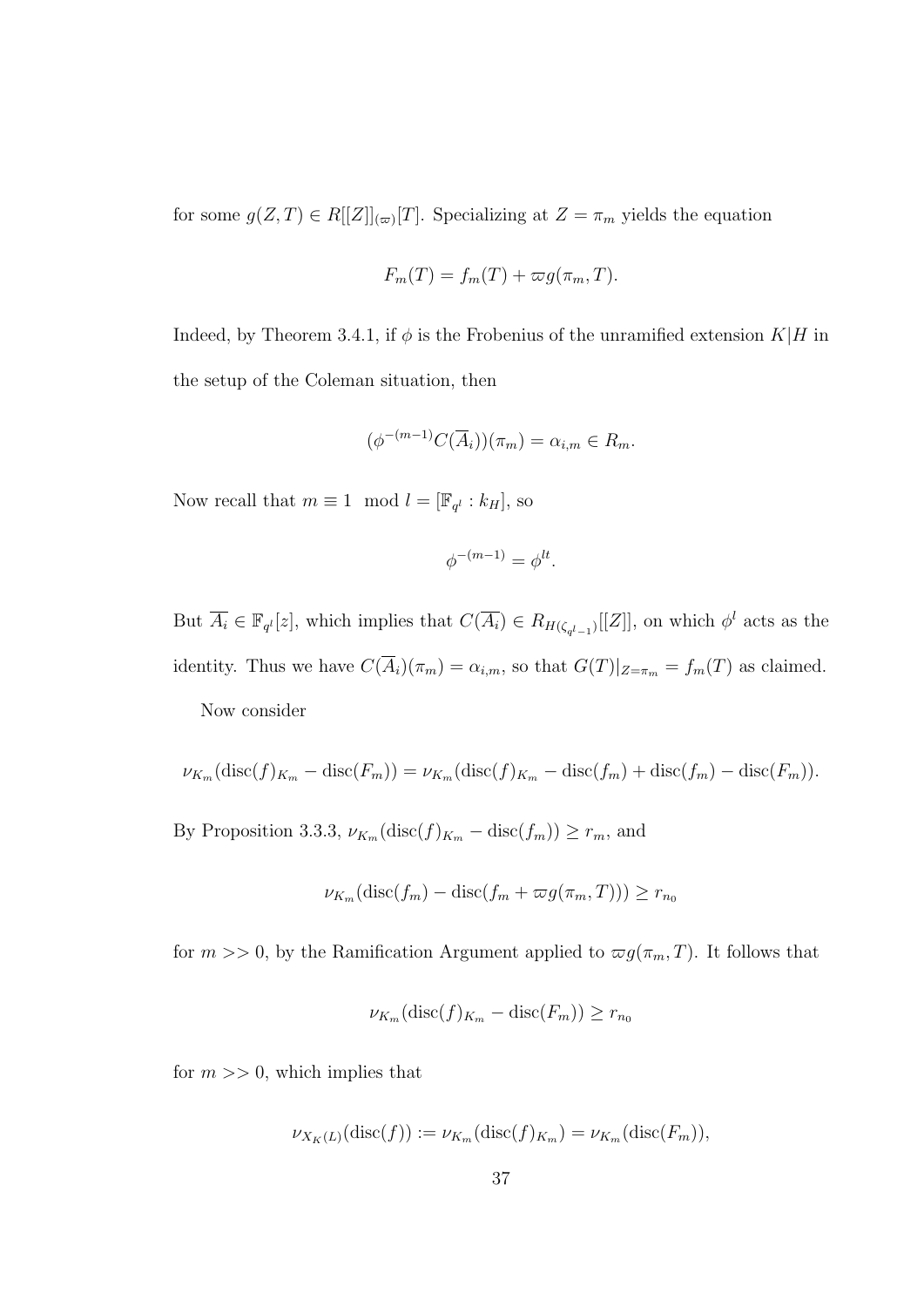since  $\nu_{K_m}(\text{disc}(f)_{K_m}) < r_{n_0}$ .  $\Box$ 

Now let  $x_m$  be a root of  $F_m(T)$  in  $K^{\text{sep}}$ , and define  $\tilde{K}_m := K_m(x_m), \tilde{L}_m :=$  $L(x_m)$ . Then  $\tilde{L}_m | \tilde{K}_m$  is APF by Proposition 3.2.2, and we set  $\tilde{r}_m := \lceil \frac{p-1}{n} \rceil$  $\frac{-1}{p}i(\tilde{L}_m|\tilde{K}_m)$ . Moreover, note that for  $m >> 0$  we have  $K'_m = \tilde{K}_m$  and thus  $L_m := LK'_m = \tilde{L}_m$ (recall that  $F(Y_{K,m}) \cong \prod_{j=1}^{n_m} K'_m$ ). This follows from the fact that there exists  $g \in R[[Z]]$  such that  $\xi \in (\mathcal{A} \otimes K)_{g}$  (for example, take g to be the product of the denominators of the coefficients  $A_i(Z)$  of  $F(T) \in R[[Z]]_{(\varpi)}[T]$ . Then the conductor of the subring  $(R[[Z]] \otimes K)_{g}[\xi] \subset (\mathcal{A} \otimes K)_{g}$  defines a closed subset of  $Y_K$ , and if  $x_m$  lies outside the image of this set in  $D_K$ , then the splitting of  $F(T)$  mod  $\mathcal{P}_m$ determines the fiber  $Y_{K,m}$  (see [11], Prop. I.8.3). In particular,  $L_m = L_m$  is Galois over L.

At this point we introduce the following lemma from [17], and we include the proof for completeness, as well as to demonstrate that it only depends on Lemma 4.0.5:

**Lemma 4.0.6.** ([17], Lemme 3.2.5.4) For  $m \gg 0$ , the extensions  $L|K_m$  and  $\tilde{K}_m|K_m$  are linearly disjoint. Moreover, we have

$$
i(\tilde{L}_m|\tilde{K}_m) = \psi_{\tilde{K}_m|K_m}(i(L|K_m)) \geq i(L|K_m).
$$

**Proof:** Choose  $m \gg 0$  so that  $i(L|K_m) \geq \deg(F)\nu_{X_K(L)}(\text{disc}(f))$ . Then I claim that  $G_{K_m}^{i(L|K_m)} \subset G_{\tilde{K}_m}$ . Indeed, let  $\sigma \in G_{K_m}^{i(L|K_m)}$  $\frac{i(L|\mathbf{A}_m)}{K_m}$ , so that  $i_{\tilde{K}_m}(\sigma|_{\tilde{K}_m}) \geq$  $\psi_{\tilde{K}_m|K_m}(i(L|K_m)) \geq i(L|K_m) \geq \deg(F)\nu_{X_K(L)}(\text{disc}(f)) = \deg(F)\nu_{K_m}(\text{disc}(F_m)),$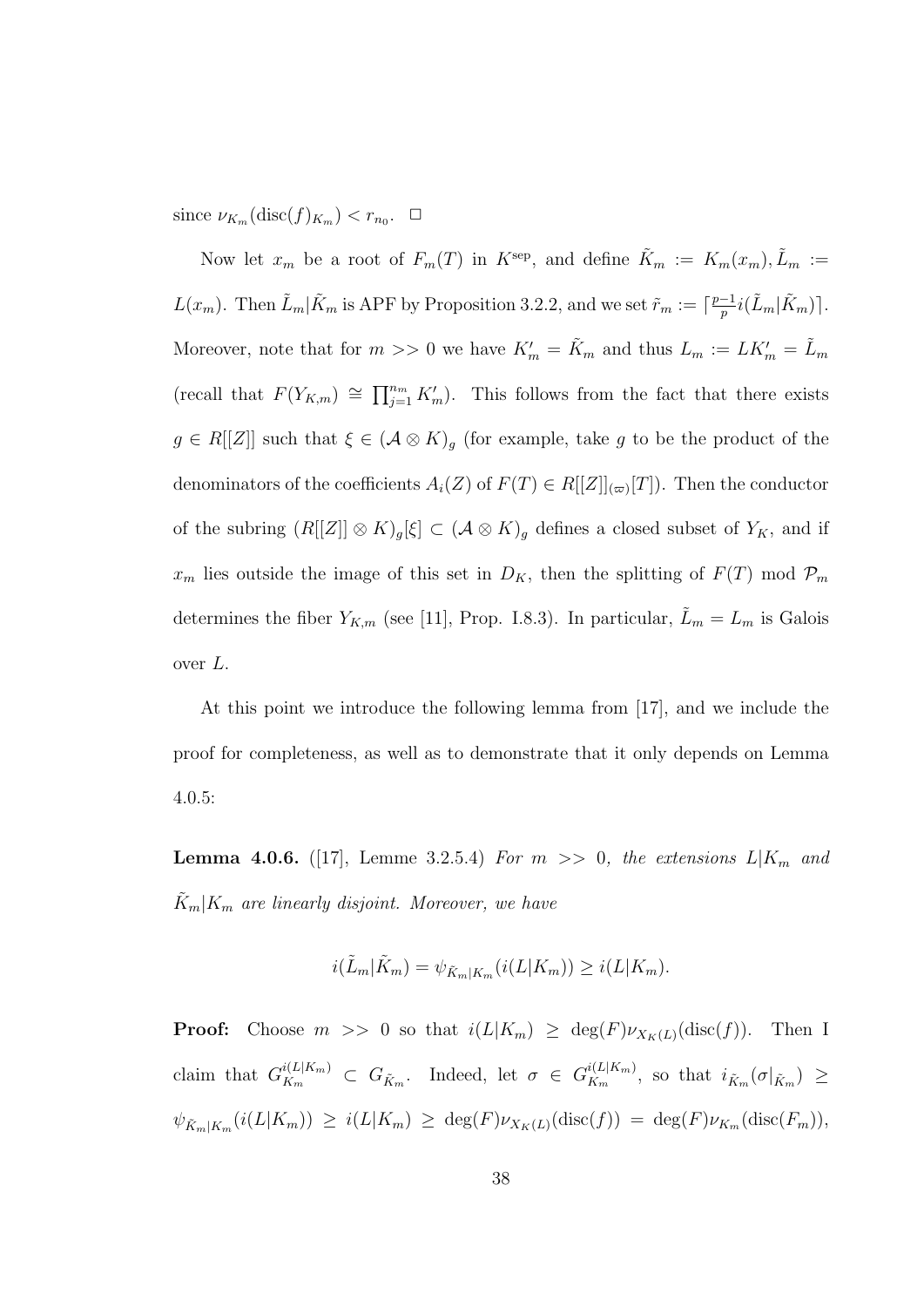the last equality holding by Lemma 4.0.5. It follows that

$$
\nu_{\tilde{K}_m}(\sigma(x_m) - x_m) - 1 \ge i_{\tilde{K}_m}(\sigma) \ge \nu_{\tilde{K}_m}(\text{disc}(F_m)).
$$

Hence  $\nu_{\tilde{K}_m}(\sigma(x_m) - x_m) > \nu_{\tilde{K}_m}(\text{disc}(F_m))$ , which implies that  $\sigma(x_m) = x_m$  since both are zeros of  $F_m$ . But  $x_m$  generates  $\tilde{K}_m$  over  $K_m$ , so we see that  $\sigma \in G_{\tilde{K}_m}$ , as claimed.

To show the linear disjointness, let  $S = \text{Fix}(G_{K_m}^{i(L|K_m)})$  $\binom{n(L|\mathbf{A}_{m})}{K_{m}}$ . Then we certainly have  $K_m \subset S \cap L$ . On the other hand  $S \cap L$  is fixed by  $G_{K_m}^{i(L|K_m)}G_L = G_{K_m}$ , so in fact  $K_m = S \cap L$ . Since S and L are Galois over  $K_m$ , it follows that S and L are linearly disjoint over  $K_m$ . But by the first part of the proof,  $\tilde{K}_m \subset S$ , so a fortiori  $\tilde{K}_m$  and L are linearly disjoint over  $K_m$ .

Finally, we prove that  $i(\tilde{L}_m|\tilde{K}_m) = \psi_{\tilde{K}_m|K_m}(i(L|K_m))$ . By Lemma 3.1.9 we have

$$
G_{K_m}^u \cap G_{\tilde{K}_m} = G_{\tilde{K}_m}^{\psi_{\tilde{K}_m|K_m}(u)}.
$$

But  $G_{K_m}^{i(L|K_m)} \subset G_{\tilde{K}_m}$ , so we see that for  $u \geq i(L|K_m)$  we have

$$
G_{K_m}^u = G_{\tilde{K}_m}^{\psi_{\tilde{K}_m|K_m}(u)}
$$

.

Now set  $\Gamma = G(L|K_m)$  and  $\tilde{\Gamma} = G(\tilde{L}_m|\tilde{K}_m)$ , and note that  $\Gamma \cong \tilde{\Gamma}$  canonically, by linear disjointness. Moreover, for  $u \ge i(L|K_m)$ , this canonical map takes  $\Gamma^u$  =  $G_{K_m}^u G_L/G_L$  isomorphically onto  $\tilde{\Gamma}^{\psi_{\tilde{K}_m|K_m}(u)} = G_{\tilde{K}_m}^{\psi_{\tilde{K}_m|K_m}(u)}$  $\frac{\tilde{K}_{m}K_{m}(\omega)}{\tilde{K}_{m}}G_{\tilde{L}_{m}}/G_{\tilde{L}_{m}}$ . In particular, for  $u \ge i(L|K_m)$  we see that  $\Gamma^u = \Gamma$  if and only if  $\tilde{\Gamma}^{\psi_{\tilde{K}_m|K_m}}^{(u)} = \tilde{\Gamma}$ . This immediately implies that  $i(\tilde{L}_m|\tilde{K}_m) = \psi_{\tilde{K}_m|K_m}(i(L|K_m))$ .  $\Box$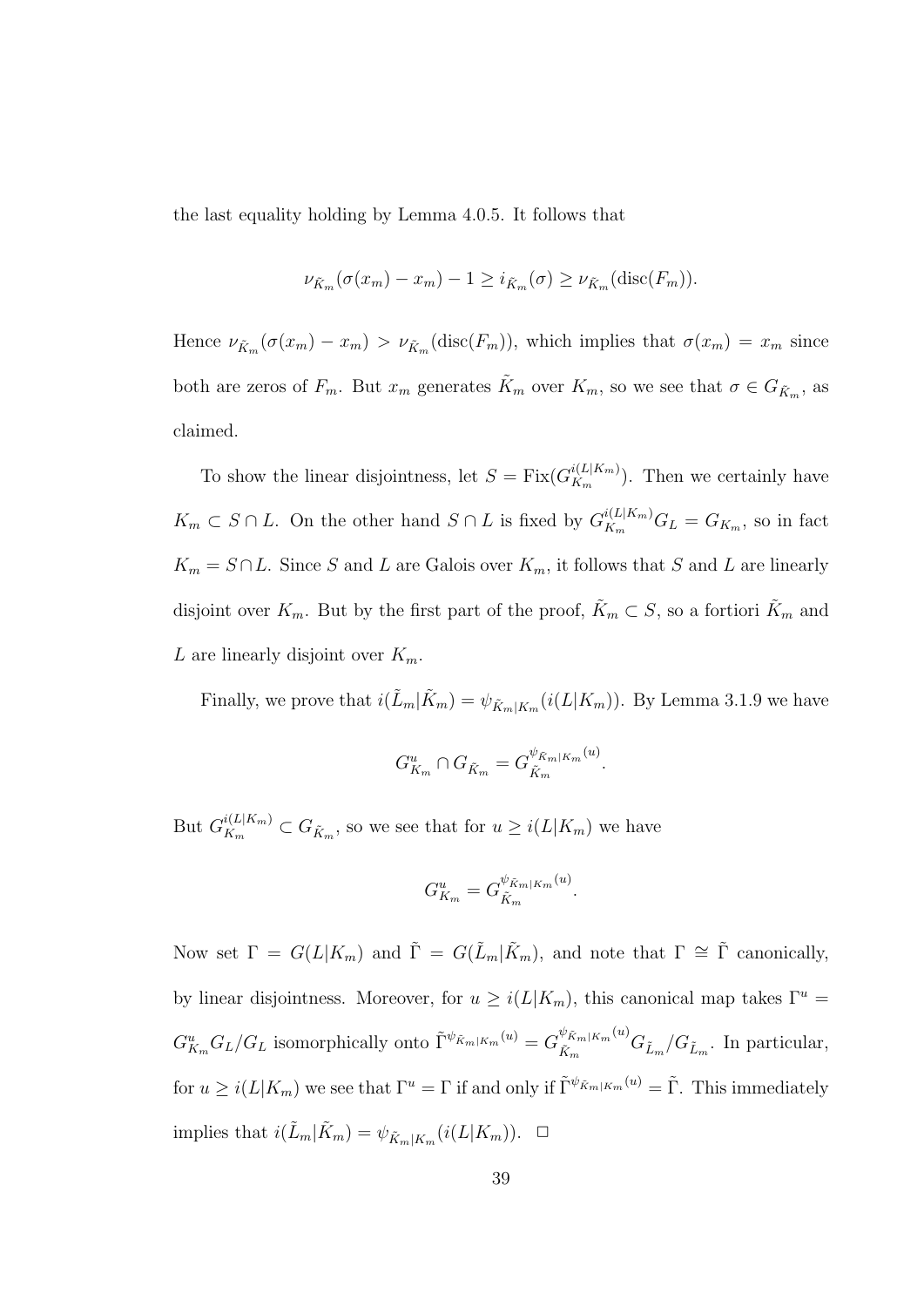Since  $L|K_m$  is totally wildly ramified, it follows from this lemma that

$$
i(\tilde{L}_m|\tilde{K}_m) \ge i(L|K_m) > 0,
$$

so  $\tilde{L}_m|\tilde{K}_m$  is totally wildly ramified. Hence, Proposition 3.3.3 says that there exists  $\hat{x}_m = (\hat{x}_{m,E})_E \in X_K(\tilde{L}_m)$  such that

$$
\nu_{\tilde{K}_m}(\hat{x}_{m,\tilde{K}_m} - x_m) \ge \tilde{r}_m.
$$

Our immediate goal is to prove the following lemma about the polynomial  $f(T) \in$  $k[[z]][T] = R_{X_K(L)}[T]$  from the beginning of the proof.

Lemma 4.0.7.  $\lim_{m\to\infty} f(\hat{x}_m) = 0$ .

Proof of Lemma 4.0.7 in the Coleman situation: First, note that

$$
\nu_{X_K(L)}(f(\hat{x}_m)) \ge \frac{1}{\deg(f)} \nu_{X_K(\tilde{L}_m)}(f(\hat{x}_m)).
$$

But  $\tilde{L}_m|\tilde{K}_m$  is totally ramified, hence

$$
\nu_{X_K(\tilde{L}_m)}(f(\hat{x}_m)) = \nu_{\tilde{K}_m}(f(\hat{x}_m)_{\tilde{K}_m}).
$$

Denote by  $f_{\tilde{K}_m} \in \tilde{K}_m[T]$  the polynomial obtained by replacing each coefficient of  $f \in X_K(L)[T] \subset X_K(\tilde{L}_m)[T]$  by its component in  $\tilde{K}_m$ . Then by the linear disjointness of  $L|K_m$  and  $\tilde{K}_m|K_m$ , it follows that  $f_m = f_{\tilde{K}_m}$  and we have

$$
\nu_{\tilde{K}_m}(f(\hat{x}_m)_{\tilde{K}_m} - F_m(\hat{x}_{m,\tilde{K}_m})) = \nu_{\tilde{K}_m}(f(\hat{x}_m)_{\tilde{K}_m} - f_{\tilde{K}_m}(\hat{x}_{m,\tilde{K}_m})
$$
  

$$
+ f_{\tilde{K}_m}(\hat{x}_{m,\tilde{K}_m}) - F_m(\hat{x}_{m,\tilde{K}_m}))
$$
  

$$
= \nu_{\tilde{K}_m}(f(\hat{x}_m)_{\tilde{K}_m} - f_{\tilde{K}_m}(\hat{x}_{m,\tilde{K}_m})
$$
  

$$
+ f_m(\hat{x}_{m,\tilde{K}_m}) - F_m(\hat{x}_{m,\tilde{K}_m})).
$$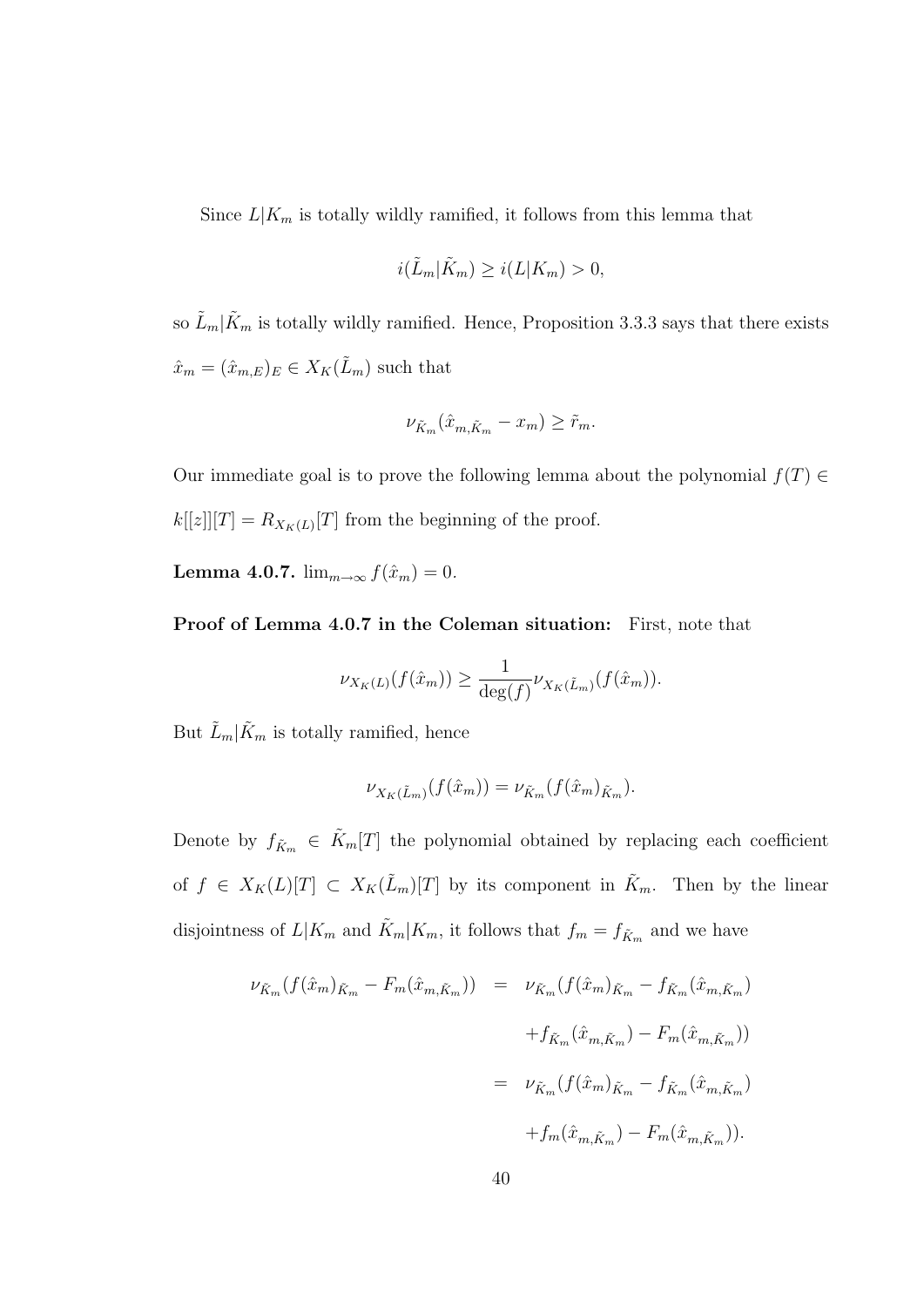Now by Proposition 3.3.3 we have

$$
\nu_{\tilde{K}_m}(f(\hat{x}_m)_{\tilde{K}_m} - f_{\tilde{K}_m}(\hat{x}_{m,\tilde{K}_m})) \ge \tilde{r}_m.
$$

On the other hand, we have (by the Ramification Argument)

$$
\nu_{\tilde{K}_m}(f_m(\hat{x}_{m,\tilde{K}_m}) - F_m(\hat{x}_{m,\tilde{K}_m})) = \nu_{\tilde{K}_m}(f_m(\hat{x}_{m,\tilde{K}_m}) - f_m(\hat{x}_{m,\tilde{K}_m})
$$
  

$$
-\varpi g(\pi_m, \hat{x}_{m,\tilde{K}_m}))
$$
  

$$
= \nu_{\tilde{K}_m}(\varpi g(\pi_m, \hat{x}_{m,\tilde{K}_m}))
$$
  

$$
\geq \nu_{\tilde{K}_m}(\varpi) - Be(\tilde{K}_m|K_m)
$$
  

$$
\geq e(\tilde{K}_m|K) - B \deg(f),
$$

where  $B$  is the order of the worst pole in the coefficients of  $g$ . Thus, we see that

$$
\nu_{\tilde{K}_m}(f(\hat{x}_m)_{\tilde{K}_m} - F_m(\hat{x}_{m,\tilde{K}_m})) \ge \min{\{\tilde{r}_m, e(\tilde{K}_m|K) - B \deg(f)\}}.
$$

Together with the fact that  $\nu_{\tilde{K}_m}(\hat{x}_{m,\tilde{K}_m} - x_m) \geq \tilde{r}_m$ , this implies that

$$
\nu_{\tilde{K}_m}(f(\hat{x}_m)_{\tilde{K}_m}) = \nu_{\tilde{K}_m}(f(\hat{x}_m)_{\tilde{K}_m} - F_m(x_m))
$$
  
\n
$$
\geq \nu_{\tilde{K}_m}(f(\hat{x}_m)_{\tilde{K}_m} - F_m(\hat{x}_{m,\tilde{K}_m} - (\hat{x}_{m,\tilde{K}_m} - x_m)))
$$
  
\n
$$
\geq \min{\{\tilde{r}_m, e(\tilde{K}_m|K) - B \deg(f)\}}.
$$

Thus we have shown that

$$
\nu_{X_K(L)}(f(\hat{x}_m)) \geq \frac{1}{\deg(f)}(\nu_{\tilde{K}_m}(f(\hat{x}_m)_{\tilde{K}_m}))
$$
  
 
$$
\geq \frac{1}{\deg(f)} \min{\lbrace \tilde{r}_m, e(\tilde{K}_m|K) - B \deg(f) \rbrace}.
$$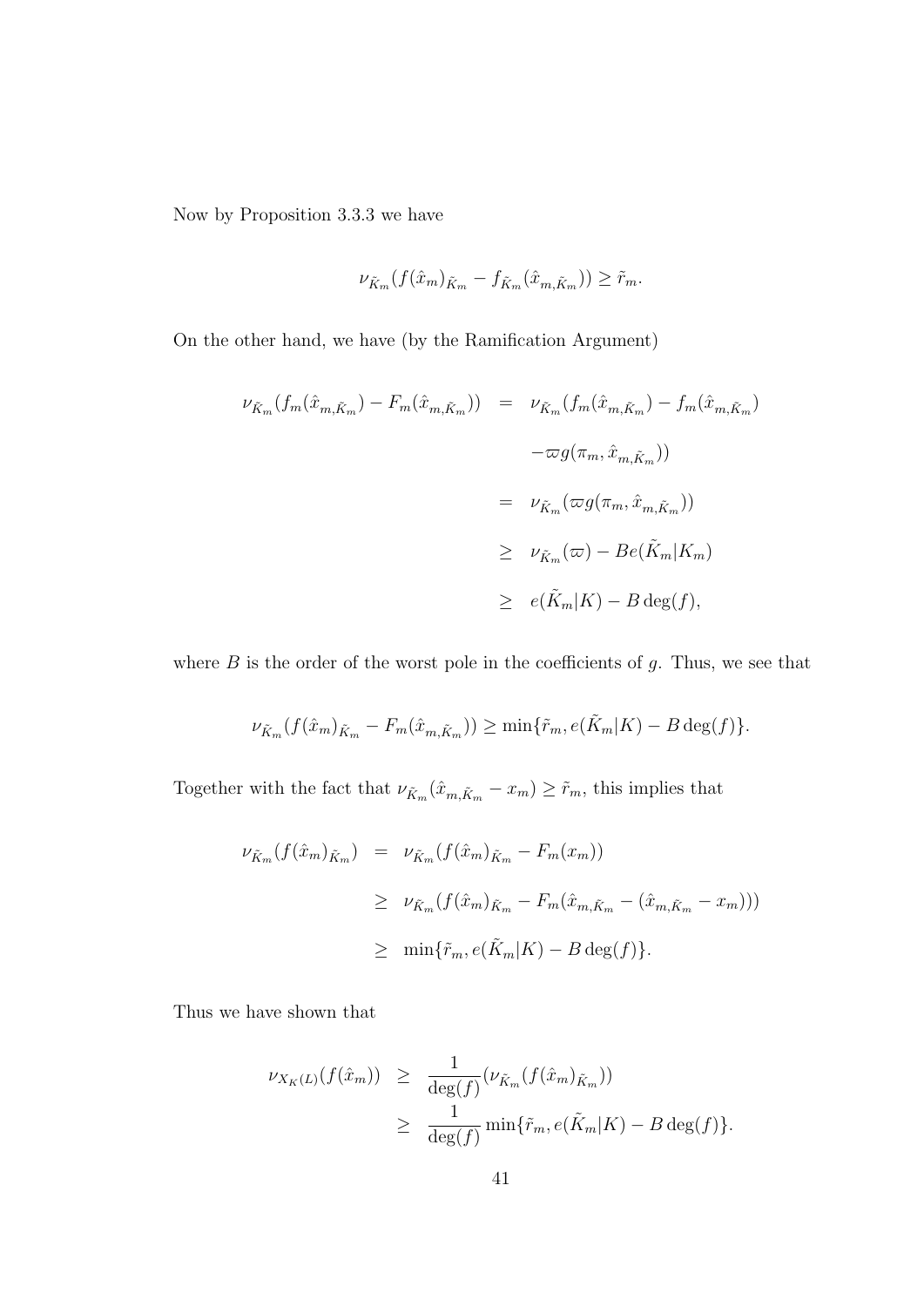But  $\tilde{r}_m \to \infty$  as  $m \to \infty$ , and since B is a constant, we also have  $e(\tilde{K}_m|K)$  –  $B \deg(f) \to \infty$ . It follows that  $\nu_{X_K(L)}(f(\hat{x}_m)) \to \infty$  so that

$$
\lim_{m \to \infty} f(\hat{x}_m) = 0
$$

as claimed.  $\Box$ 

We now turn to the proof of Lemmas 4.0.5 and 4.0.7 in the general case. We no longer have the Coleman lifting,  $C$ , and have to make use of the Teichmüller lifting,  $\tau$ , instead. As a consequence, the equality  $C(f)(T)|_{Z=\pi_m} = f_m(T)$  coming from Theorem 3.4.1 is replaced by a congruence coming from Lemma 3.3.5.

**Proof of Lemma 4.0.5:** Let  $G(T) \in R[Z][T]$  be the Teichmüller lifting of  $f(T)$ :

$$
G(T) := \tau(f)(T) = T^N + \tau(\overline{A_{N-1}})(Z)T^{N-1} + \cdots + \tau(\overline{A_0})(Z).
$$

Then as before, G and F both reduce mod  $\varpi$  to f, hence

$$
F(T) = G(T) + \varpi g(Z, T)
$$

for some  $g(Z,T) \in R[[Z]]_{(\varpi)}[T]$ . Specializing at  $Z = \pi_m$  now yields the equation

$$
F_m(T) = f_m(T) + \pi_m^{r_m} h_m(T) + \varpi g(\pi_m, T)
$$
\n(4.0.1)

for some  $h_m(T) \in R_m[T]$ . Indeed, by Lemma 3.3.5, we have

$$
\overline{A_{i}}_{,K_{m}}(\pi_{m}) \equiv \alpha_{i,K_{m}} \mod \mathfrak{m}_{K_{m}}^{r_{m}}.
$$

But  $[K_m : K_1] = q^{m-1} = q^{lt}$  by our choice of indices m. Note that the operation of raising to the  $q^l$ th power on the Teichmüller representatives  $\tau(\mathbb{F}_{q^l}) \subset R$  is the identity. Since the coefficients of  $\overline{A_i}(z)$  lie in  $\mathbb{F}_{q^l}$ , it follows that  $\overline{A_i}_{K_m}(Z) = \tau(\overline{A_i})(Z)$ ,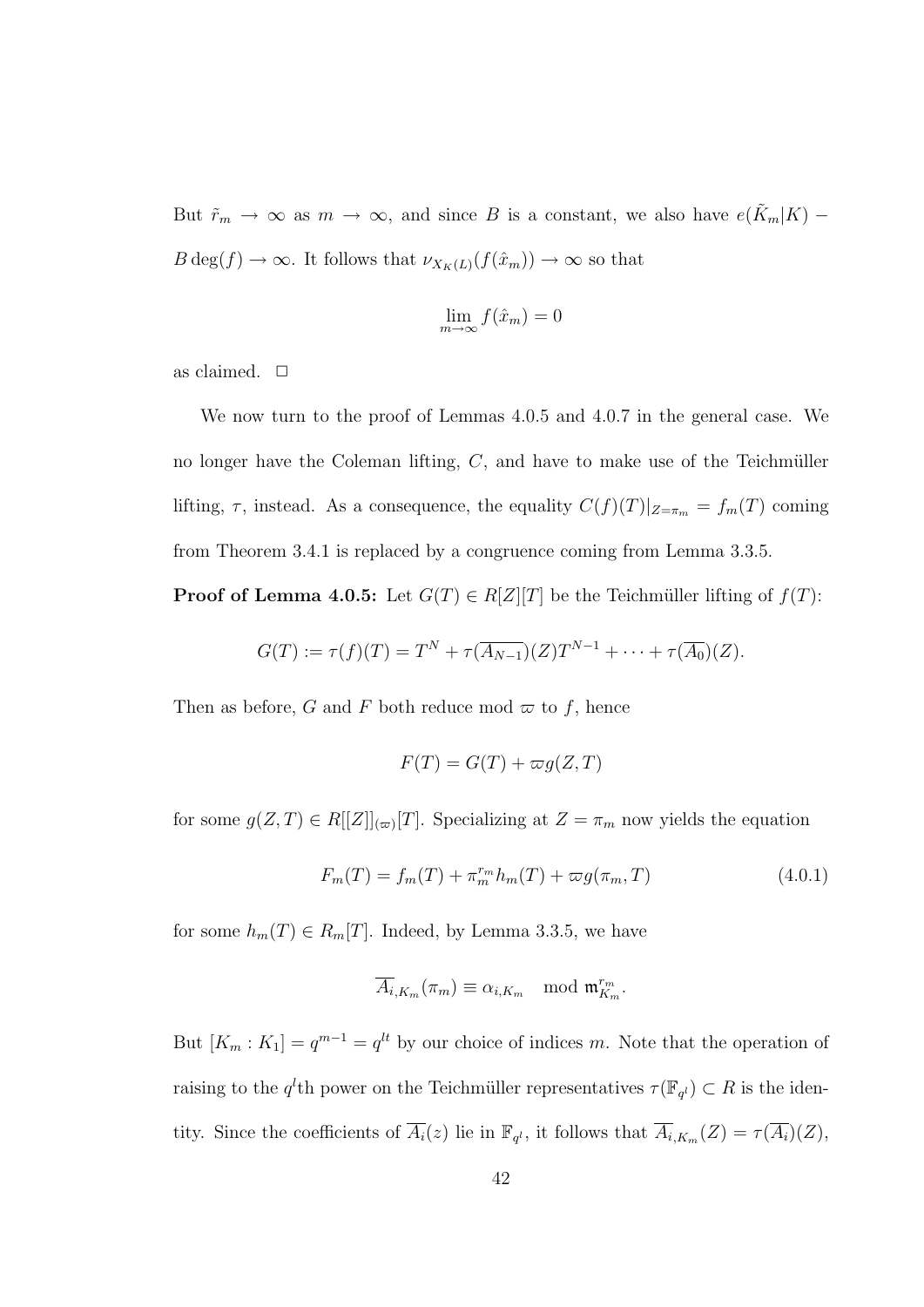so that

$$
\tau(\overline{A_i})(\pi_m) \equiv \alpha_{i,K_m} \mod \mathfrak{m}_{K_m}^{r_m},
$$

from which equation (4.0.1) follows immediately.

Consider

$$
\nu_{K_m}(\text{disc}(f)_{K_m}-\text{disc}(F_m))=\nu_{K_m}(\text{disc}(f)_{K_m}-\text{disc}(f_m)+\text{disc}(f_m)-\text{disc}(F_m)).
$$

Now by Proposition 3.3.3,  $\nu_{K_m}(\text{disc}(f)_{K_m} - \text{disc}(f_m)) \ge r_m$ , and

$$
\nu_{K_m}(\text{disc}(f_m) - \text{disc}(f_m + \pi_m^{r_m} h_m + \varpi g(\pi_m, T))) \ge r_{n_0}
$$

for  $m >> 0$ , by the Ramification Argument applied to  $\varpi g(\pi_m, T)$  and the fact that  $r_m \to \infty$ . It follows that

$$
\nu_{K_m}(\text{disc}(f)_{K_m} - \text{disc}(F_m)) \ge r_{n_0}
$$

for  $m \gg 0$ , which implies that

$$
\nu_{X_K(L)}(\mathrm{disc}(f)) := \nu_{K_m}(\mathrm{disc}(f)_{K_m}) = \nu_{K_m}(\mathrm{disc}(F_m))
$$

for  $m >> 0$ .  $\Box$ 

Lemma 4.0.6 still holds in the general situation, since it depends only on the validity of Lemma 4.0.5. Using these lemmas, we can prove that  $\lim_{m\to\infty} f(\hat{x}_m) = 0$ in the general situation.

**Proof of lemma 4.0.7:** We follow the outline of the proof from the strict Coleman situation, and the only new difficulty is to manage the extra term in equation (4.0.1).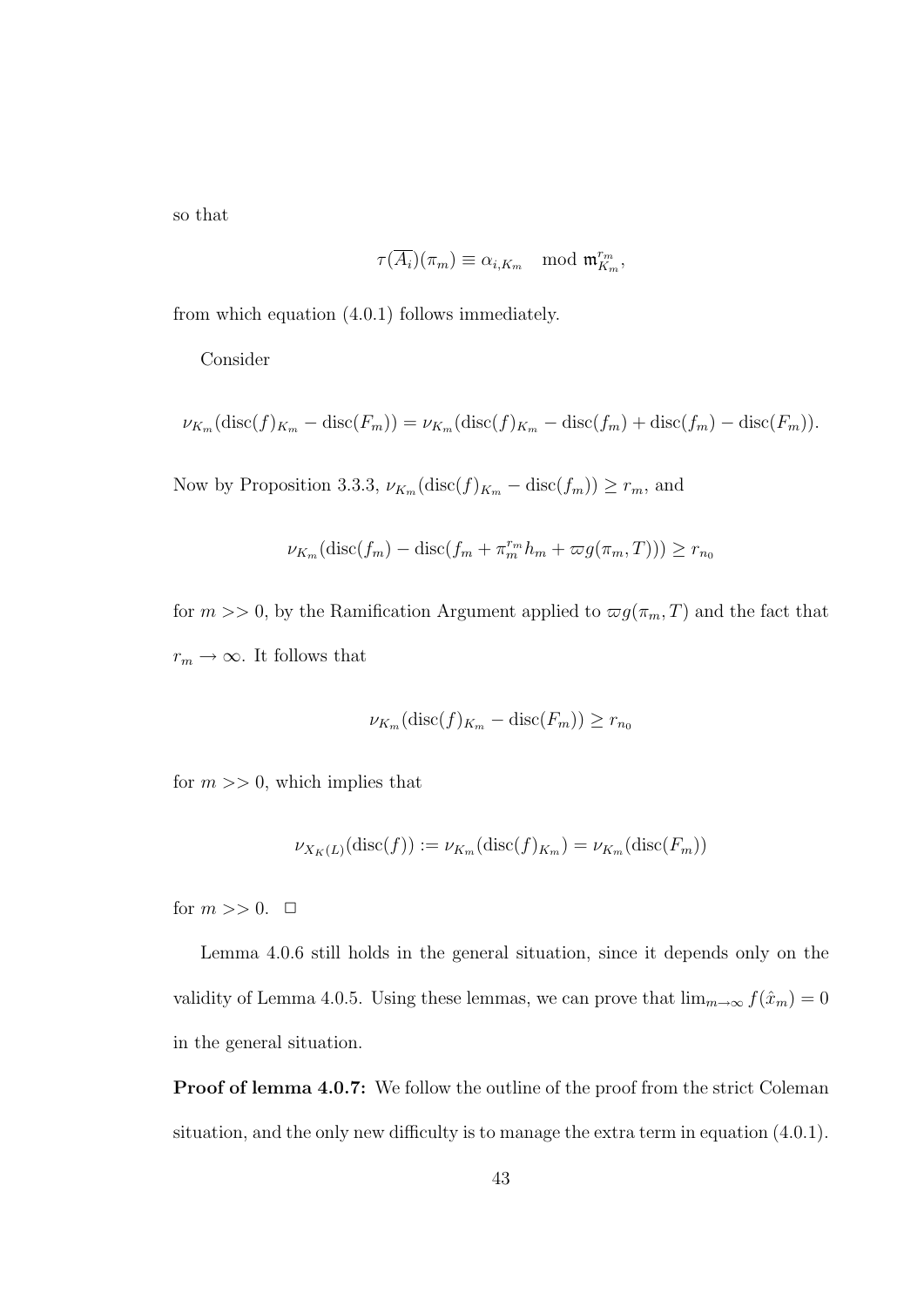So recall that

$$
\nu_{X_K(L)}(f(\hat{x}_m)) \ge \frac{1}{\deg(f)} \nu_{X_K(\tilde{L}_m)}(f(\hat{x}_m)).
$$

Moreover, just as before  $\tilde{L}_m|\tilde{K}_m$  is totally ramified, hence

$$
\nu_{X_K(\tilde{L}_m)}(f(\hat{x}_m)) = \nu_{\tilde{K}_m}(f(\hat{x}_m)_{\tilde{K}_m}).
$$

Denote by  $f_{\tilde{K}_m} \in \tilde{K}_m[T]$  the polynomial obtained by replacing each coefficient of  $f \in X_K(L)[T] \subset X_K(\tilde{L}_m)[T]$  by its component in  $\tilde{K}_m$ . Then by the linear disjointness of  $L|K_m$  and  $\tilde{K}_m|K_m$ , it follows that  $f_m = f_{\tilde{K}_m}$  and we have

$$
\begin{aligned}\n\nu_{\tilde{K}_m}(f(\hat{x}_m)_{\tilde{K}_m} - F_m(\hat{x}_{m,\tilde{K}_m})) &= \nu_{\tilde{K}_m}(f(\hat{x}_m)_{\tilde{K}_m} - f_{\tilde{K}_m}(\hat{x}_{m,\tilde{K}_m}) \\
&+ f_{\tilde{K}_m}(\hat{x}_{m,\tilde{K}_m}) - F_m(\hat{x}_{m,\tilde{K}_m})) \\
&= \nu_{\tilde{K}_m}(f(\hat{x}_m)_{\tilde{K}_m} - f_{\tilde{K}_m}(\hat{x}_{m,\tilde{K}_m}) \\
&+ f_m(\hat{x}_{m,\tilde{K}_m}) - F_m(\hat{x}_{m,\tilde{K}_m})).\n\end{aligned}
$$

As always, we have

$$
\nu_{\tilde{K}_m}(f(\hat{x}_m)_{\tilde{K}_m} - f_{\tilde{K}_m}(\hat{x}_{m,\tilde{K}_m})) \geq \tilde{r}_m.
$$

On the other hand, we have by the Ramification Argument

$$
\nu_{\tilde{K}_{m}}(f_{m}(\hat{x}_{m,\tilde{K}_{m}}) - F_{m}(\hat{x}_{m,\tilde{K}_{m}})) = \nu_{\tilde{K}_{m}}(f_{m}(\hat{x}_{m,\tilde{K}_{m}}) - f_{m}(\hat{x}_{m,\tilde{K}_{m}})
$$
  

$$
- \pi_{m}^{r_{m}} h_{m}(\hat{x}_{m,\tilde{K}_{m}}) - \varpi g(\pi_{m}, \hat{x}_{m,\tilde{K}_{m}}))
$$
  

$$
= \nu_{\tilde{K}_{m}}(\pi_{m}^{r_{m}} h_{m}(\hat{x}_{m,\tilde{K}_{m}}) + \varpi g(\pi_{m}, \hat{x}_{m,\tilde{K}_{m}}))
$$
  

$$
\geq \min\{r_{m}, \nu_{K_{m}}(\varpi) - B\}
$$
  

$$
= \min\{r_{m}, e(K_{m}|K) - B\},
$$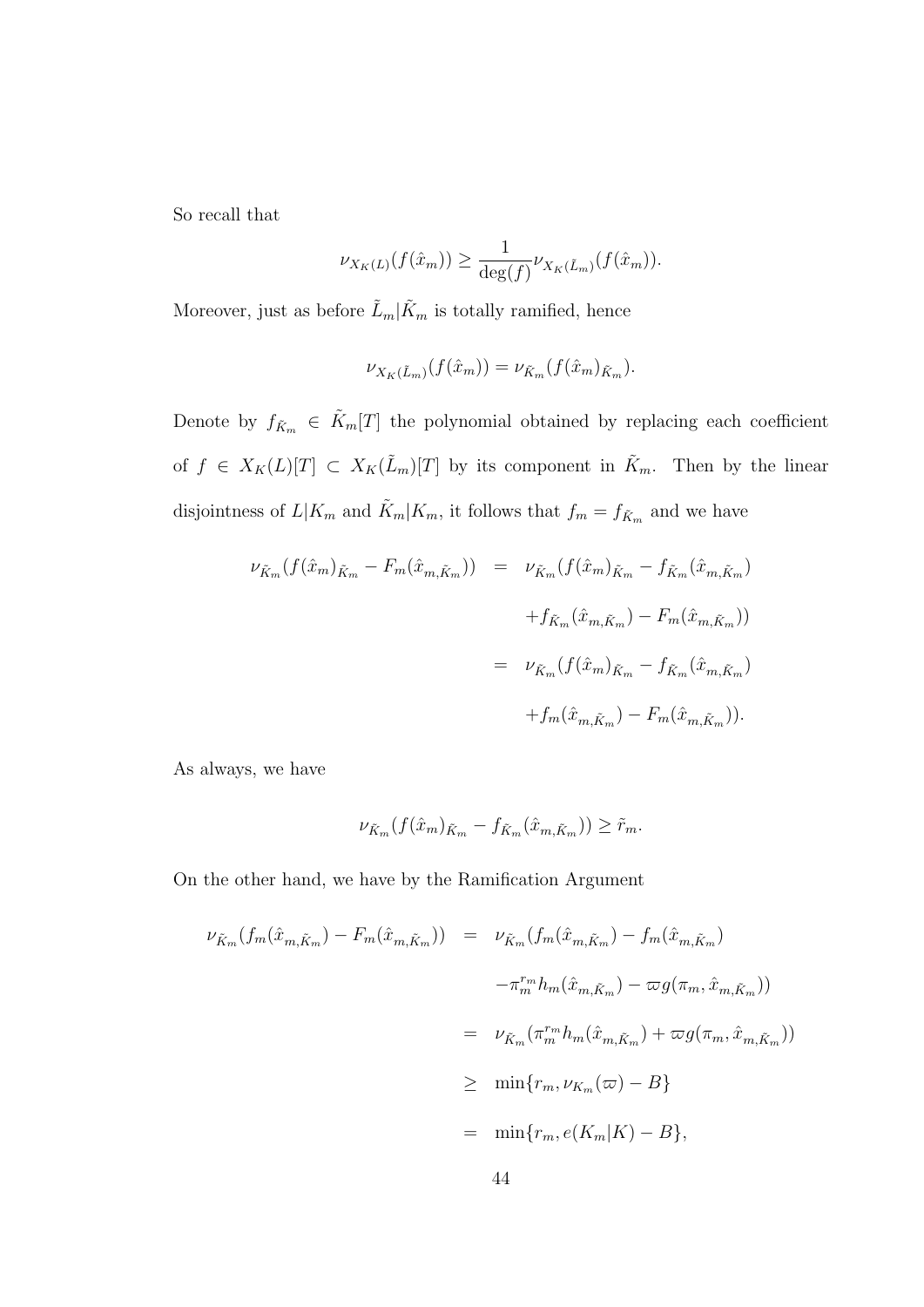where  $B$  is the order of the worst pole in the coefficients of  $q$ . Thus, we see that

$$
\nu_{\tilde{K}_m}(f(\hat{x}_m)_{\tilde{K}_m} - F_m(\hat{x}_{m,\tilde{K}_m})) \ge \min\{r_m, e(K_m|K) - B\},\
$$

since  $\tilde{r}_m \ge r_m$ . Together with the fact that  $\nu_{\tilde{K}_m}(\hat{x}_{m,\tilde{K}_m} - x_m) \ge \tilde{r}_m$ , this implies (as before) that

$$
\nu_{\tilde{K}_m}(f(\hat{x}_m)_{\tilde{K}_m}) = \nu_{\tilde{K}_m}(f(\hat{x}_m)_{\tilde{K}_m} - F_m(x_m)) \ge \min\{r_m, e(K_m|K) - B\}.
$$

Thus we have shown that

$$
\nu_{X_K(L)}(f(\hat{x}_m)) \geq \frac{1}{\deg(f)}(\nu_{\tilde{K}_m}(f(\hat{x}_m)_{\tilde{K}_m}))
$$
  

$$
\geq \frac{1}{\deg(f)} \min\{r_m, e(K_m|K) - B\}.
$$

But  $r_m \to \infty$  as  $m \to \infty$ , and since B is a constant, we also have  $e(K_m|K)-B \to \infty$ . It follows that  $\nu_{X_K(L)}(f(\hat{x}_m)) \to \infty$  so that

$$
\lim_{m \to \infty} f(\hat{x}_m) = 0
$$

as claimed.  $\Box$ 

The rest of the proof now proceeds with no special treatment for the Coleman situation.

Replacing the sequence  $\{\hat{x}_m\}$  by a subsequence, we may assume that it converges to a root  $\tilde{x}$  of f. But then  $\tilde{x}$  is conjugate to one of the roots  $x_j$  from the beginning of this proof, and since  $\mathcal{K}|k((z))$  is Galois, we have that  $\mathcal{K} = k((z))(x_j) = k((z))(\tilde{x})$ . Moreover, by Krasner's Lemma,  $\tilde{x} \in X_K(L)(\hat{x}_m) \subset X_K(\tilde{L}_m)$  for  $m >> 0$ . This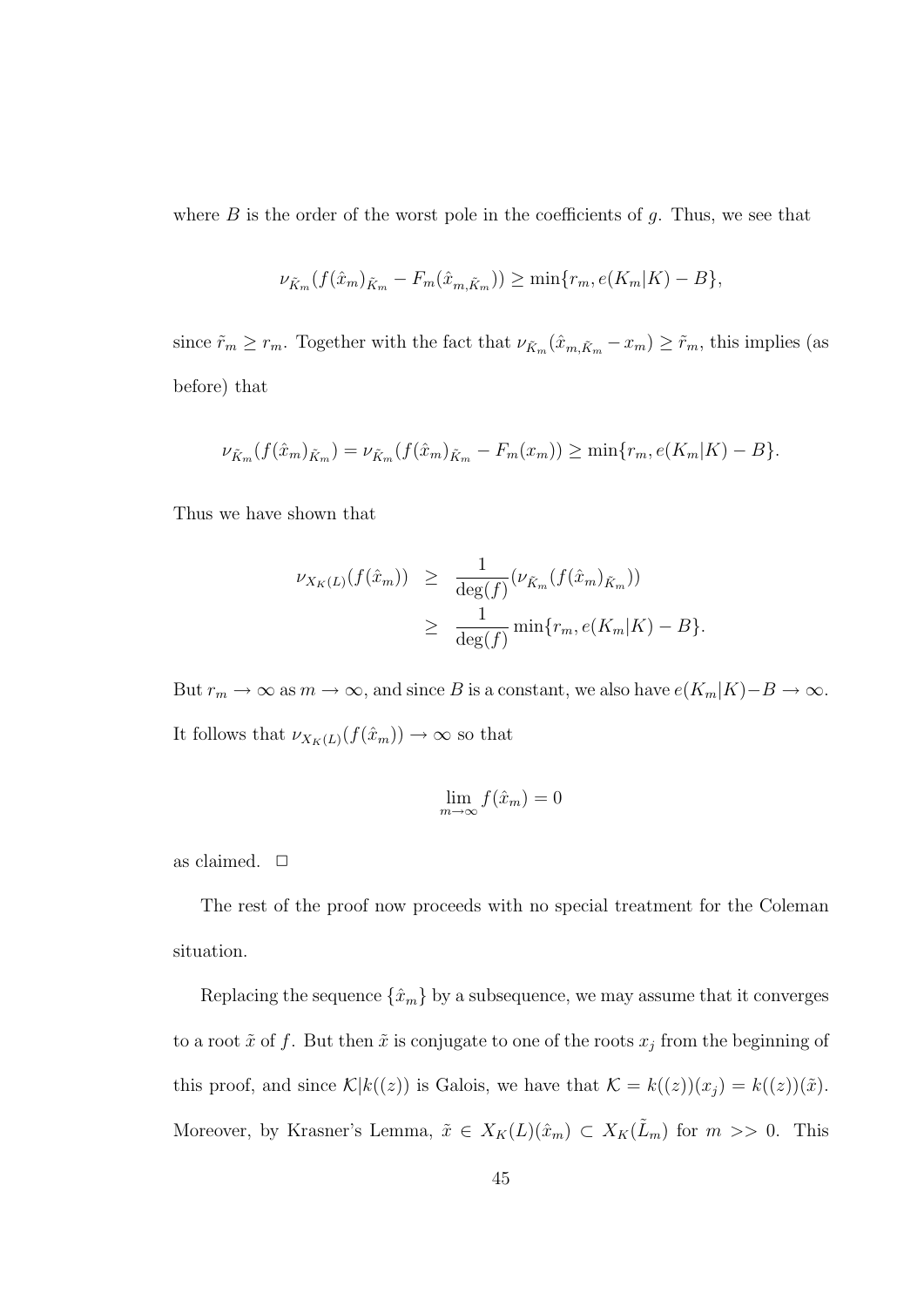implies that  $K \subset X_K(\tilde{L}_m)$  for  $m >> 0$ , and I claim that this inclusion is actually an equality.

Now if  $\sigma \in \text{Gal}(\tilde{L}_m|L)$ , then  $X_{L|K}(\sigma) \in \text{Gal}(X_K(\tilde{L}_m)|X_K(L))$  and we have

$$
X_{L|K}(\sigma)(\hat{y}) = (\sigma(\hat{y}^{(n)}))_n \qquad \forall \hat{y} \in X_K(\tilde{L}_m),
$$

where  $\hat{y}^{(n)}$  is the component of  $\hat{y} \in X_K(\tilde{L}_m)$  in the field  $\tilde{K}_m K_n \subset \tilde{L}_m$ .

**Lemma 4.0.8.** Given  $\sigma \in Gal(\tilde{L}_m|L)$ , suppose that  $y \in \tilde{K}_m$  is an element such that

$$
\nu_{\tilde{K}_m}(\sigma(y)-y)<\tilde{r}_m.
$$

Using proposition 3.3.3, choose an element  $\hat{y} \in X_K(\tilde{L}_m)$  such that

$$
\nu_{\tilde{K}_m}(\hat{y}^{(m)} - y) \ge \tilde{r}_m.
$$

Then

$$
\nu_{X_K(\tilde{L}_m)}(X_{L|K}(\sigma)(\hat{y}) - \hat{y}) = \nu_{\tilde{K}_m}(\sigma(y) - y).
$$

**Proof:** We compute (here  $o(r)$  denotes an element of valuation at least r):

$$
\nu_{X_K(\tilde{L}_m)}(X_{L|K}(\sigma)(\hat{y}) - \hat{y}) = \nu_{X_K(\tilde{L}_m)}((\sigma(\hat{y}^{(n)}))_n - (\hat{y}^{(n)})_n)
$$
  

$$
:= \nu_{\tilde{K}_m}([(\sigma(\hat{y}^{(n)}))_n - (\hat{y}^{(n)})_n]_{\tilde{K}_m})
$$
  

$$
= \nu_{\tilde{K}_m}(\sigma(\hat{y}^{(m)}) - \hat{y}^{(m)} + o(\tilde{r}_m))
$$
  

$$
= \nu_{\tilde{K}_m}(\sigma(y + o(\tilde{r}_m)) - y + o(\tilde{r}_m))
$$
  

$$
= \nu_{\tilde{K}_m}(\sigma(y) - y + o(\tilde{r}_m))
$$
  

$$
= \nu_{\tilde{K}_m}(\sigma(y) - y). \square
$$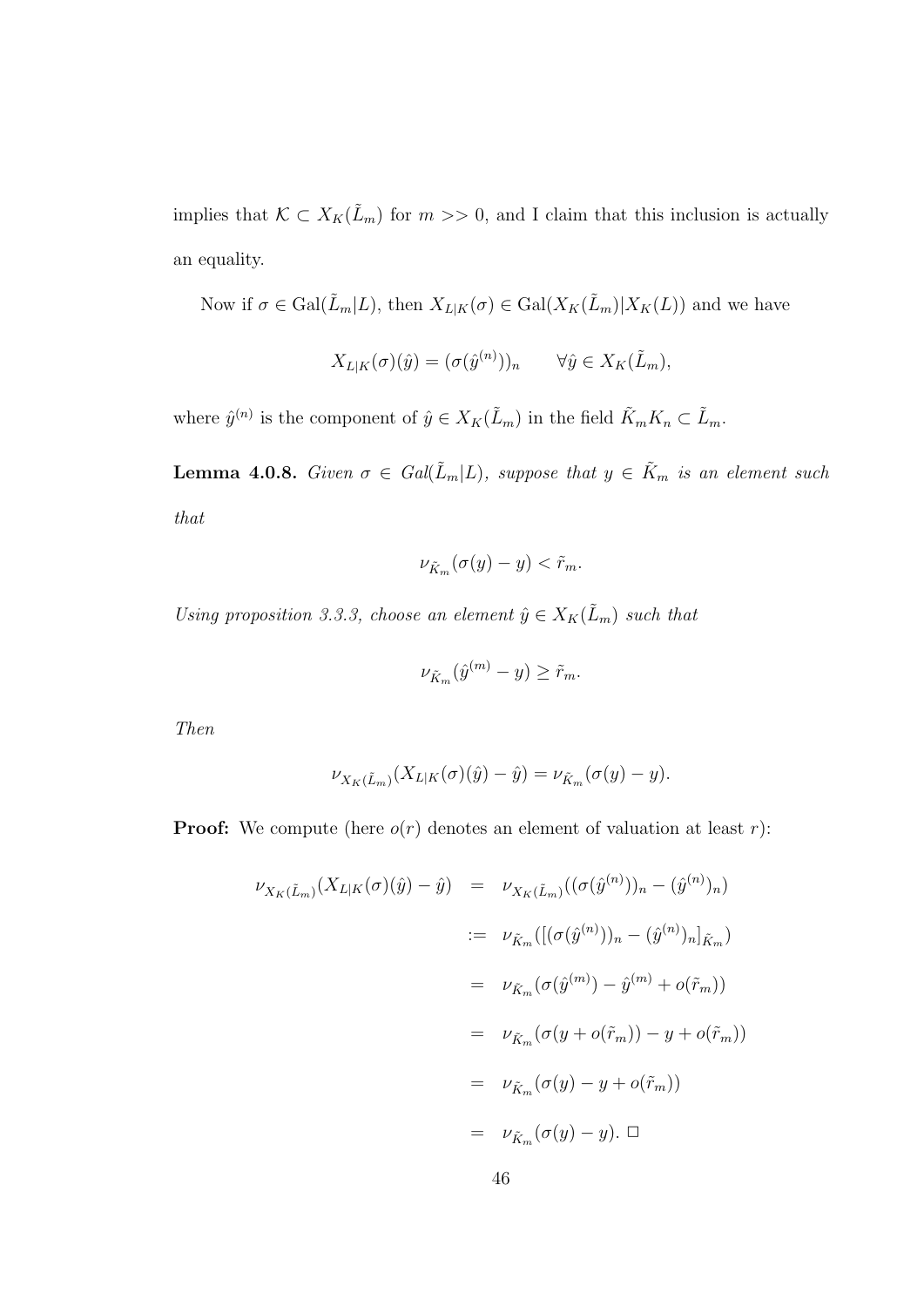We wish to apply this lemma with  $y = x_m$  and  $\hat{y} = \hat{x}_m$ , so we compute

$$
\nu_{\tilde{K}_m}(\sigma(x_m) - x_m) \leq \nu_{\tilde{K}_m}(\text{disc}(F_m))
$$
  

$$
\leq (\deg F)\nu_{K_m}(\text{disc}(F_m))
$$
  

$$
= (\deg F)\nu_{X_K(L)}(\text{disc}(f))
$$

for  $m \gg 0$  by Lemma 4.0.5. Since  $\tilde{r}_m \to \infty$ , it follows that  $x_m$  satisfies the hypothesis of Lemma 4.0.8 for  $m \gg 0$ , and we conclude that

$$
\nu_{X_K(\tilde{L}_m)}(X_{L|K}(\sigma)(\hat{x}_m) - \hat{x}_m) = \nu_{\tilde{K}_m}(\sigma(x_m) - x_m)
$$

for  $m \gg 0$ . This immediately implies that  $X_K(L)(\hat{x}_m) = X_K(\tilde{L}_m)$ , because if the inclusion were proper, then there would exist  $\sigma \neq 1$  in  $Gal(\tilde{L}_m|L)$  such that  $X_{L|K}(\sigma)(\hat{x}_m) = \hat{x}_m$ , which is a contradiction since since  $\sigma(x_m) \neq x_m$ .

Thus, in order to show that  $\mathcal{K} = X_K(\tilde{L}_m)$ , we just need to show that  $X_K(L)(\hat{x}_m) \subset$  $X_K(L)(\tilde{x})$ . But the sequence  $\{\hat{x}_m\}$  converges to  $\tilde{x}$ , and our computation above shows that the Krasner radii

$$
\max\{\nu_{X_K(L)}(X_{L|K}(\sigma)(\hat{x}_m) - \hat{x}_m) \mid \sigma \in G(\tilde{L}_m|L), \sigma \neq 1\} < C
$$

for some constant  $C$  independent of  $m$  . Hence for  $m>>0$  so that  $\nu_{X_K(L)}(\tilde x-\hat x_m)>0$ C, Krasner's lemma tells us that

$$
X_K(L)(\hat{x}_m) \subset X_K(L)(\tilde{x})
$$

as required.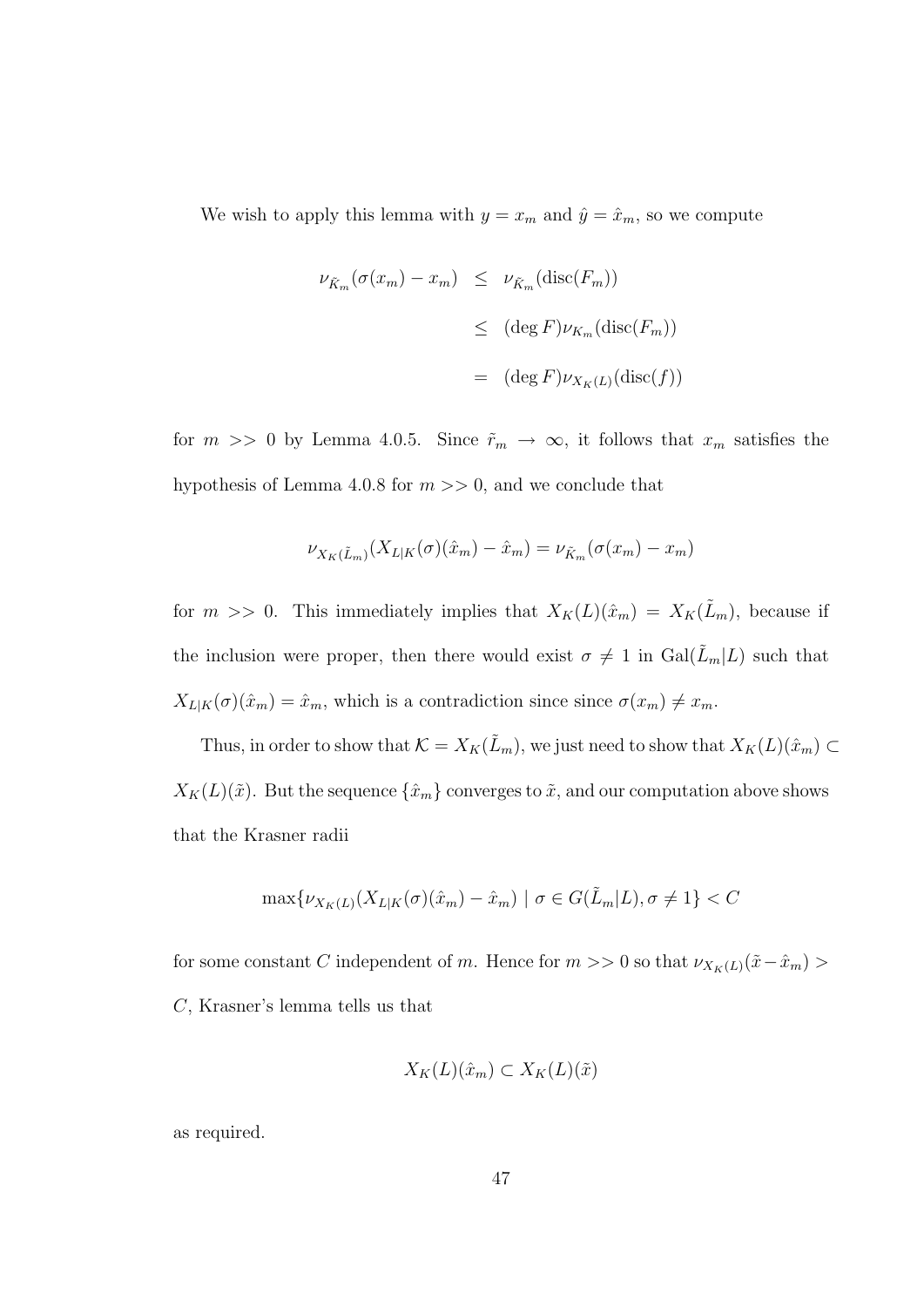Thus, we have shown that  $\mathcal{K} = X_{L|K}(\tilde{L}_m) = X_{L|K}(L_m)$ . It now follows from the fundamental equality that  $n_s = n_m$ :

$$
n_s = \frac{\deg f}{[\mathcal{K} : k((z))] } = \frac{\deg F}{[L_m : L]} = \frac{\deg F}{[K'_m : K_m]} = n_m.
$$

It remains to prove the statement about the Galois groups. By the general theory of the field of norms, we have

$$
Gal(L_m|L) \cong Gal(X_K(L_m)|X_K(L)) = Gal(\mathcal{K}|X_K(L)).
$$

Moreover, since  $L_m = K'_m L$  and  $L|K_m$  and  $K'_m|K_m$  are linearly disjoint, it follows that

$$
\mathrm{Gal}(L_m|L) = \mathrm{Gal}(K'_m L | L) \cong \mathrm{Gal}(K'_m | K'_m \cap L) = \mathrm{Gal}(K'_m | K_m).
$$

Thus, we just need to show that the ramification filtrations are preserved under these isomorphisms.

First note that for all  $m, n >> 0$ , we have  $L_m = L_n$ , since by the preceding proof we have that  $X_K(L_m) = \mathcal{K} = X_K(L_n)$  and  $X_{L|K}(-)$  is an equivalence of categories. Denote this common field by  $L'$ .

**Lemma 4.0.9.** (compare [17], Proposition 3.3.2) For  $\sigma \in Gal(L'|L)$  and  $m >> 0$ , we have  $i_{K'_m}(\sigma) = i_{X_K(L')}(X_{L|K}(\sigma)).$ 

Proof: This has essentially been proven on the previous pages: recall that

$$
i_{K'_m}(\sigma):=\min_{x\in R'_m}\{\nu_{K'_m}(\sigma(x)-x)-1\},
$$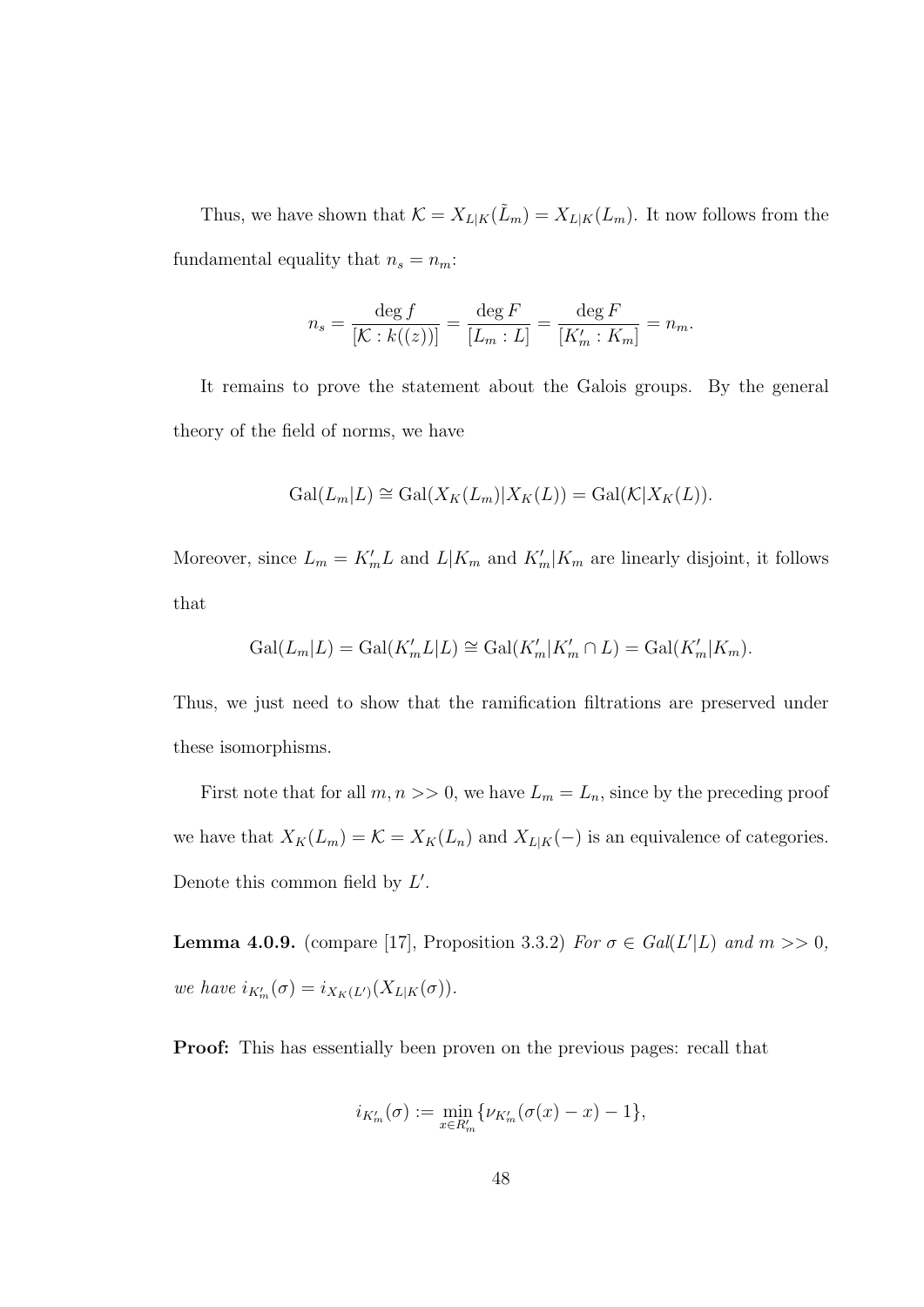and similarly for  $i_{X_K(L')}(X_{L|K}(\sigma))$ . But for any  $\hat{y} = (\hat{y}^{(n)})_n \in X_K(L')$ , we have

$$
\begin{array}{rcl}\n\nu_{X_K(L')}(X_{L|K}(\sigma)(\hat{y}) - \hat{y}) & = & \nu_{X_K(L')}((\sigma(\hat{y}^{(n)}))_n - (\hat{y}^{(n)})_n) \\
& := & \nu_{K'_m}([(\sigma(\hat{y}^{(n)}))_n - (\hat{y}^{(n)})_n]_{K'_m}) \\
& = & \nu_{K'_m}(\sigma(\hat{y}^{(m)}) - \hat{y}^{(m)} + o(r'_m)) \\
& \geq & \min\{\nu_{K'_m}(\sigma(\hat{y}^{(m)}) - \hat{y}^{(m)})_n, r'_m).\n\end{array}
$$

Now  $r'_m \to \infty$ , so for  $m >> 0$  and for any  $\hat{y}$  not fixed by  $X_K(L)(\sigma)$  we have

$$
\nu_{X_K(L')}(X_{L|K}(\sigma)(\hat{y}) - \hat{y}) < r'_m,
$$

which implies that

$$
\nu_{X_K(L')}(X_{L|K}(\sigma)(\hat{y}) - \hat{y}) = \nu_{K'_m}(\sigma(\hat{y}^{(m)}) - \hat{y}^{(m)})
$$

for  $m >> 0$ . It follows that  $i_{X_K(L')}(X_{L|K}(\sigma)) \geq i_{K'_m}(\sigma)$ . For the other inequality, choose  $m >> 0$  so that  $\nu_{K'_m}(\sigma(x_m) - x_m) < r'_m$  (this is possible by our previous computations). Then clearly  $i_{K'_m}(\sigma) < r'_m$ , and if  $x \in K'_m$  is the element achieving the minimum value  $i_{K'_m}(\sigma)$ , lemma 4.0.8 says that

$$
\nu_{X_K(L')}(X_{L|K}(\sigma)(\hat{x}) - \hat{x}) = \nu_{K'_m}(\sigma(x) - x) = i_{K'_m}(\sigma) + 1
$$

for a suitably chosen  $\hat{x} \in X_K(L'_m)$ . It follows that

$$
i_{X_K(L')}(X_{L|K}(\sigma)) \leq i_{K'_m}(\sigma),
$$

so we have equality as claimed.  $\Box$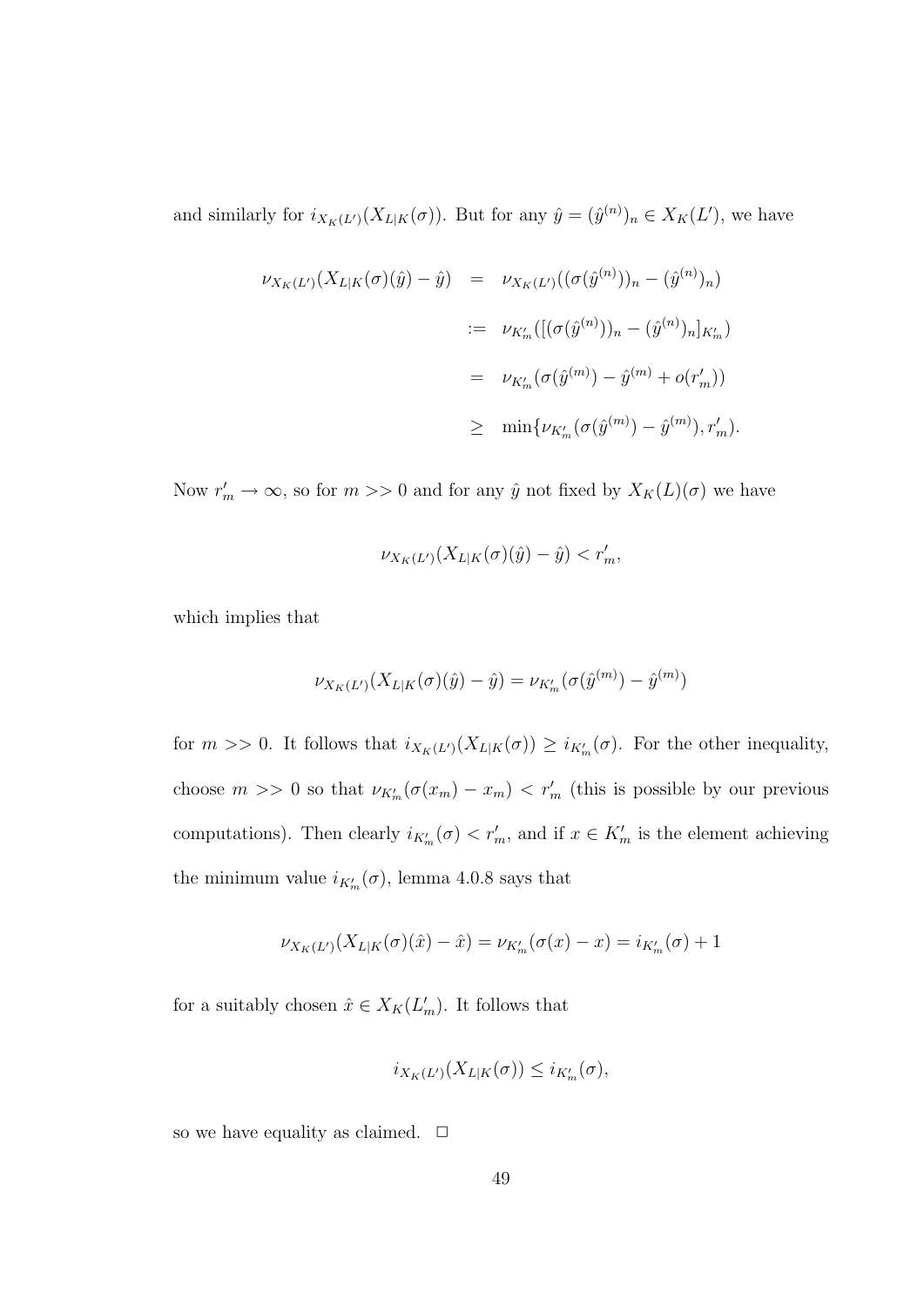Since the lower ramification filtration is determined by the function  $i$ , it follows that the isomorphism

$$
\mathrm{Gal}(K'_m|K_m)\cong \mathrm{Gal}(L'|L)\cong \mathrm{Gal}(\mathcal{K}|X_K(L))
$$

induced by  $X_K(-)$  preserves the ramification filtrations. Since the degree of the different depends only on the ramification filtration, it follows that  $d_s = d_m$  for  $m >> 0$ .

2): We now assume that  $G$  is abelian, but make no separability assumption on the special fiber  $Y_k \to D_k$ . Since G is abelian, the decomposition groups at the  $n_s$ primes of  $\mathcal{A}_{(\varpi)}$  lying over  $(\varpi) \in \text{Spec}(R[[Z]])$  all coincide. Call this decomposition group Z. Taking Z-invariants, we observe that  $Y^{\mathcal{Z}} \to D$  is a  $G/\mathcal{Z}$ -Galois regular branched cover with totally split special fiber:

$$
F(Y_k^{\mathcal{Z}}) \cong \prod_{j=1}^{n_s} k((z)).
$$
\n(4.0.2)

In particular, there is no more splitting in the special fiber  $Y_k \to Y_k^{\mathcal{Z}}$ . Moreover, the isomorphism (4.0.2) of  $k((z))$ -algebras is clearly defined over  $\mathbb{F}_p((z))$ , so we can apply part 1 with  $l = 1$  to the cover  $Y^{\mathcal{Z}} \to D$ . We conclude that  $n_m^{\mathcal{Z}} = n_s$  for  $m >> 0$  (here  $n_m^{\mathcal{Z}}$  is the number of components of  $Y_{K,m}^{\mathcal{Z}}$ ). Since  $Y_{K,m} \to Y_{K,m}^{\mathcal{Z}}$  is surjective, it follows that  $n_m \geq n_m^{\mathcal{Z}} = n_s$  as claimed.

3): Note that by part 1, if  $d_m \to \infty$ , then the special fiber must be generically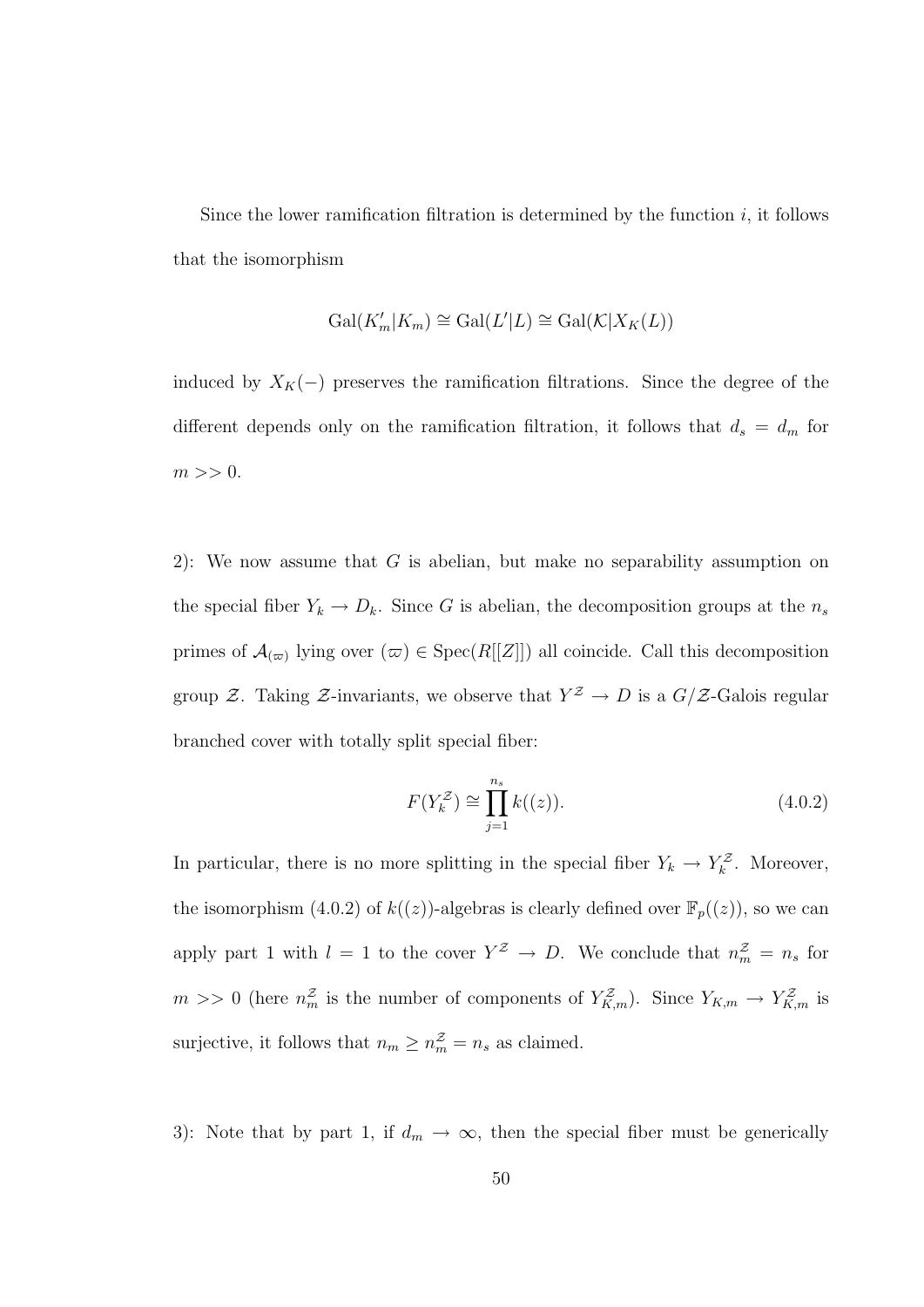inseparable, without any irreducibility hypothesis or restriction on the group G.

Now suppose that  $Y_k$  is irreducible and  $Y_k \to D_k$  is generically inseparable. Let V be the first ramification group at the unique prime of A lying over  $(\varpi)$ . Taking V -invariants, we consider the tower

$$
Y \to Y^V \to D.
$$

Now V is a nontrivial p-group, and thus has a p-cyclic quotient. Hence  $Y \to Y^V$ possesses a *p*-cyclic subcover,  $W \to Y^V$ , and we have the tower

$$
Y \to W \to Y^V \to D.
$$

Now consider the associated tower of special fibers

$$
Y_k \to W_k \to Y_k^V \to D_k,
$$

which corresponds (by considering the generic points) to a chain of field extensions

$$
k((z)) \subset k((s)) \subset \mathcal{W} \subset \mathcal{K}.
$$

Note that there is no extension of constants in this tower because the cover  $Y \to D$ was assumed to be regular.

The extension  $\mathcal{W}|k((s))$  is purely inseparable of degree p. Hence, there exists  $x \in \mathcal{W}$  such that  $x \notin k((s))$  but  $x^p = s^a u \in k((s))$ , where  $a \in \mathbb{Z}$  and u is a unit in  $k[[s]]$ . Moreover, we may assume that u is a principle unit since k is perfect and we can always multiply this equation by a p-power. Similarly, we may assume that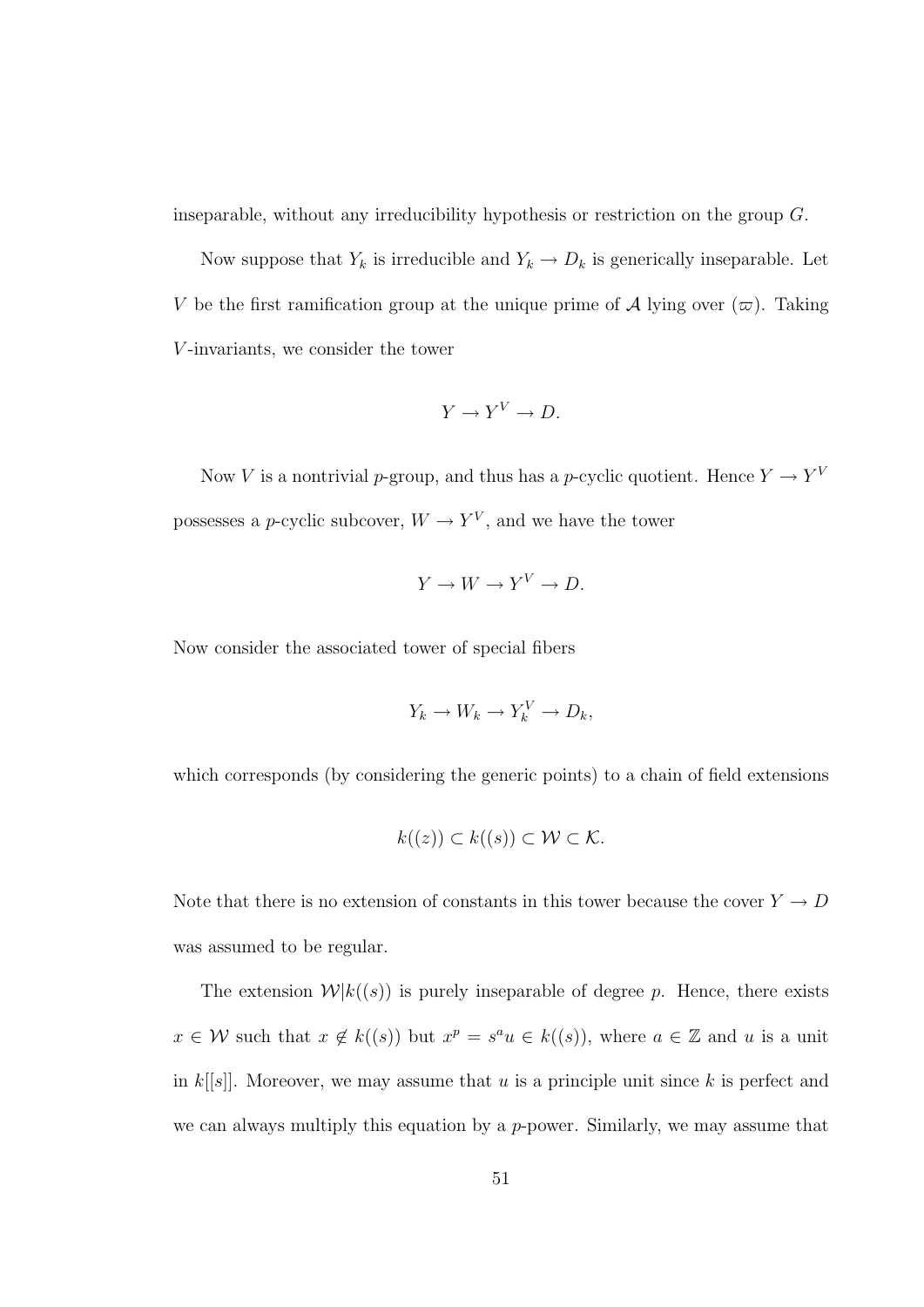$0 \le a < p$ . First take the case where  $a \ne 0$ . Then by Hensel's Lemma, u has an ath root in  $k((s))$ , call it v. Thus,  $x^p = (sv)^a := \tilde{s}^a$ , and  $\tilde{s}$  is a uniformizer for  $k((s))$ . Now a generates the cyclic group  $\mathbb{Z}/p\mathbb{Z}$ , so there exists j with  $0 < j < p$  such that  $ja \equiv 1 (p)$ . We get:

$$
(x^j)^p = (x^p)^j = (\tilde{s}^a)^j = \tilde{s}^{ja} = \tilde{s}\tilde{s}^{rp}
$$

for some  $r \in \mathbb{Z}$ . Dividing by  $\tilde{s}^{rp}$  yields

$$
\left(\frac{x^j}{\tilde{s}^r}\right)^p = \tilde{s}.
$$

Note that  $x^j \notin k((s))$  since the minimal polynomial of x over  $k((s))$  has degree p. Hence, replacing x by  $\frac{x^j}{\tilde{s}^r}$  $\frac{x^j}{\tilde{s}^r}$ , we may assume that  $x^p = \tilde{s} = sv$ , so that x is the pth root of a uniformizer.

Now consider the case where  $a = 0$  above, so that we have  $x^p = u$ , a principle unit in k[[s]]. Write  $u = 1 + \sum_{i=1}^{\infty} \alpha_i s^i$  with  $\alpha_i \in k$ . Note that there exists i such that  $(i, p) = 1$  and  $\alpha_i \neq 0$ . Indeed, if  $u \in k[[s^p]]$ , then u is a pth power in  $k[[s]]$  and  $(x - u^{\frac{1}{p}})^p = x^p - u = 0$ , contradicting our assumption that  $Y_k$  is reduced. So let  $i_0$ be the least i such that  $(i, p) = 1$  and  $\alpha_i \neq 0$ . Then we have

$$
u = 1 + \sum_{1 \le j < \frac{i_0}{p}} \alpha_{jp} s^{jp} + s^{i_0} u'
$$

for some unit u'. Then replacing x by  $x-1-\sum_{1\leq j < \frac{i_0}{p}} \alpha_{jp}^{\frac{1}{p}} s^j$  yields the equation

$$
x^p = s^{i_0} u',
$$

so that we are in the first case already considered.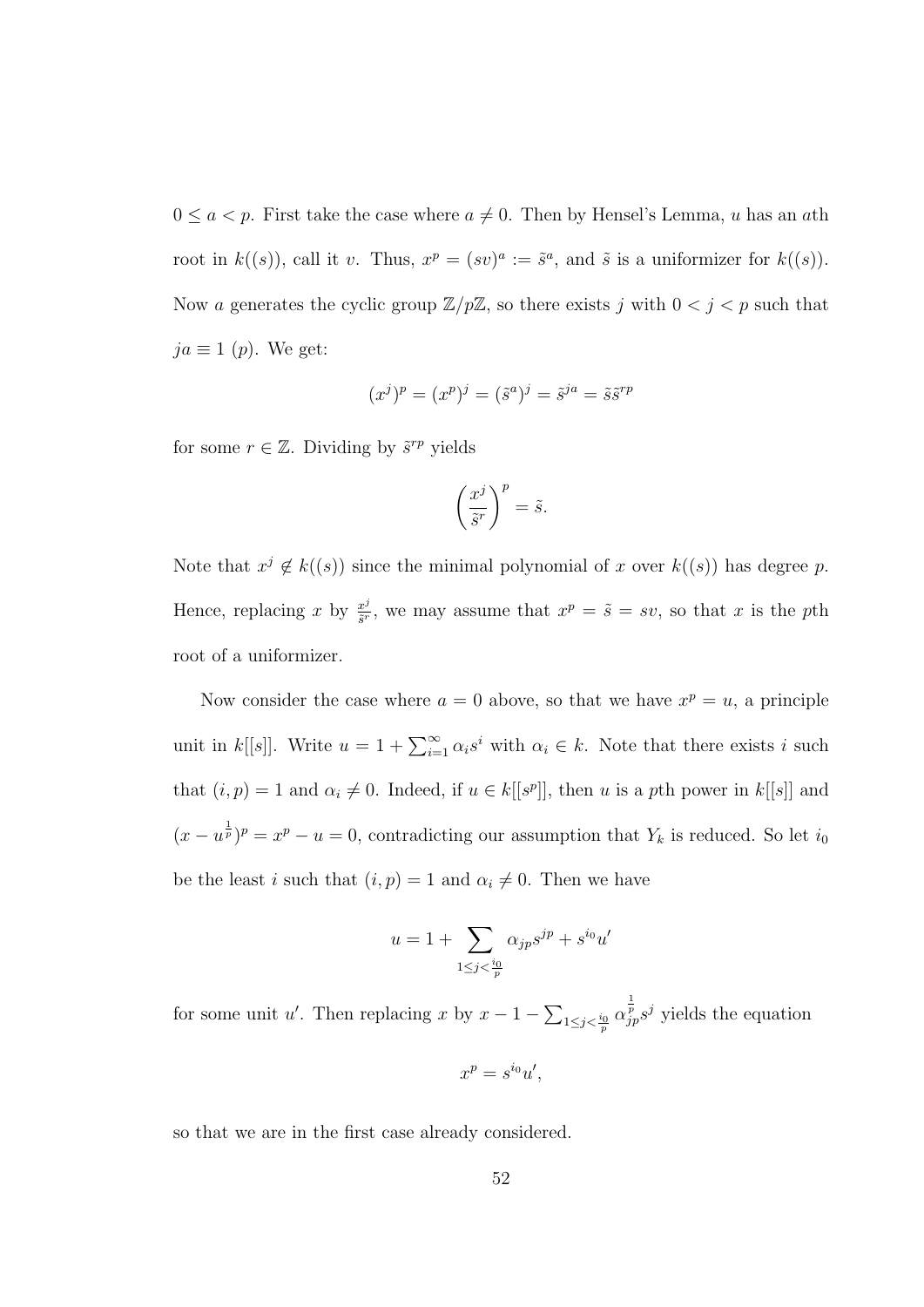Thus, we have shown that in any case, there exists  $x \in \mathcal{W}$  such that  $x \notin k((s))$ and  $x^p = \tilde{s} = sv$ , a uniformizer for  $k((s))$ . Replacing s by  $\tilde{s}$ , we may assume that  $x^p = s$ . Now let  $\xi$  be a lifting of x to the localized ring of global sections  $\Gamma(W)_{(\varpi)}$ . Then  $\xi$  is integral over  $\mathcal{A}_{(\infty)}^V$  and we let  $F(T) \in \mathcal{A}_{(\infty)}^V[T]$  be its minimal polynomial. By Nakayama's Lemma, the powers of  $\xi$  generate  $\Gamma(W)_{(\varpi)}$  as an  $\mathcal{A}_{(\varpi)}^V$ -module, so  $F(T)$  has degree p and we conclude that modding out by  $\varpi$  yields

$$
\overline{F}(T) = (T^p - s).
$$

Now let  $S \in \mathcal{A}_{(\varpi)}^V$  be any lifting of  $s \in k((s))$ . Then we have

$$
F(T) = T^p - S + \varpi H(T),
$$

where  $H(T) \in \mathcal{A}_{(\varpi)}^V[T]$  is of degree at most  $p-1$ .

The extension  $k((s))|k((z))$  is totally ramified, so the minimal polynomial of s over  $k((z))$  is Eisenstein:

$$
g(T) = T^{c} + za_{d-1}(z)T^{c-1} + \cdots + za_{1}(z)T + zu(z) \in k[[z]][T],
$$

where  $u(z)$  is a unit. Again by Nakayama's Lemma, the powers of S generate  $\mathcal{A}_{(\varpi)}^V$ as a  $R[[Z]]_{(\infty)}$ -module, so the minimal polynomial of S,  $G(T)$ , is of degree c and we have

$$
\overline{G}(T) = g(T).
$$

Using the Teichmüller lifting  $\tau : k[[z]] \to R[[Z]],$  we find that

$$
G(T) = \tau(g)(T) + \varpi P(Z, T)
$$
  
= 
$$
T^{c} + Z\tau(a_{d-1})(Z)T^{c-1} + \dots + Z\tau(u)(Z) + \varpi P(Z, T),
$$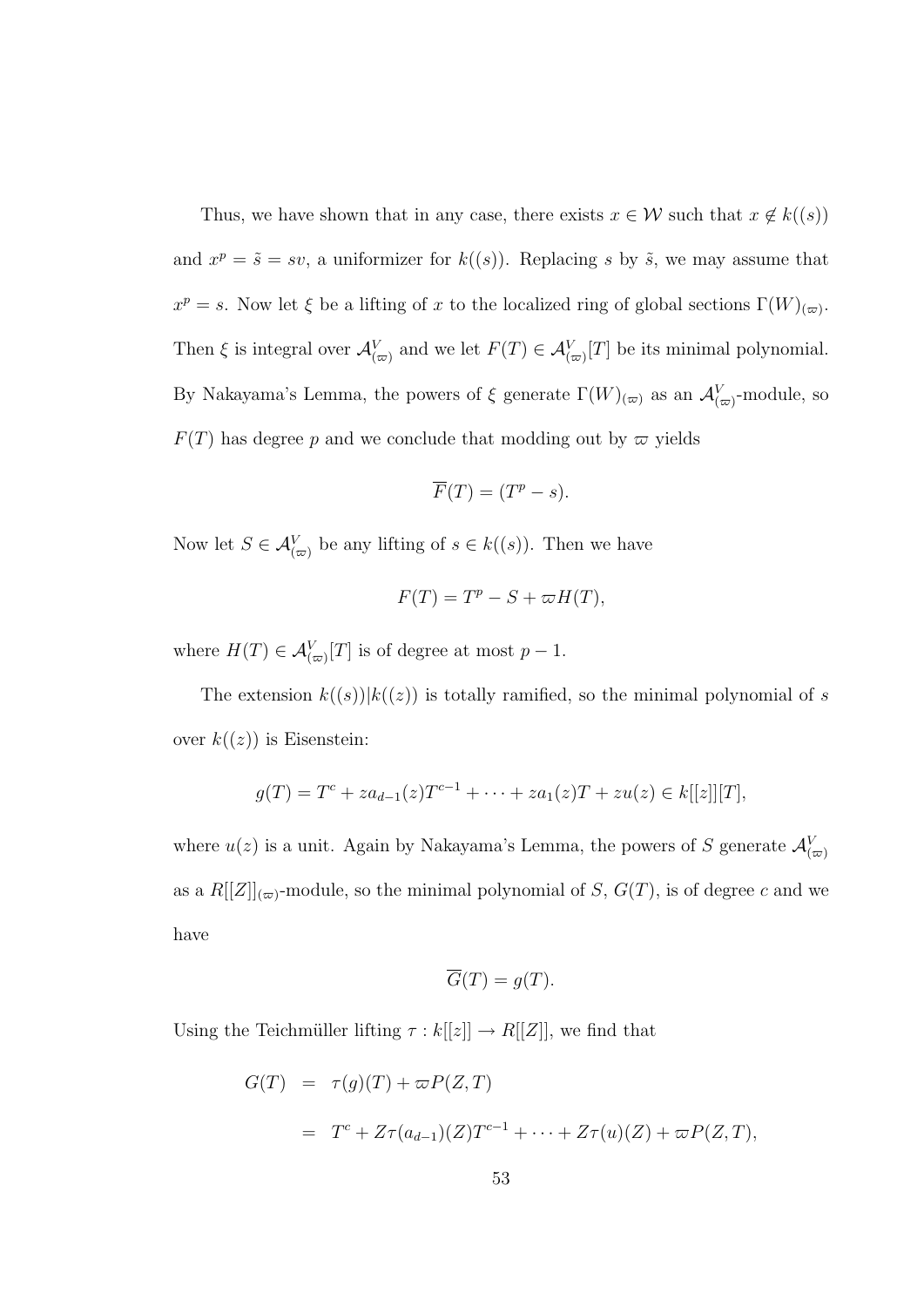for some polynomial  $P(Z,T) \in R[[Z]]_{(\varpi)}[T]$  of degree at most  $c-1$  in T.

Setting  $Z = \pi_m$ , we get the specialized polynomial

$$
G_m(T) = T^c + \pi_m \tau(a_{d-1})(\pi_m)T^{c-1} + \cdots + \pi_m \tau(u)(\pi_m) + \varpi P(\pi_m, T),
$$

which for  $m >> 0$  is Eisenstein by the Ramification Argument applied to  $\varpi P(\pi_m, T)$ . Letting  $S_m$  denote the image of S in  $F(Y^V_{K,m})$ , it follows that  $Y^V_{K,m}$  is irreducible for  $m >> 0$  and  $S_m$  is a uniformizer for the field  $F(Y^V_{K,m})$ .

Now consider the polynomial  $H(T) \in \mathcal{A}_{(\varpi)}^V[T]$ , which has the form

$$
H(T) = T^r + c_{r-1}T^{r-1} + \cdots + c_1T + c_0,
$$

where  $r < p$ . Now each coefficient  $c_i \in \mathcal{A}_{(\varpi)}^V$  is integral over  $R[[Z]]_{(\varpi)}$ , say with minimal polynomial

$$
p_i(T) = T^n + b_{n-1}(Z)T^{n-1} + \cdots + b_0(Z) \in R[[Z]]_{(\infty)}[T].
$$

Setting  $Z = \pi_m$  yields the specialized polynomial

$$
p_{i,m}(T) = T^{n} + b_{n-1}(\pi_m)T^{n-1} + \cdots + b_0(\pi_m) \in K_m[T].
$$

Now by the Ramification Argument, the coefficients of the polynomials  $p_m(T)$  are bounded in absolute value independently of m. Hence, if  $c_{i,m}$  denotes the image of the coefficient  $c_i$  in the field  $F(Y^V_{K,m})$ , then the absolute value of  $c_{i,m}$  is bounded independently of m. Hence, for  $m \gg 0$ , we see that

$$
F_m(T) = T^p - S_m + \varpi H(T)_{Z = \pi_m}
$$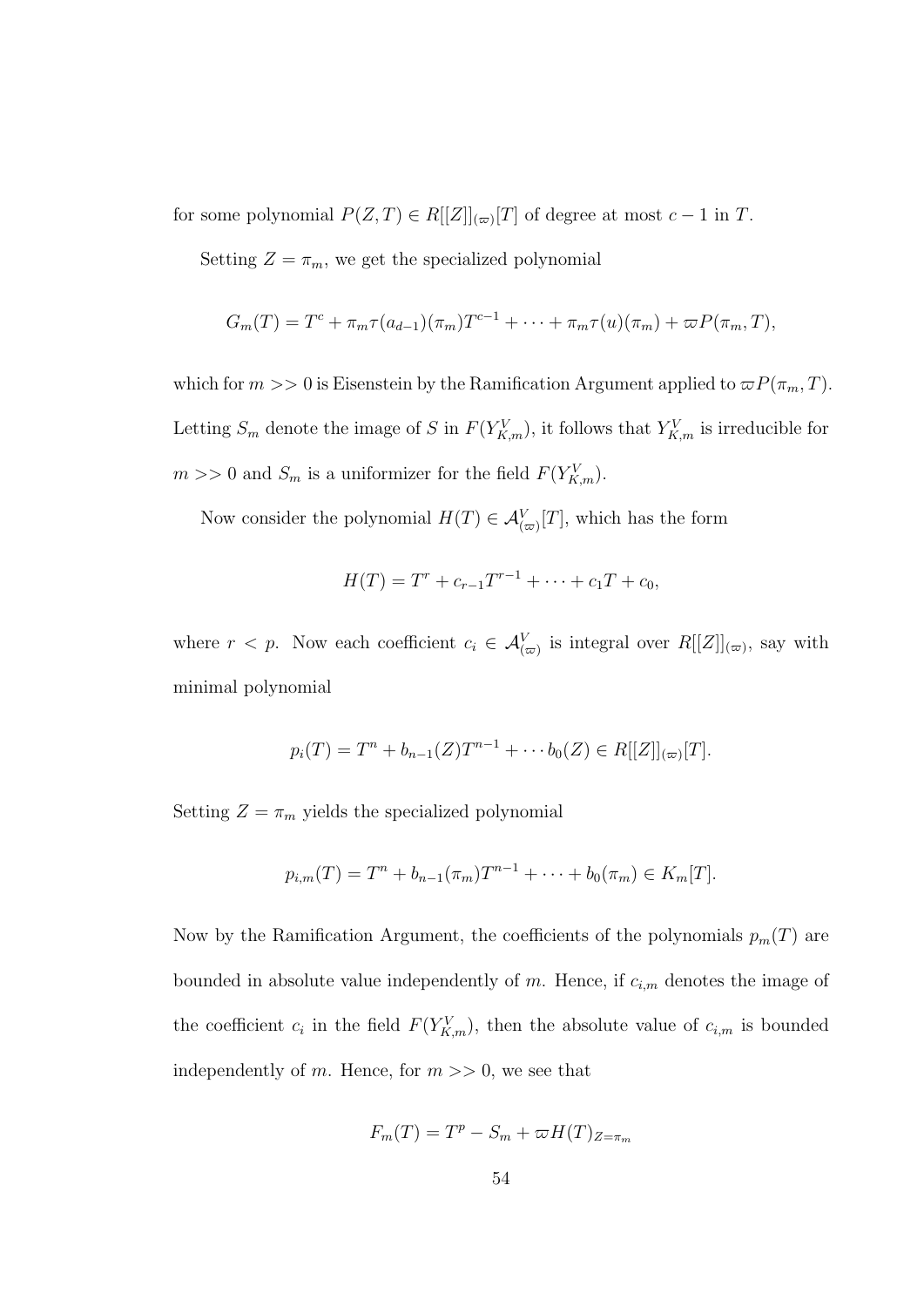is an Eisenstein polynomial over the field  $F(Y^V_{K,m})$ , again by the Ramification Argument applied to  $\varpi H(T)$ .

We obtain the chain of field extensions

$$
K_m \subset K_m(S_m) = F(Y_{K,m}^V) \subset K_m(S_m, \xi_m) = F(W_{K,m}) \subset K'_m
$$

and note that  $\xi_m$  satisfies the Eisenstein polynomial  $F_m(T)$  over  $K_m(S_m)$ .

Thus  $\xi_m$  is a uniformizer in the totally ramified extension  $K_m(S_m, \xi_m)|K_m(S_m)$ , so

$$
\mathcal{D}(K_m(S_m, \xi_m)|K_m(S_m)) = (F'_m(\xi_m)) = (p\xi_m^{p-1} + \varpi H'(\xi_m)_{Z=\pi_m}).
$$

But

$$
\nu_{K_m(S_m,\xi_m)}(p\xi_m^{p-1} + \varpi H'(\xi_m)_{Z=\pi_m}) \ge
$$
  

$$
\min{\nu_{K_m(S_m,\xi_m)}(p\xi_m^{p-1}), \nu_{K_m(S_m,\xi_m)}(\varpi H'(\xi_m)_{Z=\pi_m})},
$$

and the latter quantity goes to  $\infty$  as m goes to  $\infty$ . By multiplicativity of the different in towers we conclude that

$$
d_m \geq \nu_{K_m(S_m,\xi_m)}(\mathcal{D}(K_m(S_m,\xi_m)|K_m(S_m))),
$$

so  $d_m$  goes to  $\infty$  as  $m$  goes to  $\infty$  as claimed.  $\ \Box$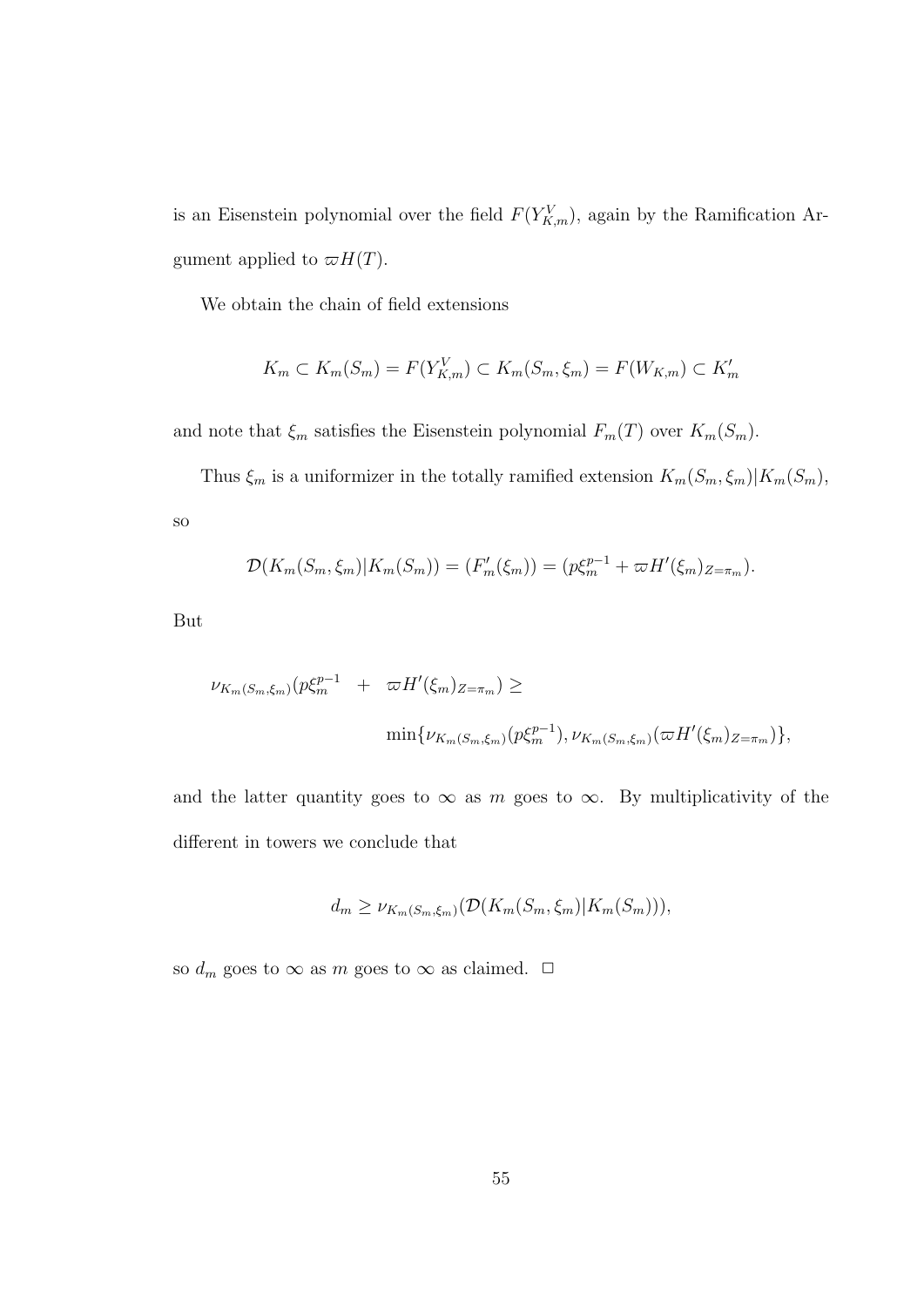## Chapter 5

## Arithmetic Form of the Oort Conjecture

Using Theorem 1, we deduce a new local lifting criterion for abelian extensions of  $\overline{\mathbb{F}}_p((z))$ . For this, consider a Lubin-Tate extension  $L|K$  with  $K = H\widehat{\mathbb{Q}_p^{un}}$  for some finite extension  $H|\mathbb{Q}_p$ . Then choose a uniformizer  $\pi \in X_K(L)$ , which defines an isomorphism  $\overline{\mathbb{F}}_p((z)) \cong X_K(L)$  as well as a sequence of points  $\{x_m\}_m \subset D_K$ .

**Proposition 5.0.10.** Suppose that G is a finite abelian group, and let  $M|L$  be a G-Galois extension, corresponding to the G-Galois extension  $X_K(M)|X_K(L)$  via the field of norms functor. Suppose that  $Y \to D$  is a G-Galois regular branched cover with Y normal and  $Y_k$  reduced. Then  $Y \to D$  is a smooth lifting of  $X_K(M)|X_K(L)$ if and only if there exists  $l > 0$  such that for  $m >> 0$  and  $m \equiv 1 \mod l$ , we have  $L_m = M$  as G-Galois extensions of L, and  $d_m = d_\eta$ .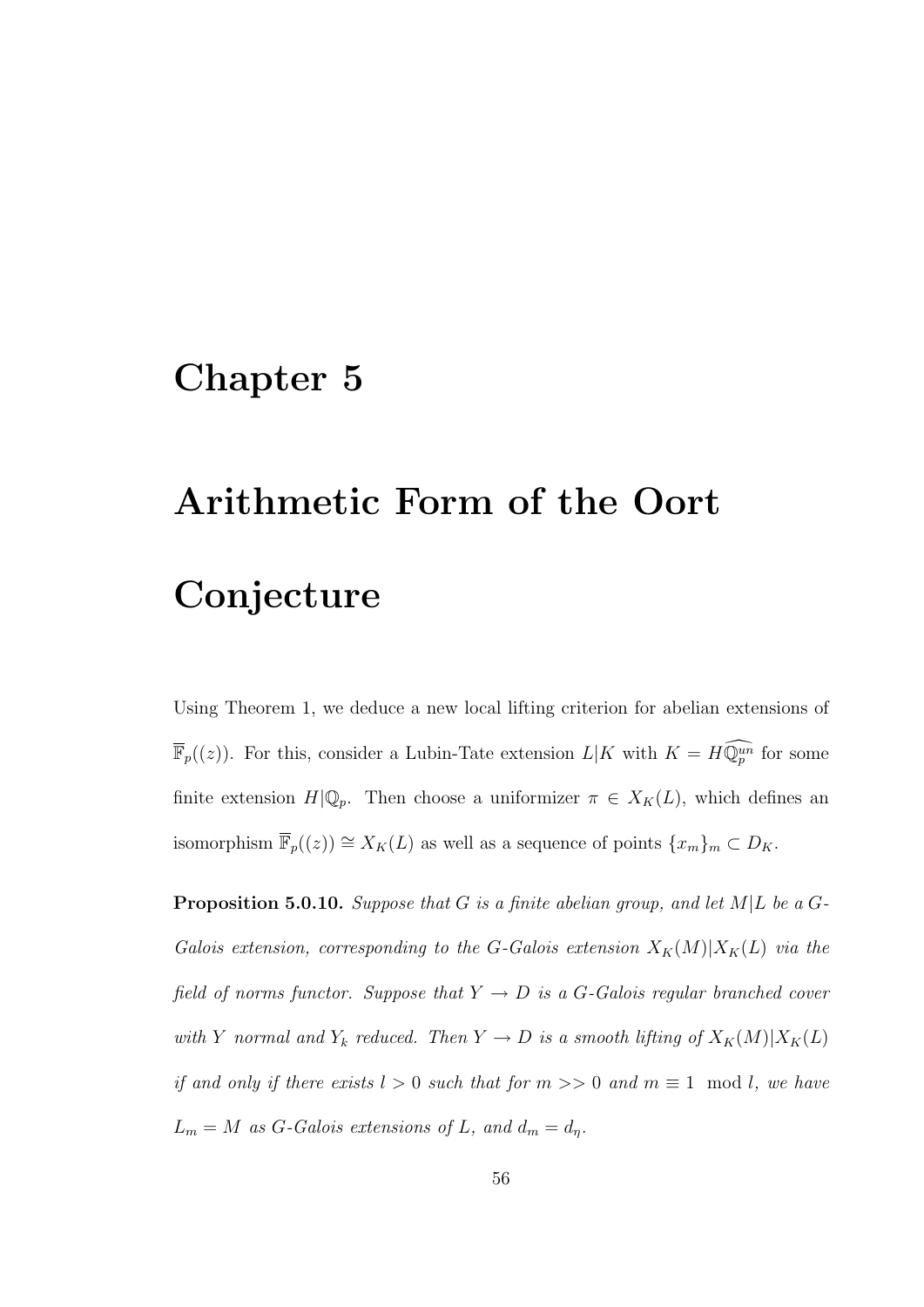**Proof:** First suppose that  $Y \to D$  is a smooth lifting of  $X_K(M)|X_K(L)$ . Then  $Y_k \to$  $D_k$  is generically separable, so by part 1 of Theorem 4.0.1 we see that  $X_K(M) =$  $X_K(L_m)$  and  $d_m = d_s$  for  $m >> 0$  and  $m \equiv 1 \mod l$ , for some  $l > 0$ . Since  $X_K(-)$ is an equivalence of categories, we conclude that  $M = L_m$  for these values of m. Moreover, by the local criterion for good reduction (see Introduction), we have  $d_s = d_\eta$ , which implies that  $d_m = d_\eta$  for  $m >> 0$  and  $m \equiv 1 \mod l$ , as claimed.

Now suppose that there exists  $l > 0$  so that  $L_m = M$  and  $d_m = d_\eta$  for  $m >> 0$ and  $m \equiv 1 \mod l$ . Then by part 2 of Theorem 4.0.1,  $Y_k$  is irreducible, and then by part 3,  $Y_k \to D_k$  is generically separable. Hence we may apply part 1 to conclude that there exits  $l_1 > 0$  such that  $F(Y_k) = X_K(L_m)$  and  $d_s = d_m$  for  $m >> 0$  and  $m \equiv 1 \mod l_1$ . But the two arithmetic progressions  $\{t^2 + 1\}_t$  and  $\{t^2 + 1\}_t$  have a common subsequence. It follows that  $F(Y_k) = X_K(M)$  and  $d_s = d_\eta$ , so  $Y \to D$ is a birational lifting of  $X_K(M)|X_K(L)$  which preserves the different. By the local criterion for good reduction, it follows that  $Y \to D$  is actually a smooth lifting.  $\Box$ 

In particular, we obtain an "arithmetic reformulation" of the Oort Conjecture concerning the liftability of cyclic covers over an algebraically closed field k of characteristic  $p$ . For this, note that it suffices to prove the Oort Conjecture over the algebraic closure of a finite field,  $k = \overline{\mathbb{F}}_p$ , by standard techniques of model theory. So set  $K = \widehat{\mathbb{Q}_p^{un}}$ , and let  $L = K(\zeta_{p^{\infty}})$ . Then  $L|K$  is Lubin-Tate for  $H = \mathbb{Q}_p$  and  $\Gamma = \widehat{\mathbb{G}_m}$ . Finally, if C is a finite cyclic group, define  $R_C := \mathcal{O}_K[\zeta_{|C|}] \subset \mathcal{O}_L$ . Then we have the following "arithmetic form" of the Strong Oort Conjecture from the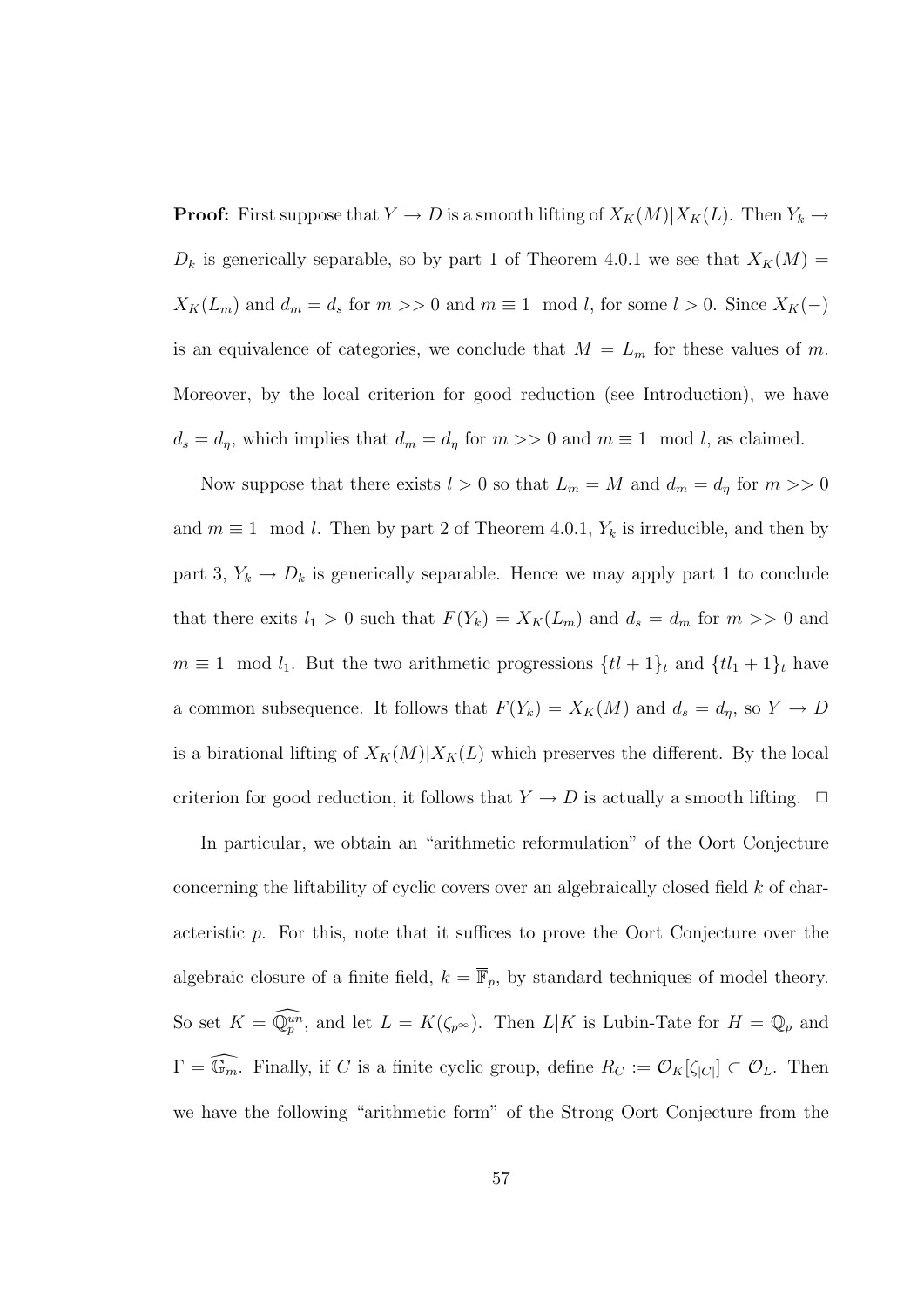Introduction:

Arithmetic Form of the Oort Conjecture: Suppose that  $M/L$  is a finite cyclic extension of  $L$ , with group  $C$ . Then there exists a normal,  $C$ -Galois regular branched cover  $Y \to D := \text{Spec}(R_C[[Z]])$  with  $Y_k$  reduced such that for some  $l > 0$ we have:

- 1.  $L_m = M$  for  $m >> 0$  and  $m \equiv 1 \mod l$ ;
- 2.  $d_{\eta} = d_m$  for  $m >> 0$  and  $m \equiv 1 \mod l$ .

Proposition 5.0.11. The arithmetic form of the Oort Conjecture is equivalent to the Strong Oort Conjecture.

**Proof:** This follows immediately from Proposition 5.0.10.  $\Box$ 

Now we would like to give a direct proof of the arithmetic form of the Oort Conjecture for  $p$ -cyclic covers, and for this we need to make some preliminary observations. First note that  $K_m := Fix(G(L|K)^m) = K(\zeta_{p^m})$ , and therefore  $[K_{m+1} : K_m] = p$  for  $m \geq 1$ . Moreover, by Proposition 3.2.3, the numbers  $i(L|K_m) \to \infty$  as  $m \to \infty$ . But then by Proposition 3.2.2 we have

$$
i(K_{m+1}|K_m) \ge i(L|K_m) \to \infty
$$
 as  $m \to \infty$ .

Hence given any  $N > 0$ , there exists  $m_0 >> 0$  such that for  $m \ge m_0$ ,  $K_{m+1}|K_m$ is a p-cyclic extension with  $G(K_{m+1}|K_m)^N = G(K_{m+1}|K_m)$ . In particular, if  $\sigma$  is a generator of  $G(K_{m+1}|K_m)$ , then

$$
\nu_{m+1}(\sigma(\pi_{m+1}) - \pi_{m+1}) \ge \psi_{K_{m+1}|K_m}(N) + 1 > N
$$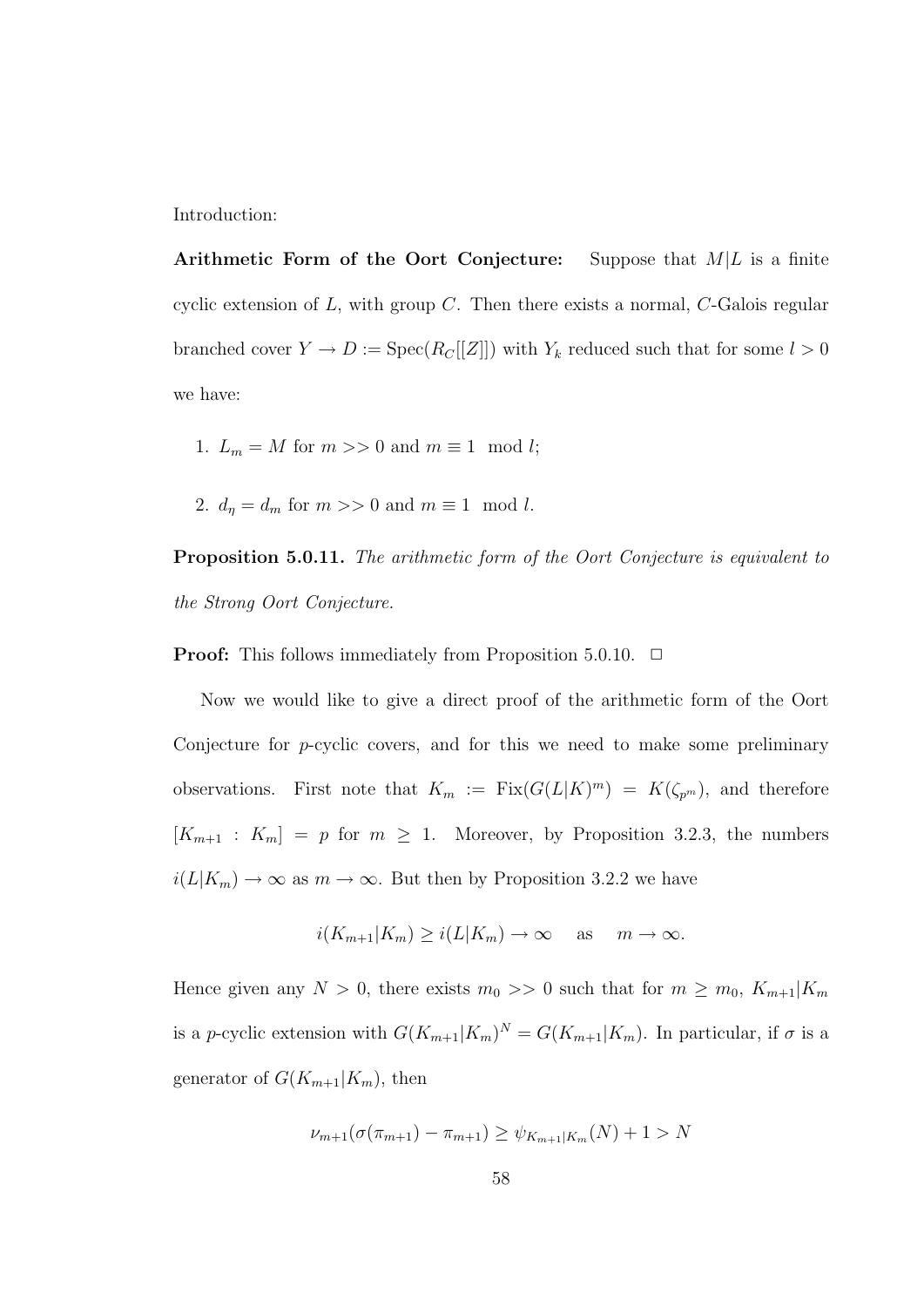for any uniformizer  $\pi_{m+1} \in K_{m+1}$ .

Now suppose that  $\pi = (\pi_m)$  is a uniformizer for  $X_K(L)$ , so that

$$
N_{K_{m+1}|K_m}(\pi_{m+1}) = \pi_m
$$

for all m. If  $p_m(T)$  is the minimal polynomial of  $\pi_{m+1}$  over  $K_m$ , then we have

$$
p_m(T) = T^p + a_1 T^{p-1} + \dots + a_{p-1} T + (-1)^p \pi_m,
$$

an Eisenstein polynomial.

**Lemma 5.0.12.** For any  $B > 0$ , there exists  $m_1 >> 0$  so that if  $m \ge m_1$ , the coefficients of  $p_m(T) \in R_m[T]$  satisfy  $\nu_m(a_i) \geq B$  for  $i = 1, \ldots, p - 1$ .

**Proof:** Given  $B > 0$ , set  $N = pB$  and choose  $m_1 >> 0$  so that  $i(K_{m+1}|K_m) > N$ and  $e_{m+1} > N$  for  $m \geq m_1$ , where  $e_m$  is the absolute ramification index of  $K_m$ . If we denote by  $o(N + 1)$  an element of  $R_{m+1}$  of valuation greater than or equal to  $N+1$ , then for any generator  $\sigma$  of  $Gal(K_{m+1}|K_m)$  we have

$$
\pm a_i = \sum_{j_1, j_2, \dots, j_i, \text{distinct}} \sigma^{j_1}(\pi_{m+1}) \cdots \sigma^{j_i}(\pi_{m+1})
$$
\n
$$
= \sum (\pi_{m+1} + o(N+1))^i
$$
\n
$$
= \sum (\pi_{m+1}^i + o(N+1))
$$
\n
$$
= {p \choose i} \pi_{m+1}^i + o(N+1).
$$

Since  $p\vert \binom{p}{i}$  $\binom{p}{i}$  for  $i = 1, \ldots, p - 1$ , we find that

$$
\nu_m(a_i) = \frac{1}{p}\nu_{m+1}(a_i) \ge \frac{1}{p}\min\{\nu_{m+1}(p) + i, N\} \ge \frac{1}{p}\min\{e_{m+1}, N\} = B. \square
$$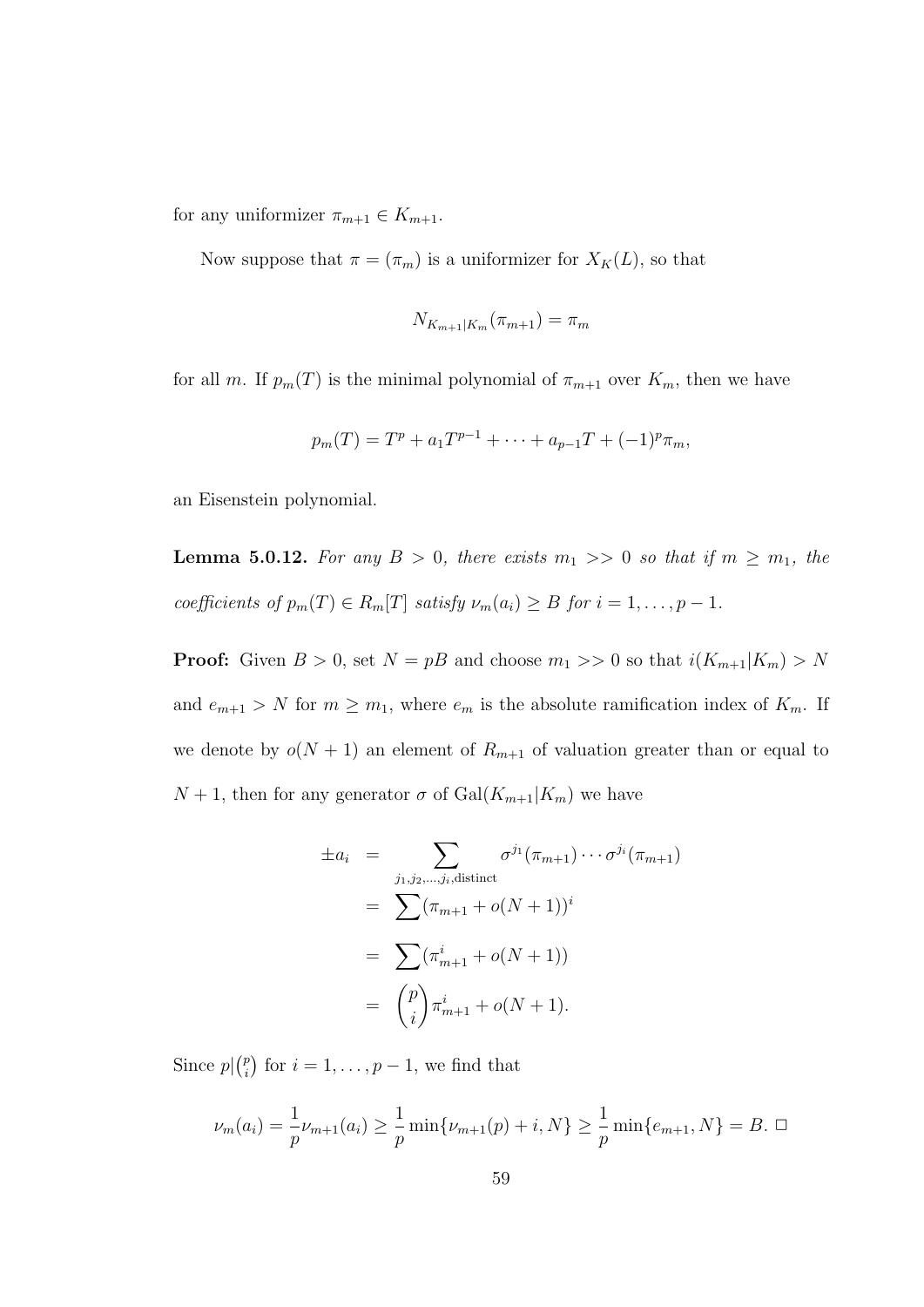In the course of our proof of the arithmetic form of the Oort Conjecture for pcyclic covers, we will need a result about the stability of the ramification filtration under base change by subfields of an infinite APF extension  $L|K$ . Of course, the ramification filtration behaves badly in general under ramified base change, but in our situation we have the following

**Proposition 5.0.13.** ([17], 3.3.2) Let  $\sigma$  be a K-automorphism of L. Then there exists a subfield  $E \in \mathcal{E}_{L|K}$  such that for  $E' \in \mathcal{E}_{L|E}$  we have  $i_{E'}(\sigma) = i_{X_K(L)}(X_K(\sigma))$ .

To see how this gives the type of stability that we require, suppose that  $M/L$ is a finite G-Galois extension, say defined over  $K_{m_0}$ . That is, there exists a G-Galois extension  $K'_{m_0}|K_{m_0}$  such that  $M = K'_{m_0}L$ . Then  $M|K$  is APF and any  $\sigma \in G$  is a K-automorphism of M to which we may apply the proposition. Hence there exists  $E \in \mathcal{E}_{M|K}$  such that for any finite extension  $E'|E$  contained in M we have  $i_{E'}(\sigma) = i_{X_K(L)}(X_K(\sigma))$ . Moreover, by enlarging E we may assume that it contains  $K_{m_0}$  and works for all  $\sigma \in G$ . But  $G(M|K'_{m_0}) \cong \mathbb{Z}_p$  is procyclic (since  $L|K_{m_0}$  is), so there is a unique subextension of  $M|K'_{m_0}$  of each p-power degree. But  $K_{m+i}K'_{m_0}|K'_{m_0}$  is a subextension of degree  $p^i$ , so it follows that E coincides with one of them. Increasing  $m_0$  if necessary, we may assume that  $E = K'_{m_0}$ . It now follows immediately from Proposition 5.0.13 that for  $m \geq m_0$ , the canonical isomorphism  $G(K_m K'_{m_0}|K_m) \cong G(K'_{m_0}|K_{m_0})$  preserves the ramification filtrations on these groups. In particular, we see that for  $m \geq m_0$ , the conductor of  $K_m K'_{m_0}|K_m$ is equal to the conductor of  $K'_{m_0}|K_{m_0}$ .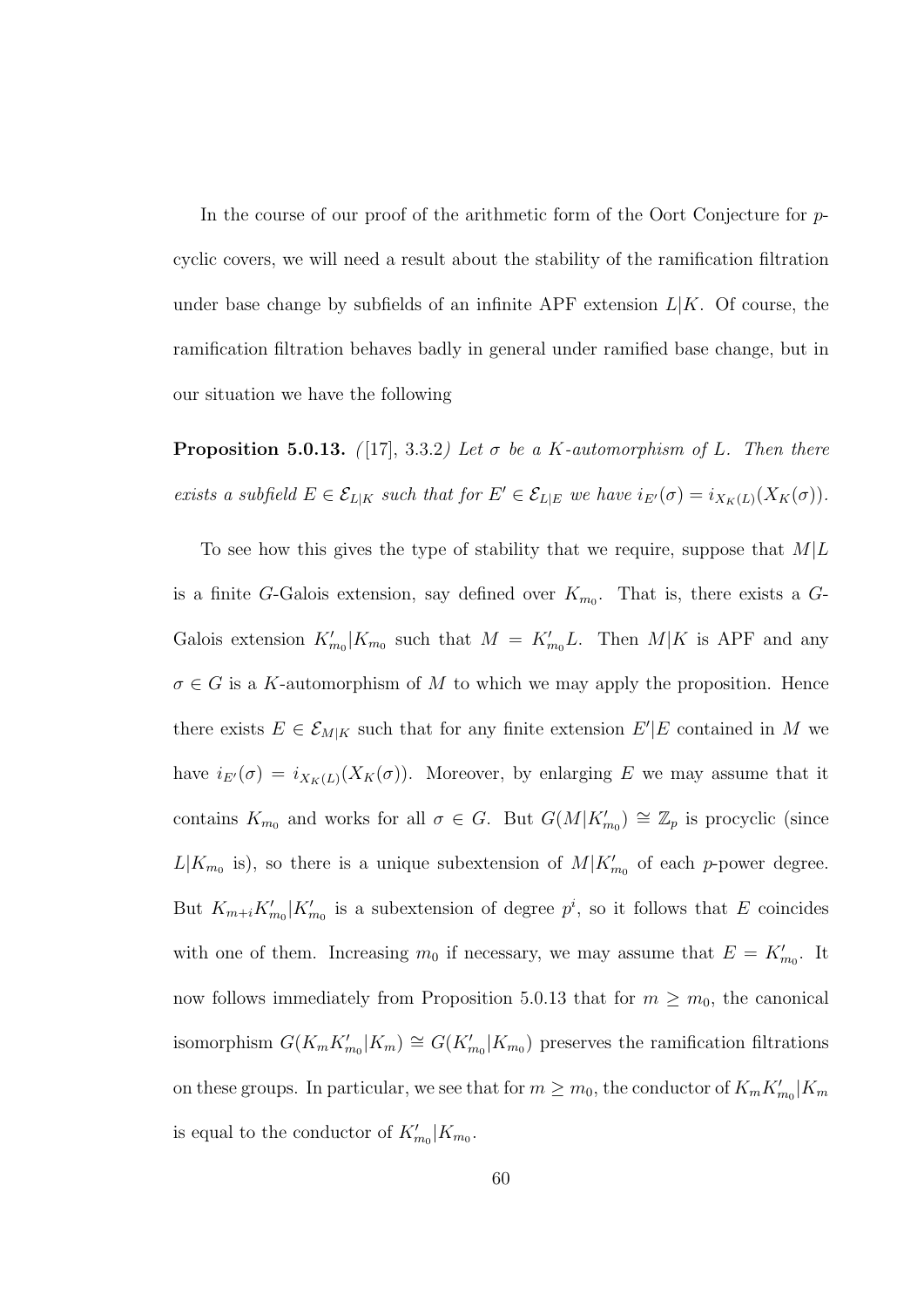Theorem 5.0.14. The arithmetic form of the Oort Conjecture holds for p-cyclic covers.

**Proof:** Let  $M/L$  be a p-cyclic extension, say defined by adjoining the pth root of a principle unit  $u \in K_{m_0}$  (note that every such M is so defined if we take  $m_0 >> 0$ ). Then  $\tilde{K}_{m_0}|K_{m_0}$  is totally ramified, where  $\tilde{K}_{m_0} = K_{m_0}(u^{\frac{1}{p}})$ , since  $k_{K_{m_0}} = k_K$  is algebraically closed. Moreover, take  $m_0 >> 0$  so that the conductor of  $\tilde{K}_{m_0}|K_{m_0}$  is stable under base change by  $K_m|K_{m_0}$  (see remarks after Proposition 5.0.13). Then modifying u by a p-power in  $K_{m_0}$ , we have

$$
u = 1 + \frac{\lambda^p}{\pi_{m_0}^c} v,
$$

where v is a unit in  $K_{m_0}$ ,  $\lambda = \zeta_p - 1$ , and  $c + 1$  is the Artin conductor of  $\tilde{K}_{m_0}|K_{m_0}$ (see [7] Proposition 1.6.3). Now choose  $N > c$  and increase  $m_0$  if necessary so that  $\min\{r_{m_0}, \frac{e_{m_0}}{p-1}\}$  $\frac{e_{m_0}}{p-1}\} \geq N.$ 

By Proposition 3.3.3, there exists a unit  $\hat{v} \in X_K(L)$  such that  $\nu_{m_0}(\hat{v}_{K_{m_0}} - v) \ge$  $r_{m_0} \geq N$ . Hence we can write

$$
u = 1 + \frac{\lambda^p}{\pi_{m_0}^c} (\hat{v}_{K_{m_0}} - (\hat{v}_{K_{m_0}} - v)) = 1 + \frac{\lambda^p \hat{v}_{K_{m_0}}}{\pi_{m_0}^c} w
$$

where  $w \in K_{m_0}$  is a unit of index at least N. Now  $(c, p) = 1$ , so by Hensel's Lemma  $\hat{v}$  has a cth root in  $X_K(L)$ . Then replace the uniformizer  $\pi = (\pi_m)$  by  $\pi \hat{v}^{-\frac{1}{c}}$ . Again calling this uniformizer  $\pi$ , we find that

$$
u=1+\frac{\lambda^p}{\pi_{m_0}^c}w
$$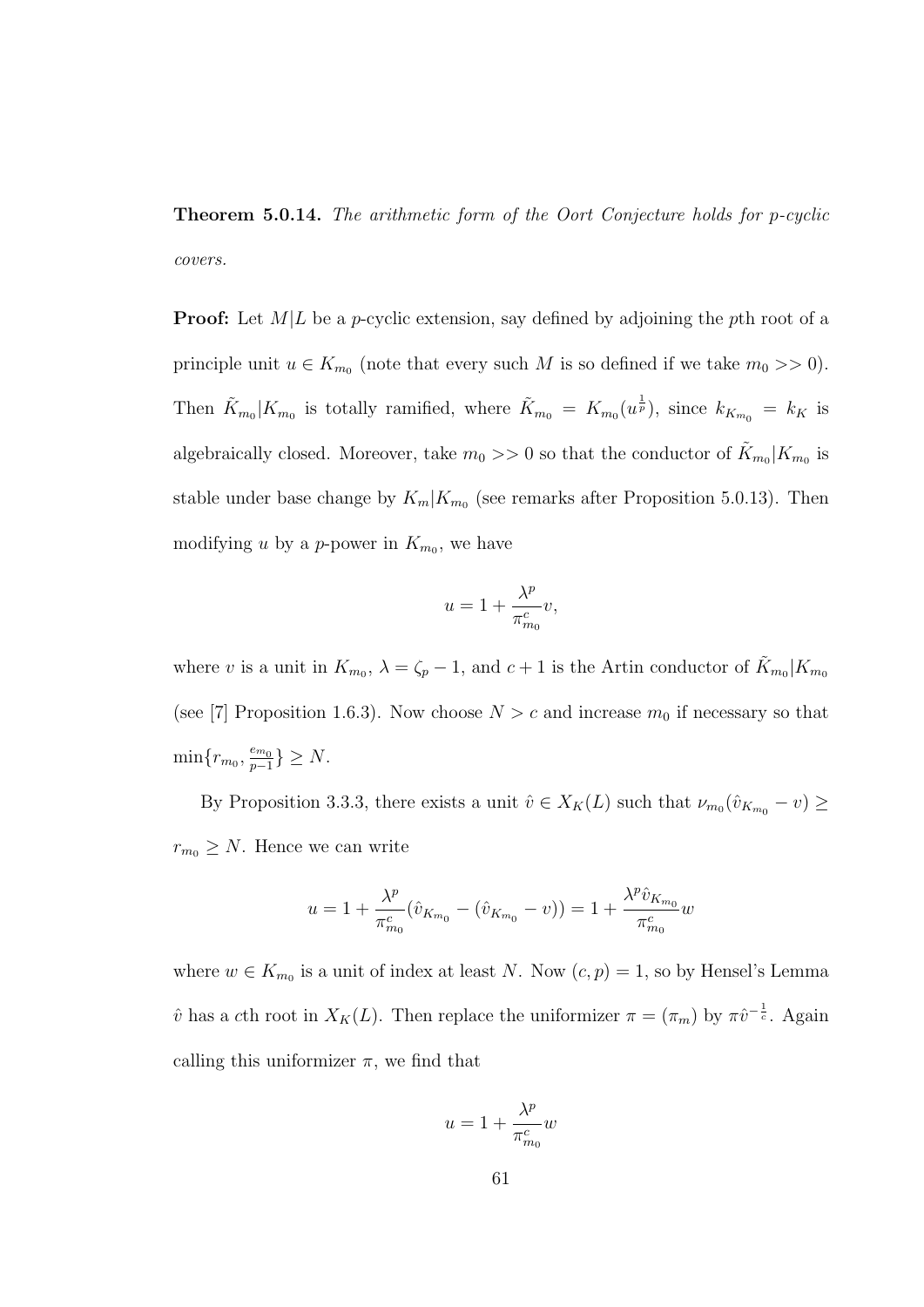where  $w$  is a unit of index at least  $N$ , say

$$
w = 1 + b_1 \pi_{m_0}^N + b_2 \pi_{m_0}^{N+1} + \cdots,
$$

where the  $b_i \in K$  are Teichmüller representatives. Now set  $W = 1 + b_1 Z^N +$  $b_2 Z^{N+1} + \cdots \in R[[Z]]^{\times}$  and consider the extension of normal rings  $\mathcal{A} \mid R_1[[Z]]$ defined generically by the Kummer equation

$$
T^p = 1 + \frac{\lambda^p}{Z^c} W.
$$

**Lemma 5.0.15.** (compare [5], Proposition 1.4)  $A_s = A/\lambda A$  is reduced.

**Proof:** Let  $S_0 = R_1[[Z]]_{(\lambda)}$  be the completion of the base ring at the special fiber, and suppose on the contrary that the extension of normal rings,  $S|S_0$ , defined generically by the equation  $T^p = 1 + \frac{\lambda^p}{Z^c} W$  is totally ramified of degree p. Then  $\lambda = B\omega^p$ , where  $\omega$  is a uniformizer for S and B is a unit in S. Now in S we have the factorization (where we set  $V = \frac{W}{Z^c} \in S_0^{\times}$ )

$$
T^{p} - 1 = (T - 1)(T - \zeta_{p}) \cdots (T - \zeta_{p}^{p-1}) = V\lambda^{p}.
$$

But all factors in this product are (up to units) Galois-conjugate over  $S_0$ , and hence have the same valuation. It follows that

$$
\nu_S(T - 1) = \frac{1}{p} \nu_S(V\lambda^p) = \frac{1}{p} \nu_S(VB^p \omega^{p^2}) = p,
$$

so  $T = 1 + A\omega^p$  for some unit  $A \in S$ . Taking *p*-powers yields:

$$
T^{p} = (1 + A\omega^{p})^{p} = 1 + pA\omega^{p} + \dots + A^{p}\omega^{p^{2}} = 1 + VB^{p}\omega^{p^{2}}.
$$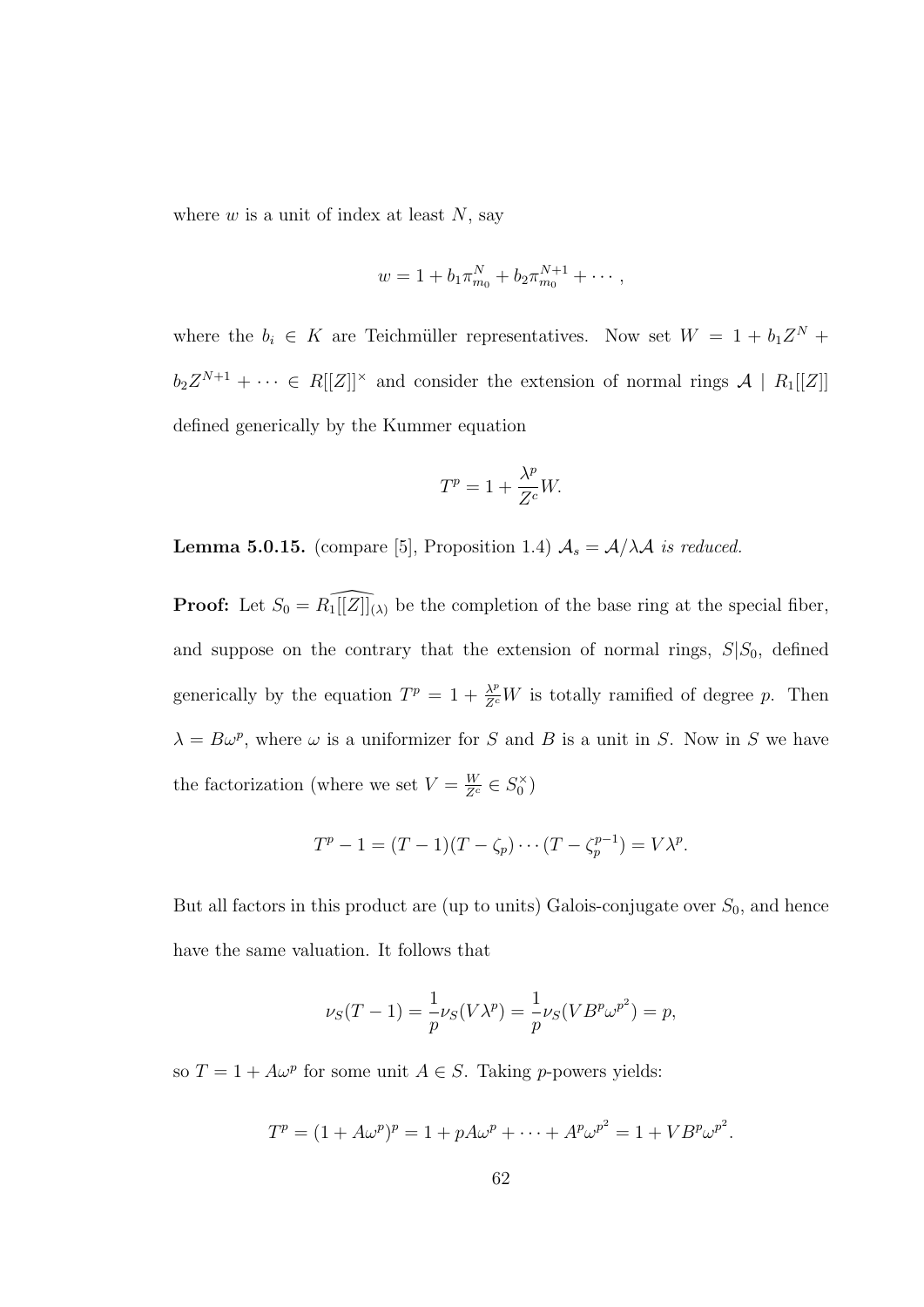Now  $p = U\lambda^{p-1} = UB^{p-1}\omega^{p(p-1)}$ , for some unit  $U \in S_0$ . Then considering the terms of valuation  $p^2$  in the previous equation implies that

$$
UB^{p-1}A + A^p \equiv VB^p \mod{\omega}.
$$

Setting  $X = \frac{A}{B}$  $\frac{A}{B}$ , it follows that  $\overline{V} = \overline{UX} + \overline{X}^p$  in  $k_S = k_{S_0}$ . But then  $1 + V\lambda^p$  is a pth power in  $S_0$ . Indeed, lift  $\overline{X}$  to a unit  $X_0 \in S_0$  and compute

$$
(1 + V\lambda^{p})(1 - X_{0}\lambda)^{p} = (1 + V\lambda^{p})(1 - pX_{0}\lambda + \dots - X_{0}^{p}\lambda^{p})
$$
  
=  $(1 + V\lambda^{p})(1 - (UX_{0} - X_{0}^{p})\lambda^{p} + o(p + 1))$   
=  $1 + (V - UX_{0} - X_{0}^{p})\lambda^{p} + o(p + 1)$   
=  $1 + o(p + 1).$ 

But any unit of index greater than  $\nu_{S_0}(\lambda^p) = p$  in  $S_0$  is a pth power, so  $1 + V\lambda^p$  is a pth power in  $S_0$  as claimed. But then  $S = S_0$ , contrary to our supposition. Hence  $S/\lambda S$  is reduced, which implies the same for  $\mathcal{A}_s$ .  $\Box$ 

Setting  $\tilde{T} = T Z^c$  yields the integral equation

$$
\tilde{T}^{p} = Z^{cp} + \lambda^{p} Z^{(p-1)c} W = Z^{(p-1)c} (Z^{c} + W \lambda^{p}).
$$

The right hand side has zeros where  $Z = 0$  and where  $\left(\frac{Z^c}{W}\right)$  $\left(\frac{Z^c}{W}\right) = \left(\frac{Z}{W}\right)$  $\overline{W^{\frac{1}{c}}}$  $\int^{c} = \lambda^{p}$ , which gives  $c + 1$  points each having ramification index p in the cover. It follows that the degree of the generic different is  $d_{\eta} = (c+1)(p-1)$ .

On the other hand, specializing the equation at  $Z = \pi_m$  yields

$$
T^{p} = 1 + \frac{\lambda^{p}}{\pi_{m}^{c}} W(\pi_{m}),
$$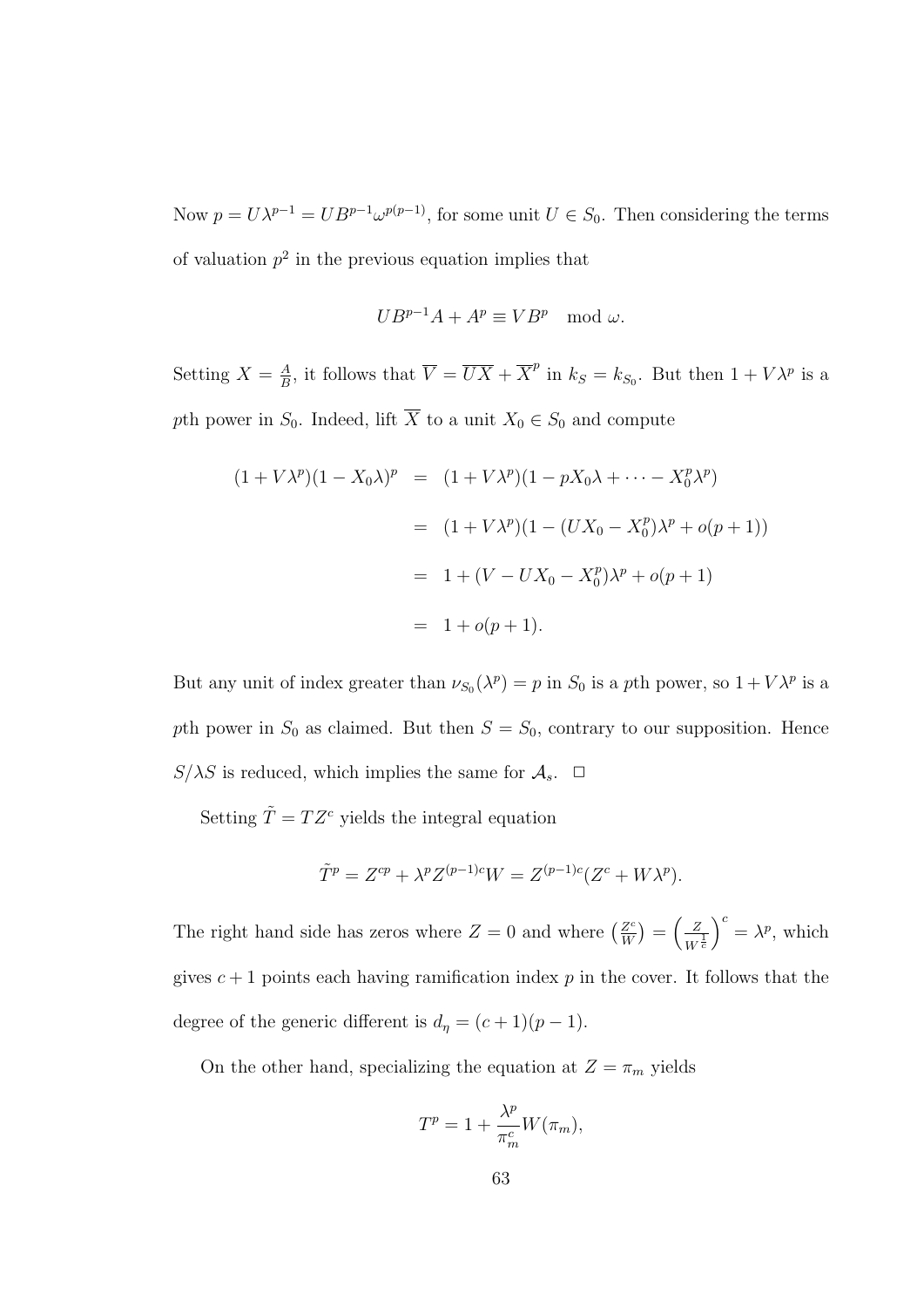and so all of the specializations  $K'_m|K_m$  are field extensions having Artin conductor  $c+1$ , hence degree of different  $d_m = (c+1)(p-1) = d_\eta$ . Thus, from Theorem 1 the special fiber is separable and irreducible, and we have  $d_{\eta} = d_s$ . Hence, the lifting is smooth, and we just need to verify that  $M = K'_m L$  for all  $m >> 0$ . But we have fixed things so that at level  $m_0$  we have  $K'_{m_0} = \tilde{K}_{m_0}$ , hence  $M = \tilde{K}_{m_0} L = K'_{m_0} L$ . Now for  $m > m_0$ , the extension  $K'_m|K_m$  is defined by adjoining a pth root of  $1 + W(\pi_m) \frac{\lambda^p}{\pi^c}$  $\frac{\lambda^p}{\pi_m^c}$ , so by Kummer Theory, it suffices to show that

$$
(1 + W(\pi_m) \frac{\lambda^p}{\pi_m^c}) (1 + W(\pi_{m+1}) \frac{\lambda^p}{\pi_{m+1}^c})^{-1}
$$

is a pth power in L.

For ease of notation, set  $u_m = W(\pi_m)$ , a unit of index at least N in  $K_m$ . Thus, we wish to show that

$$
(1+u_m\frac{\lambda^p}{\pi_m^c})(1+u_{m+1}\frac{\lambda^p}{\pi_{m+1}^c})^{-1}
$$

is a pth power in  $L$ . In fact, I claim that

$$
(1+u_m \frac{\lambda^p}{\pi_m^c})(1+u_{m+1} \frac{\lambda^p}{\pi_{m+1}^c})^{-1}(1-\frac{\lambda}{\pi_{m+1}})^p
$$

is a pth power in  $K_{m+1}$ .

By Lemma 5.0.12 concerning the minimal polynomial of  $\pi_{m+1}$  over  $K_m$  we have

$$
(-1)^{(p-1)}\pi_m = \pi_{m+1}^p + \sum_{i=1}^{p-1} a_i \pi_{m+1}^{p-i} = \pi_{m+1}^p (1 + \sum_{i=1}^{p-1} \frac{a_i}{\pi_{m+1}^i}),
$$

and we may assume  $\nu_{m+1}(\frac{a_i}{\pi i})$  $\frac{a_i}{\pi_{m+1}^i}$ )  $\geq pN$  for each *i*.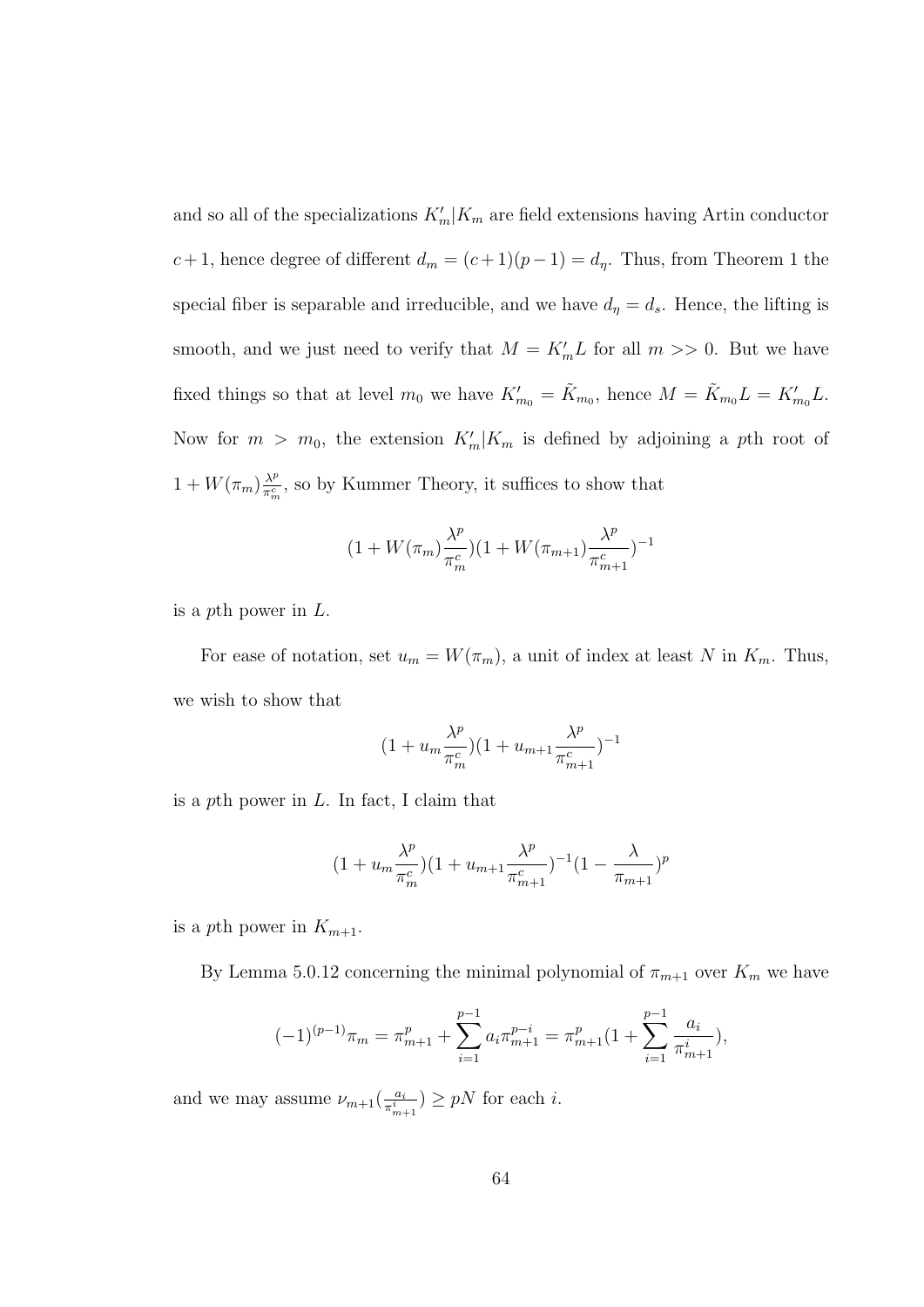Note that any principal unit in  $K_m$  of index greater than  $\nu_m(\lambda^p)$  is a pth power in  $K_m$ . Since our goal is to show that something is a pth power, we only need to keep track of enough terms to determine the index in our computation. So we compute (here  $o(-)$  refers to the valuation  $\nu_{K_{m+1}})$  :

$$
(1 + u_m \frac{\lambda^p}{\pi_m^c}) = 1 + (-1)^{p-1} \frac{(1 + o(pN))\lambda^p}{\pi_{m+1}^{cp}(1 + o(pN))}
$$
  
= 1 + (-1)^{p-1} \frac{\lambda^p}{\pi\_{m+1}^{cp}} (1 + o(pN)).

Multiplying by a pth power we get

$$
(1 + u_m \frac{\lambda^p}{\pi_m^c}) (1 - \frac{\lambda}{\pi_{m+1}^c})^p = (1 + (-1)^{p-1} \frac{\lambda^p}{\pi_{m+1}^{cp}} (1 + o(pN)) \cdot
$$
  

$$
(1 + (-1)^p \frac{\lambda^p}{\pi_{m+1}^{cp}} - \frac{p\lambda}{\pi_{m+1}^c} (1 + o(\frac{e_{m+1}}{p-1} - c)))
$$
  

$$
= 1 - \frac{p\lambda}{\pi_{m+1}^c} (1 + o(pN - c(p-1))).
$$

Finally, we compute

$$
(1 + u_{m+1} \frac{\lambda^p}{\pi_{m+1}^c})^{-1} (1 + u_m \frac{\lambda^p}{\pi_m^c}) (1 - \frac{\lambda}{\pi_{m+1}^c})^p =
$$
  

$$
(1 - \frac{\lambda^p}{\pi_{m+1}^c} (1 + o(N)))(1 - \frac{p\lambda}{\pi_{m+1}^c} (1 + o(pN - c(p-1))) =
$$
  

$$
1 - \frac{\lambda^p + p\lambda}{\pi_{m+1}^c} + \lambda^p o(N - c),
$$

and this unit has index greater than  $\nu_{m+1}(\lambda^p)$ . Indeed, the last term has valuation greater than  $\nu_{m+1}(\lambda^p)$  by our choice of N. For the second term, note that

$$
0 = (\lambda + 1)^p - 1 = \lambda^p + p\lambda + p\lambda^2 o(0).
$$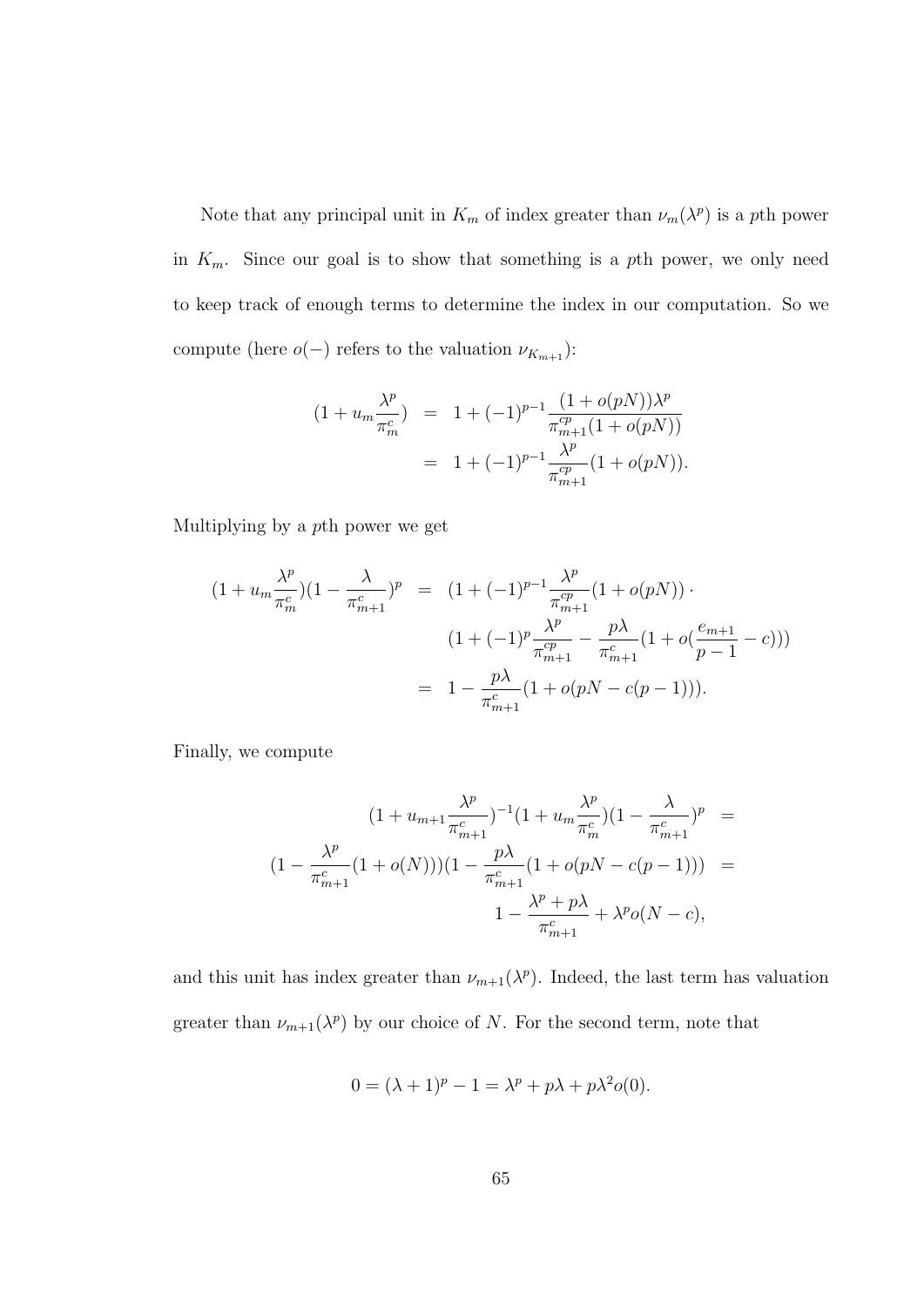It follows that

$$
\nu_{m+1}(\frac{\lambda^p + p\lambda}{\pi_{m+1}^c}) \geq \nu_{m+1}(p\lambda^2) - c
$$
  
=  $e_{m+1} + 2\frac{e_{m+1}}{p-1} - c$   
=  $\nu_{m+1}(\lambda^p) + \frac{e_{m+1}}{p-1} - c$   
 $\geq \nu_{m+1}(\lambda^p) + N - c > \nu_{m+1}(\lambda^p).$ 

Hence,  $K'_{m+1} = K'_{m} K_{m+1}$ , which implies that  $K'_{m} L = K'_{m} L = \tilde{K}_{m} L = M$ , as required. This completes the proof of the p-cyclic case of the arithmetic form of the Oort Conjecture.  $\Box$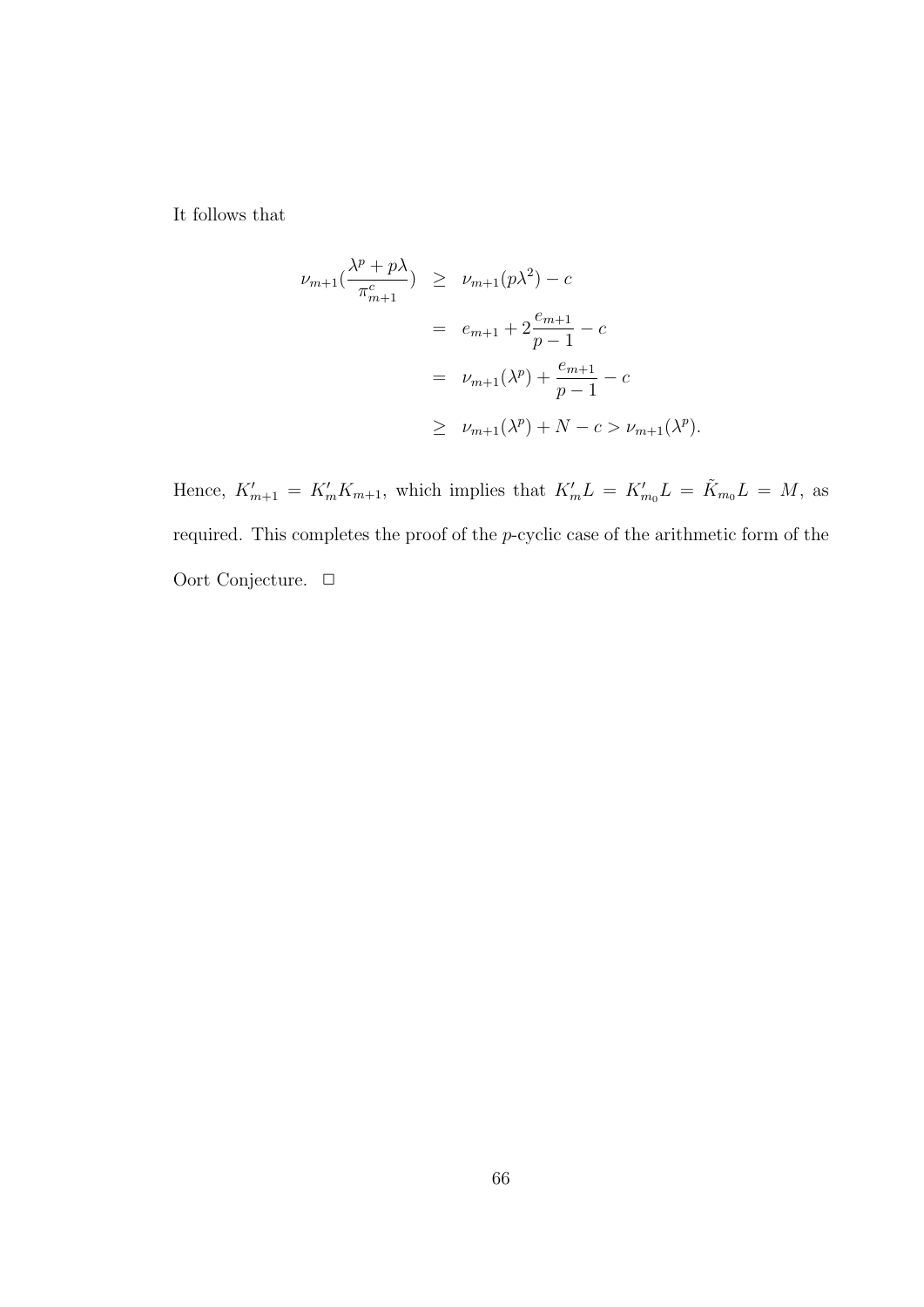## Appendix A

## Computing the Different From Witt Vectors

In the course of this thesis, we have seen the importance of preserving the different in the lifting process. This raises the question of how to compute the different of a  $p^{n}$ -cyclic extension of a local field of characteristic  $p$ . The answer to this question involves the relationship between Artin-Schreier-Witt theory and local class field theory. This relationship is the subject of L. Brylinski's paper [3], which we describe here.

In this section,  $K = k((t))$ , where k is a finite field of characteristic  $p > 0$ . Then Artin-Schreier-Witt theory says that  $p^n$ -cyclic extensions of K are classified by Witt vectors of length n:

$$
W_n(K)/(F-1)W_n(K) \cong \text{Hom}(G_K^{ab}/p^n, \mathbb{Z}/p^n\mathbb{Z}).
$$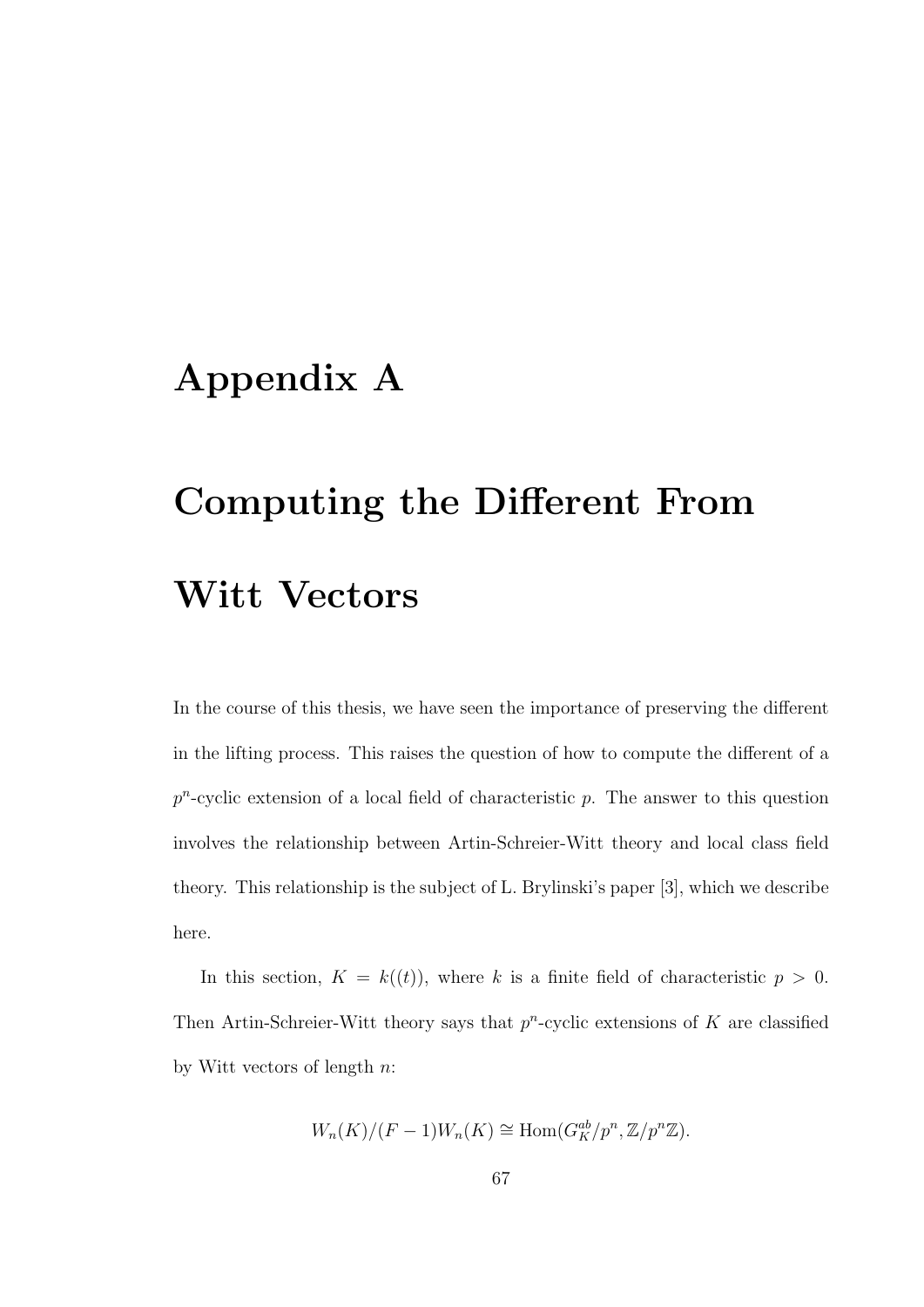On the other hand, the reciprocity homomorphism of local class field theory  $\phi_K$ :  $K^* \to G_K^{ab}$  induces an isomorphism

$$
K^*/(K^*)^{p^n} \cong G_K^{ab}/p^n,
$$

and the unit filtration  ${U_K^{(r)}}$  on  $K^*$  corresponds under  $\phi_K$  to the ramification filtration  $\{G^{ab,r}_K\}$  of  $G^{ab}_K$  in the upper numbering. Combining these two isomorphisms yields a non-degenerate bilinear form

$$
K^*/(K^*)^{p^n} \otimes W_n(K)/(F-1)W_n(K) \longrightarrow \mathbb{Z}/p^n\mathbb{Z}.
$$
 (\*)

Recall that the Artin conductor of an abelian extension  $L \mid K$  is defined to be the least positive integer  $f = f_{L/K}$  such that  $\phi_{L/K}(U_K^{(f)}) = 0$ , or equivalently such that  $U_K^{(f)} \subset N_{L/K}(U_L)$ . In terms of the ramification filtration on  $Gal(L/K)$ , the Artin conductor is the least positive integer  $f = f_{L/K}$  such that  $Gal(L/K)^f = 0$ . Starting from the Hilbert formula for the degree of the different of  $L | K (15)$  Ch. IV, Prop. 4), a straightforward computation yields the following relation between the different and conductor:

**Proposition A.0.16.** Given a  $p^n$ -cyclic totally ramified extension  $L \mid K$ , let  $L_i \mid K$ be the subextension of degree  $p^i$ . Then

$$
d_{L/K} := \nu_L(\mathcal{D}_{L/K}) = \sum_{i=1}^n (f_{L_i/K} - f_{L_{i-1}/K}) p^{i-1} (p^{n-i+1} - 1) \qquad (f_{L_0/K} := 0).
$$

Our goal is to compute  $d_{L/K}$  directly from the Witt vector classifying  $L/K$ . By the above formula, this amounts to computing the Artin conductor  $f_{L/K}$ , which by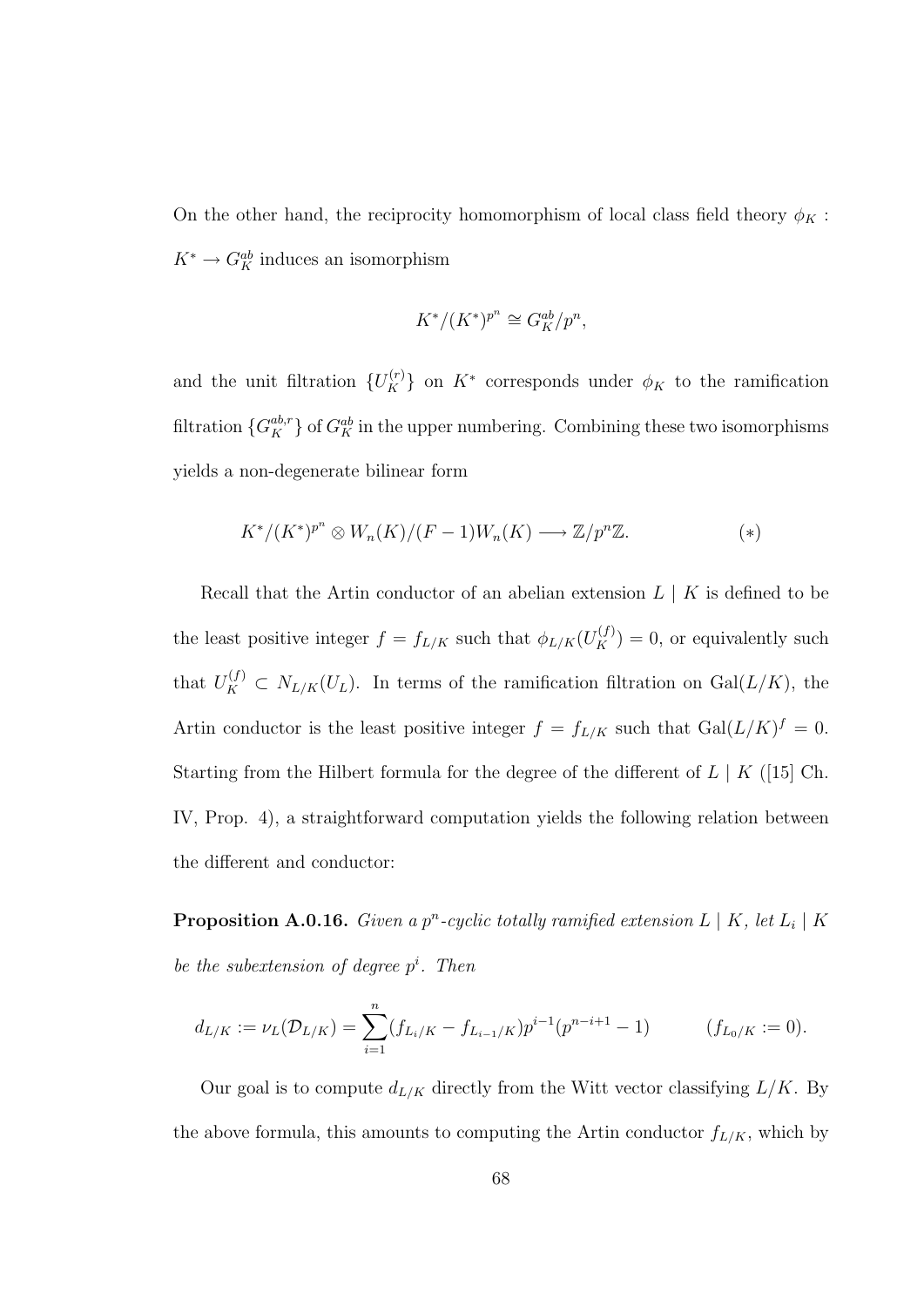definition is determined by the unit filtration on  $K^*/(K^*)^{p^n}$ . Hence, our task is to compute the dual filtration on  $W_n(K)/(F-1)W_n(K)$  with respect to the bilinear form (∗). Brylinski accomplishes this in [3] using Kato's residue homomorphism in Milnor K-theory.

**Definition A.0.17.** For each  $m \in \mathbb{Z}$ , let

$$
W_n^{(m)}(K) = \{(x_0, \ldots, x_{n-1}) \in W_n(K) \mid p^{n-i-1}\nu(x_i) \ge m, \ 0 \le i < n\}.
$$

**Proposition A.0.18.** ([3], Proposition 1)  ${W_n^{(m)}(K)}_{m \in \mathbb{Z}}$  forms a decreasing filtration of  $W_n(K)$  by subgroups which is exhaustive and separated. The quotient group  $W_n^{(m)}(K)/W_n^{(m+1)}(K)$  is generated by elements of the form

$$
(0, \ldots, 0, \lambda t^{p^{i-n+1}m}, 0, \ldots, 0)
$$

where  $0 \leq i < n$  ranges over all values such that  $\frac{m}{p^{n-i-1}} \in \mathbb{Z}$ , the nonzero entry is in the ith place, and  $\lambda \in k$ . Endowing the quotient group  $W_n(K)/(F-1)W_n(K)$  with the quotient filtration  $\{W_n^{(m)}(K) \text{mod}(F-1)\}\$ , we have:

$$
W_n^{(m)}(K) \text{mod}(F-1)/W_n^{(m+1)}(K) \text{mod}(F-1) = 0 \quad \text{for } m > 0
$$
  

$$
W_n^{(0)}(K) \text{mod}(F-1)/W_n^{(1)}(K) \text{mod}(F-1) \cong [k/(F-1)k]^n
$$
  

$$
W_n^{(m)}(K) \text{mod}(F-1)/W_n^{(m+1)}(K) \text{mod}(F-1) \cong
$$
  

$$
\begin{cases} 0 & \text{if } \nu_p(m) \ge n \\ k & \text{if } \nu_p(m) = n-i-1, \ i \ge 0 \end{cases} \quad \text{for } m < 0.
$$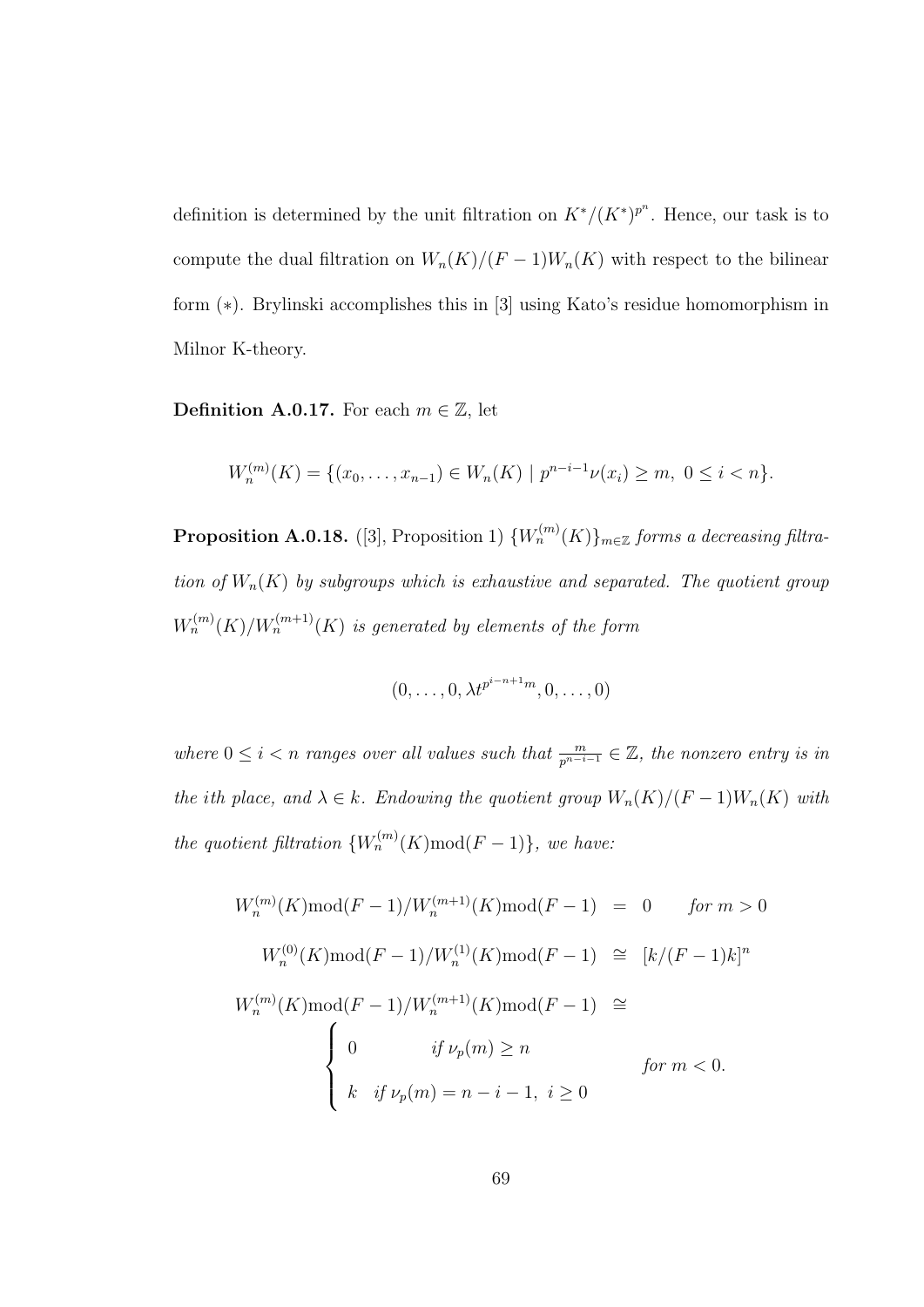Moreover, in the case  $m < 0$ , when the quotient group is nonzero, the isomorphism with k is given by

$$
\lambda \mapsto \overline{(0,\ldots,0,\lambda t^{p^{i-n+1}m},0,\ldots,0)}.
$$

We are now ready to state Brylinski's

**Theorem A.0.19.** ([3], Theoreme 1) For the bilinear form  $(*)$ , the right annihilator of  $U_K^{(m)}$  is  $W_n^{(-m+1)}(K) \text{mod}(F-1)$  for all  $m > 0$ .

Unfortunately, the corollary to this result stated by Brylinski is not quite true. Since this corollary computes the Artin conductor of  $L | K$  in terms of the classifying Witt vector, we take this opportunity to introduce the concept necessary to fix Brylinksi's statement.

**Definition A.0.20.** A Witt vector of length n, say  $(x_0, \ldots, x_{n-1}) \in W_n(K)$ , is *minimal* if and only if for  $i = 0, \ldots, n - 1$  the following implication holds:

$$
\min\{p^{i}\nu(x_0), p^{i-1}\nu(x_1), \ldots, \nu(x_i)\} = m_i \Rightarrow (x_0, \ldots, x_i) \notin W_{i+1}^{(m_i+1)} \text{mod}(F-1).
$$

Minimality ensures that modding out by the image of the Artin-Schreier-Witt transformation  $F - 1$  doesn't change which piece of the filtration a Witt vector belongs to. The next proposition gives a nice condition guaranteeing minimality. Before stating it, however, we need another

**Definition A.0.21.** A Witt vector  $(x_0, \ldots, x_{n-1}) \in W_n(K)$  is essentially prime-to $p$  if and only if for all  $i$  we have

$$
\min\{p^{i}\nu(x_0), p^{i-1}\nu(x_1), \dots, \nu(x_i)\} = p^{i-j}\nu(x_j) \Rightarrow p \not\!\!|\nu(x_j).
$$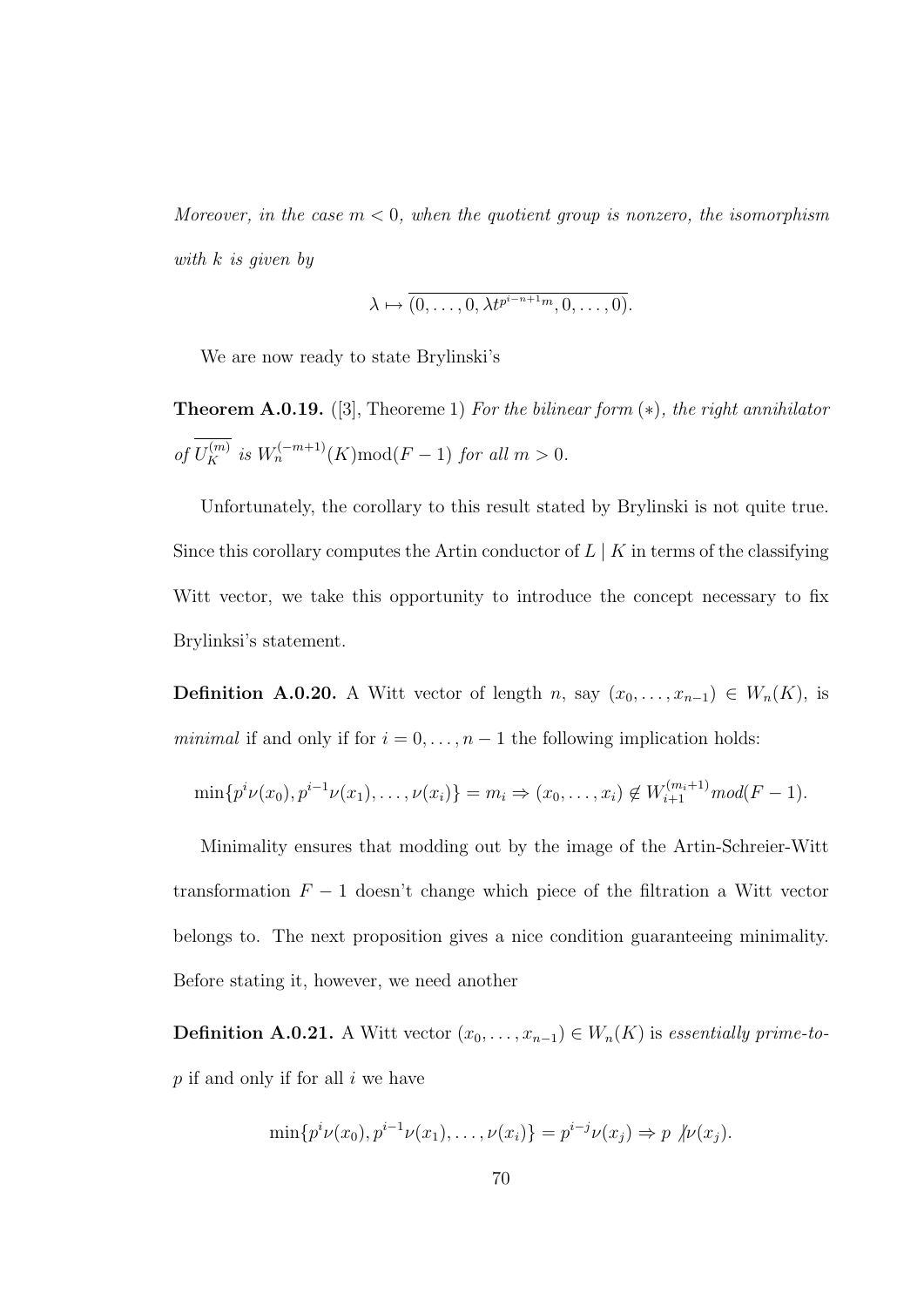In other words, if a minimum is ever attained at a certain component, then that component has valuation prime to p.

**Proposition A.0.22.** If  $x = (x_0, \ldots, x_{n-1}) \in W_n(K)$  is essentially prime-to-p and  $\nu(x_0) < 0$ , then x is minimal.

**Proof:** We proceed by induction on the length n. For the case  $n = 1$ , suppose that  $\nu(x_0) = m_0 < 0$  and  $(m_0, p) = 1$ . The first condition implies that the image of  $x_0$ is nonzero in  $W_1^{(m_0)}$  $\mathcal{F}_1^{(m_0)}(K)/W_1^{(m_0+1)}(K)$ . We wish to show that  $\overline{x_0}$  is still nonzero in  $W^{(m_0)}_1$  $T_1^{(m_0)}(K) \text{mod}(F-1) / W_1^{(m_0+1)}(K) \text{mod}(F-1)$ . But since  $m_0 < 0$  is prime to p, both of these groups are isomorphic to k by Brylinski's proposition, hence isomorphic to each other. Thus  $\overline{x_0}$  is nonzero.

Now suppose that the claim holds for length  $n-1 > 0$ , and consider an essentially prime-to-p Witt vector of length n:  $x = (x_0, \ldots, x_{n-1})$ . By the induction hypothesis, the Witt vector  $(x_0, \ldots, x_{n-2}) \in W_{n-1}(K)$  is minimal. So all we need to show is that  $\bar{x}$  is nonzero in

$$
W_n^{(m_{n-1})}(K) \text{mod}(F-1) / W_n^{(m_{n-1}+1)}(K) \text{mod}(F-1),
$$

where  $m_{n-1} = \min\{p^{n-1}\nu(x_0), \ldots, \nu(x_{n-1})\}$ . This is equivalent to the statement that for all  $a \in W_n(K)$ , setting  $\alpha = x + (F - 1)(a)$  yields

$$
\min\{p^{n-1}\nu(\alpha_0),\ldots,\nu(\alpha_{n-1})\}\leq m_{n-1}.
$$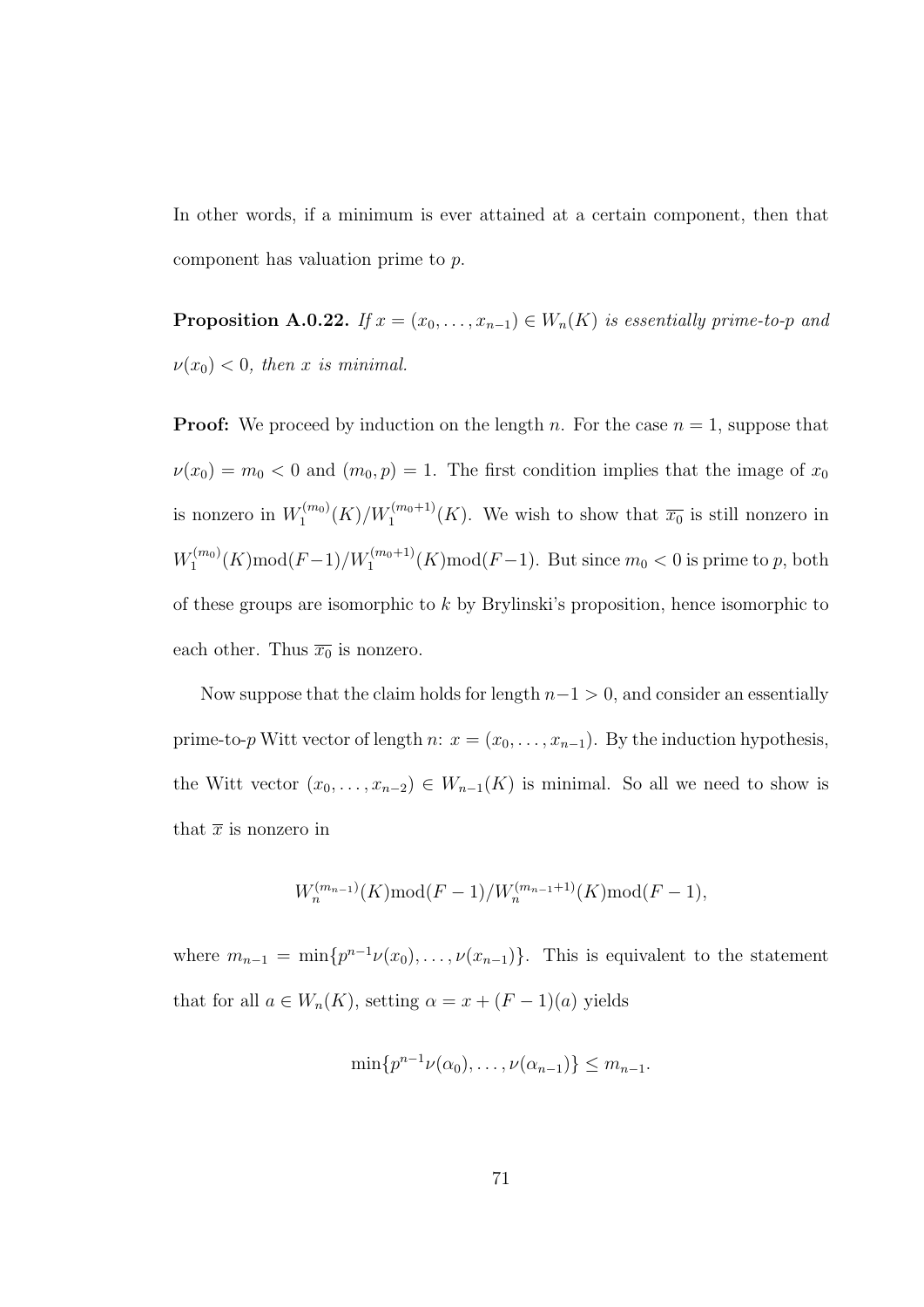Since  $(x_0, \ldots, x_{n-2})$  is minimal, we know that

$$
\min \{ p^{n-1} \nu(\alpha_0), \dots, \nu(\alpha_{n-1}) \} \leq \min \{ p^{n-1} \nu(\alpha_0), \dots, p \nu(\alpha_{n-2}) \}
$$
  

$$
\leq \min \{ p^{n-1} \nu(x_0), \dots, p \nu(x_{n-2}) \}.
$$

Thus, we are done unless  $\nu(x_{n-1}) < \min\{p^{n-1}\nu(x_0), \ldots, p\nu(x_{n-2})\}$ . So suppose that this inequality holds. Then by essentially prime-to-p, p does not divide  $m_{n-1}$  =  $\nu(x_{n-1})$ . Then again by Brylinski's proposition, we have the isomorphisms

$$
W_n^{(m_{n-1})}(K) \text{mod}(F-1) / W_n^{(m_{n-1}+1)}(K) \text{mod}(F-1) \cong k
$$
  

$$
\cong W_n^{(m_{n-1})}(K) / W_n^{(m_{n-1}+1)}(K).
$$

Since the image of x in the last group is nonzero by definition, it follows that  $\bar{x}$  is nonzero in the first group as well. This shows that x is minimal as claimed.  $\Box$ 

Now that we have the notion of minimality, we can correctly state the corollary to Brylinski's theorem:

Corollary A.0.23. Suppose that  $(x_0, \ldots, x_{n-1}) \in W_n(K)$  is minimal with  $\nu(x_0)$  < 0, and for  $1 \leq i \leq n$  let  $L_i \mid K$  be the p<sup>i</sup>-cyclic subextension of the corresponding totally ramified  $p^n$ -cyclic extension  $L \mid K$ . Then for each i the Artin conductor of  $L_i \mid K$  is given by

$$
f_{L_i/K} = -m_{i-1} + 1 = -\min\{p^{i-1}\nu(x_0), \ldots, \nu(x_{i-1})\} + 1.
$$

Putting this together with our earlier formula for the different yields

$$
d_{L/K} = \sum_{i=0}^{n-1} (m_{i-1} - m_i) p^i (p^{n-i} - 1),
$$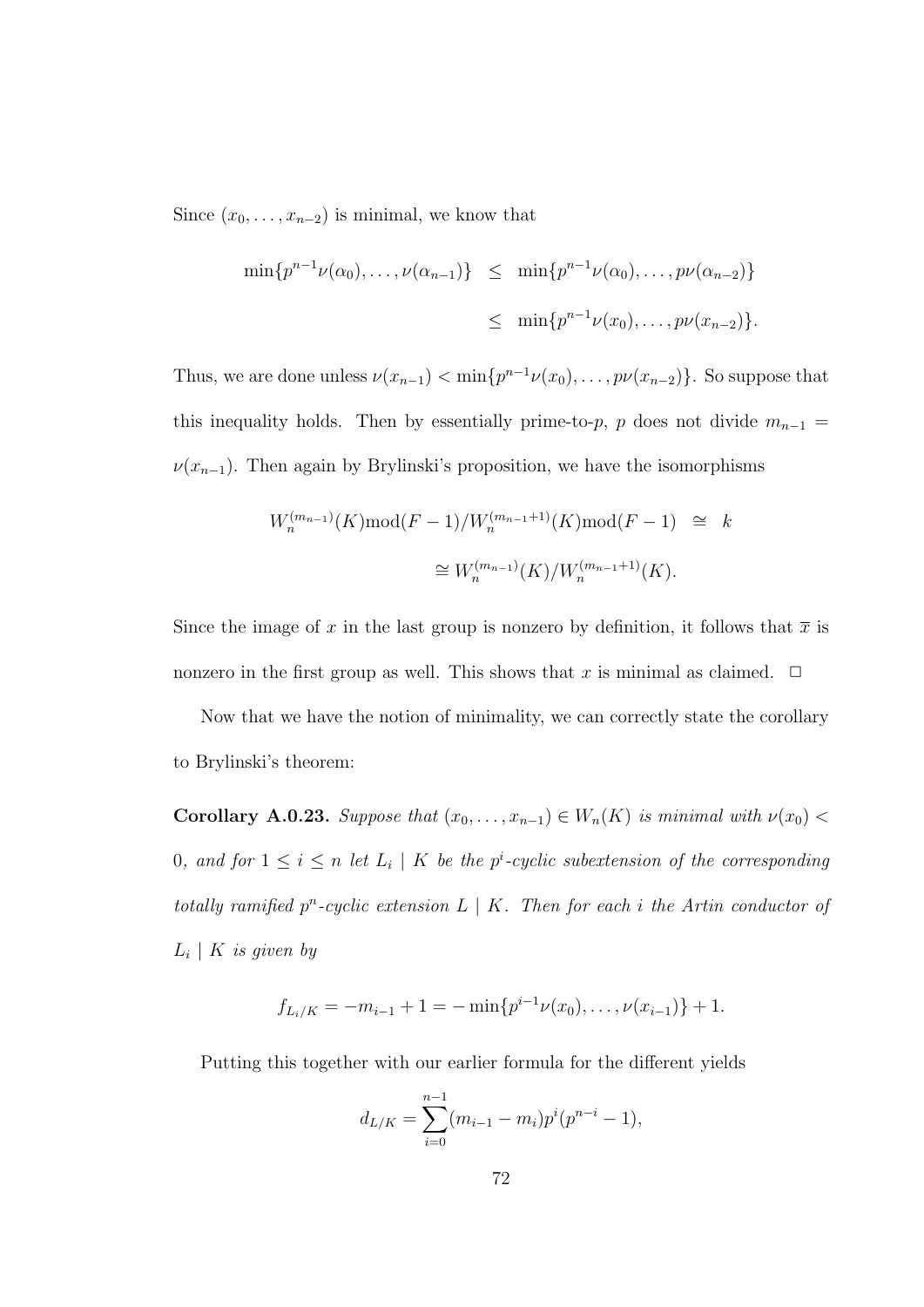where as always  $m_i = \min\{p^i \nu(x_0), \ldots, \nu(x_i)\}\$  and we set  $m_{-1} = 1$ . Note that this formula only holds for minimal Witt vectors. This is enough to calculate the different for any  $p^n$ -cyclic extension  $L \mid K$ , since we can always choose a classifying Witt vector that is prime-to- $p$ .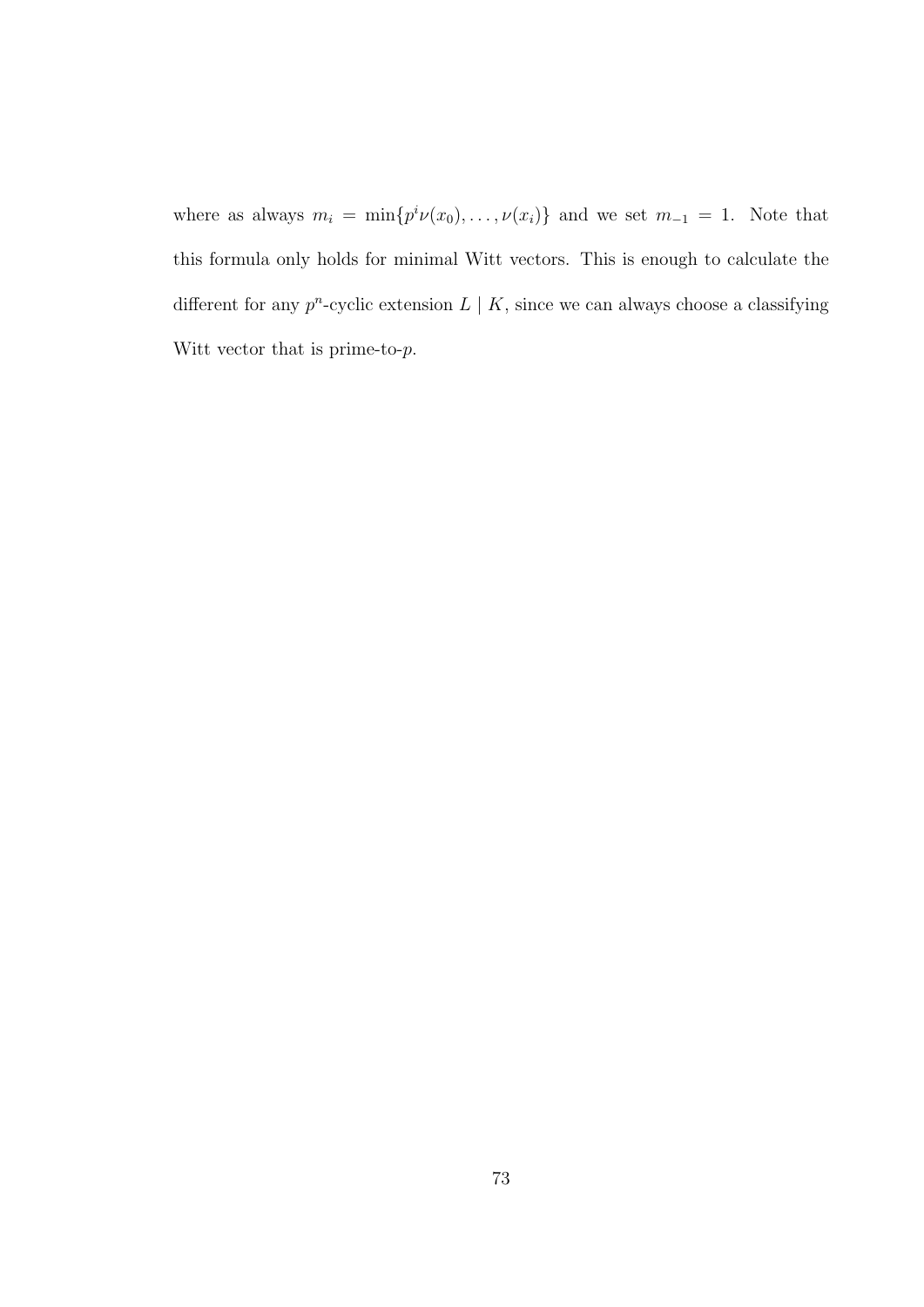## Bibliography

- [1] Bertin, J., Mézard, A. Déformations formelles des revêtements sauvagement ramifiés de courbes algébriques. Invent. math. 141, pp.195-238 (2000).
- [2] Bourbaki, N. Commutative Algebra: Chapters 1-7. Springer-Verlag, 1989.
- [3] Brylinski, L. Théorie du corps de classes de Kato et revêtements abéliens de surfaces. Ann. de l'inst. Fourier 33, 3, pp.23-38 (1983).
- [4] Coleman, R.F. Division Values in Local Fields. Invent. math. 53, pp.91-116 (1979).
- [5] Epp, H.P. Eliminating Wild Ramification. Invent. math. 19, pp. 235-249 (1973).
- [6] Garuti, M. Prolongement de revêtements Galoisiens en géometrie rigide. Comp. math. 104, pp.305-331 (1996).
- [7] Gras, G. Class Field Theory: From Theory to Practice. Springer-Verlag, 2003.
- [8] Green, B., Matignon, M. Liftings of Galois covers of smooth curves. Comp. math. 113, pp.237-272 (1998).